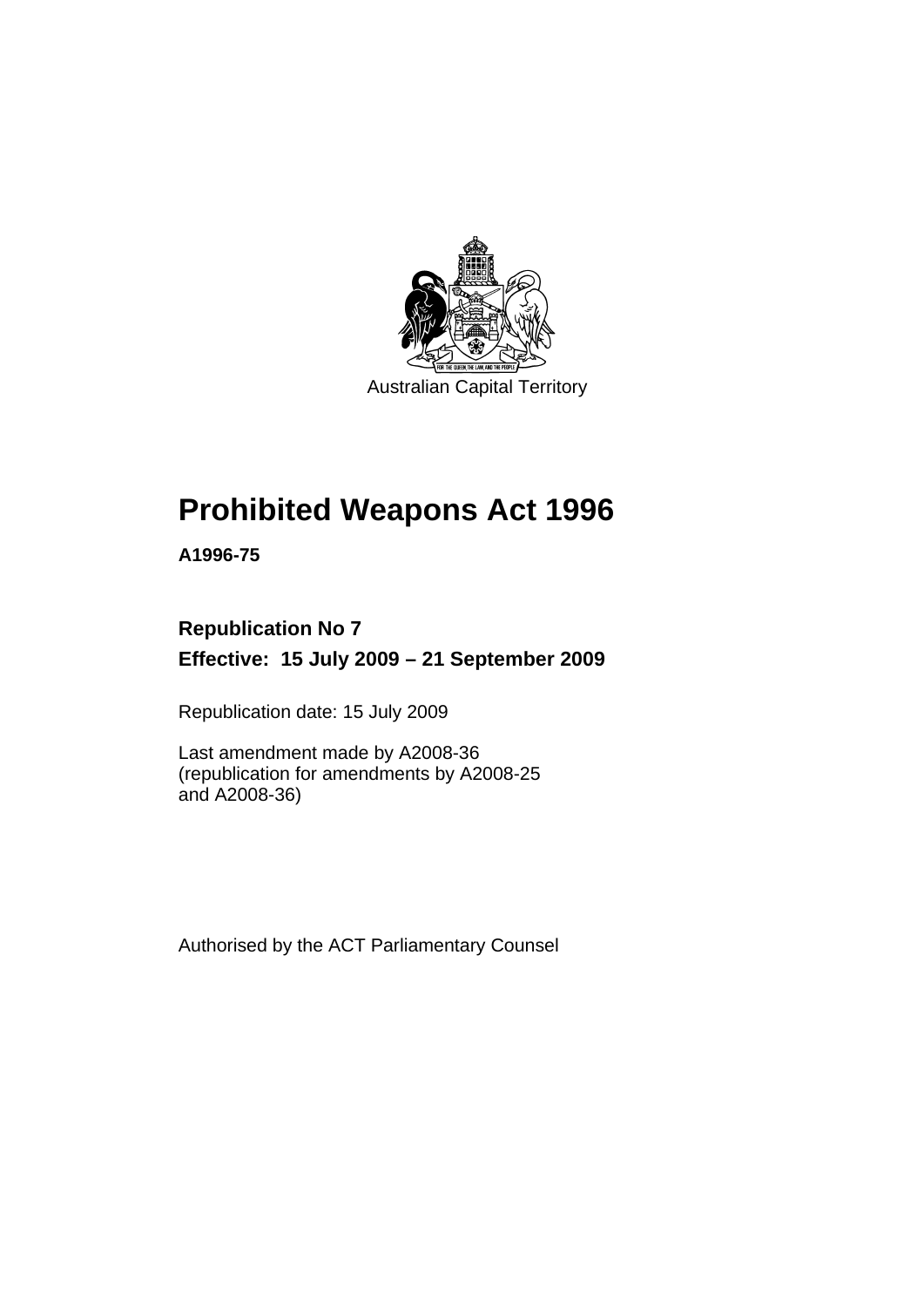#### **About this republication**

#### **The republished law**

This is a republication of the *Prohibited Weapons Act 1996* (including any amendment made under the *Legislation Act 2001*, part 11.3 (Editorial changes)) as in force on 15 July 2009*.* It also includes any amendment, repeal or expiry affecting the republished law to 15 July 2009.

The legislation history and amendment history of the republished law are set out in endnotes 3 and 4.

#### **Kinds of republications**

The Parliamentary Counsel's Office prepares 2 kinds of republications of ACT laws (see the ACT legislation register at www.legislation.act.gov.au):

- authorised republications to which the *Legislation Act 2001* applies
- unauthorised republications.

The status of this republication appears on the bottom of each page.

#### **Editorial changes**

The *Legislation Act 2001*, part 11.3 authorises the Parliamentary Counsel to make editorial amendments and other changes of a formal nature when preparing a law for republication. Editorial changes do not change the effect of the law, but have effect as if they had been made by an Act commencing on the republication date (see *Legislation Act 2001*, s 115 and s 117). The changes are made if the Parliamentary Counsel considers they are desirable to bring the law into line, or more closely into line, with current legislative drafting practice.

This republication includes amendments made under part 11.3 (see endnote 1).

#### **Uncommenced provisions and amendments**

If a provision of the republished law has not commenced or is affected by an uncommenced amendment, the symbol  $\mathbf{U}$  appears immediately before the provision heading. The text of the uncommenced provision or amendment appears only in the last endnote.

#### **Modifications**

If a provision of the republished law is affected by a current modification, the symbol  $\mathbf{M}$ appears immediately before the provision heading. The text of the modifying provision appears in the endnotes. For the legal status of modifications, see *Legislation Act 2001*, section 95.

#### **Penalties**

The value of a penalty unit for an offence against this republished law at the republication date is—

- (a) if the person charged is an individual—\$100; or
- (b) if the person charged is a corporation—\$500.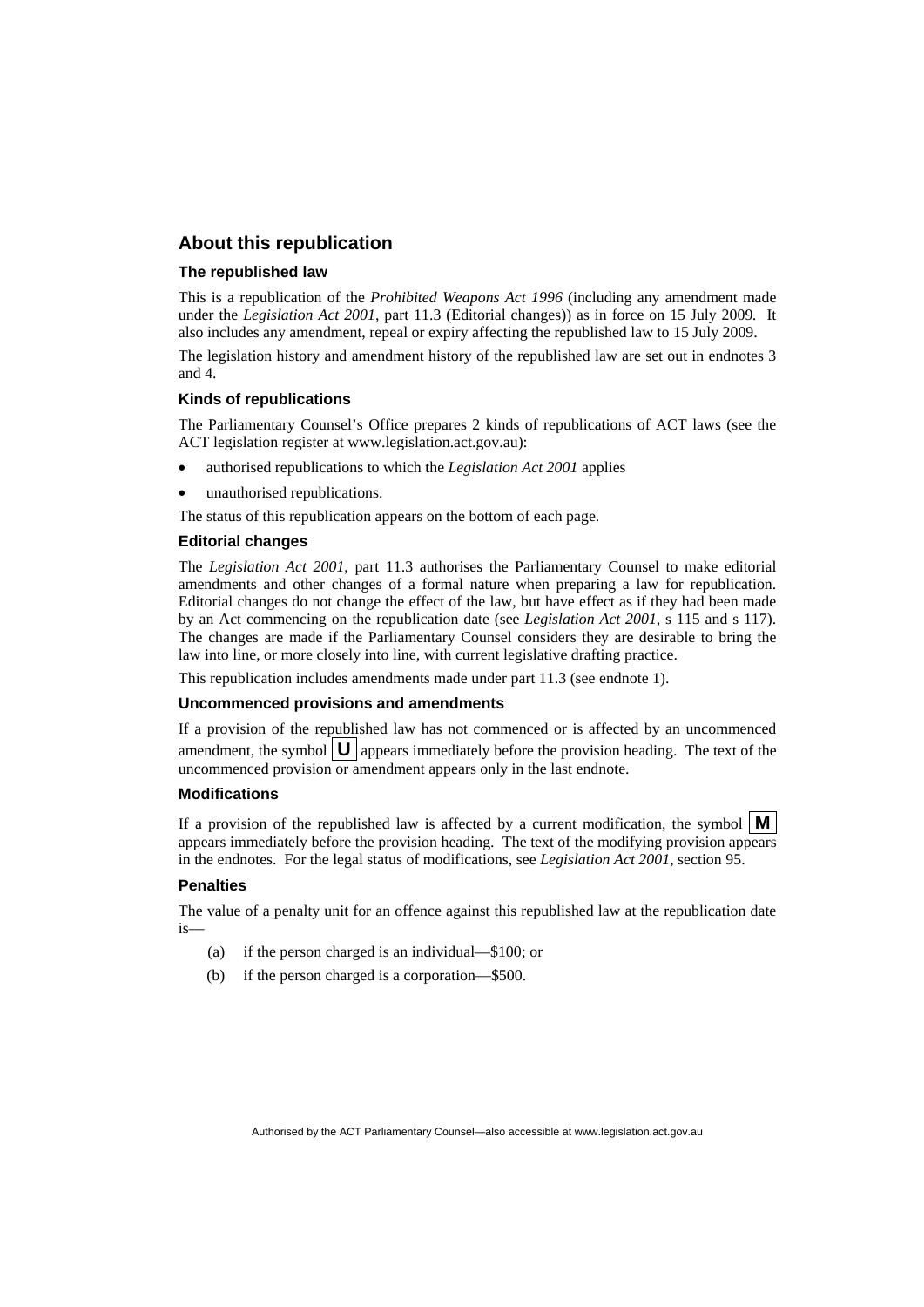

# **[Prohibited Weapons Act 1996](#page-6-0)**

# **Contents**

| Part 1  | <b>Preliminary</b>                                                                    |   |
|---------|---------------------------------------------------------------------------------------|---|
| 1       | Name of Act                                                                           | 2 |
| 2       | Dictionary                                                                            | 2 |
| 2A      | <b>Notes</b>                                                                          | 2 |
| 2B      | Offences against Act-application of Criminal Code etc                                 | 2 |
| 3       | Meaning of <i>possession</i> —Act                                                     | 3 |
| 3A      | Evidence of possession-prohibited weapons or articles at premises                     | 4 |
| 3B      | Evidence of possession-care, control or management of prohibited<br>weapon or article | 4 |
| 4       | Application of Act                                                                    | 5 |
| Part 1A | <b>Important concepts</b>                                                             |   |
| 4A      | Meaning of <i>prohibited</i> weapon-Act                                               | 7 |
| 4B      | Meaning of <i>prohibited article</i> —Act                                             | 8 |

| - R7     | Prohibited Weapons Act 1996  | contents 1 |
|----------|------------------------------|------------|
| 15/07/09 | Effective: 15/07/09-21/09/09 |            |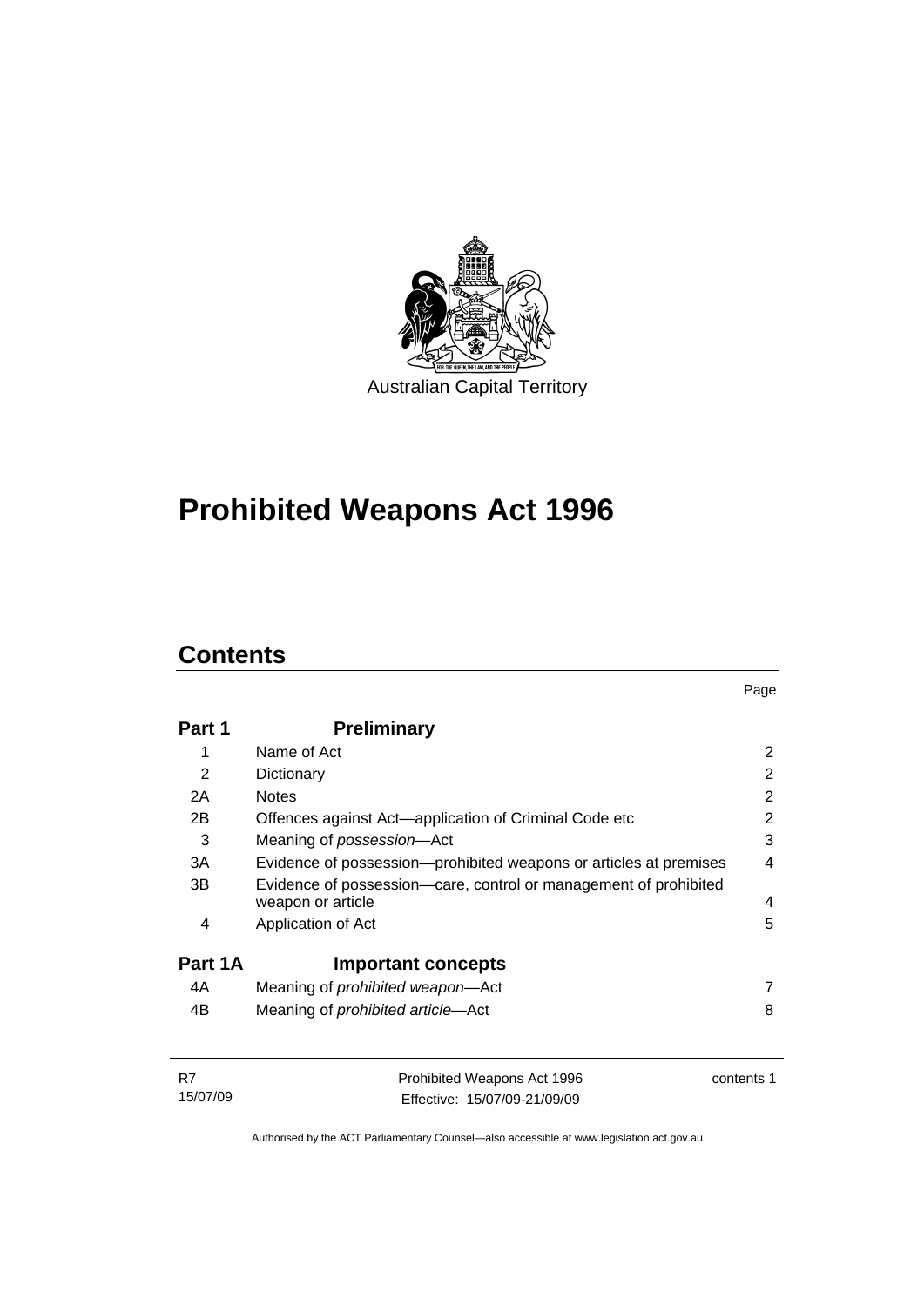#### Contents

| ×<br>٧ |
|--------|
|--------|

| Part 1B        | <b>Unregulated weapons</b>                                                     |          |
|----------------|--------------------------------------------------------------------------------|----------|
| 4C             | Meaning of unregulated weapon-Act                                              | 9        |
| 4CA            | Meaning of connected-pt 1B                                                     | 9        |
| 4D             | Unregulated weapons-seizure by police                                          | 9        |
| 4E             | Unregulated weapons-receipt for seizure                                        | 10       |
| 4F             | Unregulated weapons-examination                                                | 10       |
| 4G             | Unregulated weapons-access to things seized                                    | 11       |
| 4H             | Unregulated weapons-review of decision to seize                                | 11       |
| 4 <sub>l</sub> | Unregulated weapons-forfeiture                                                 | 12       |
| Part 1C        | <b>Minister's guidelines</b>                                                   |          |
| 4K             | Minister's guidelines                                                          | 13       |
| Part 1D        | Declarations about prohibited articles and<br>weapons                          |          |
| 4L             | Prohibited articles and weapons declarations by registrar                      | 14       |
| 4M             | Effect of certain declarations                                                 | 14       |
| Part 2         | <b>Offences</b>                                                                |          |
| 5              | Offence-unauthorised possession or use of prohibited weapons                   | 15       |
| 6              | Offence—unauthorised possession or use of prohibited articles                  | 15       |
| 6A             | Declarations about authorised possession and use of laser pointers             | 16       |
| 6B             | Guidelines for declarations under section 6A                                   | 16       |
| $\overline{7}$ | Inspection of prohibited weapons or articles by police                         | 17       |
| 8              | Offence-disposal of prohibited weapons and articles by unauthorised<br>holders | 17       |
| Part 3         | <b>Permits</b>                                                                 |          |
| 9              | Permits                                                                        | 19       |
| 11             | Contravention of conditions                                                    | 19       |
| 12             | Production of permit                                                           | 20       |
| 13             | Surrender of cancelled permit                                                  | 20       |
| Part 3A        | <b>Notification and review of decisions</b>                                    |          |
| 14             | Meaning of reviewable decision-pt 3A                                           | 21       |
| contents 2     | Prohibited Weapons Act 1996                                                    | R7       |
|                | Effective: 15/07/09-21/09/09                                                   | 15/07/09 |
|                |                                                                                |          |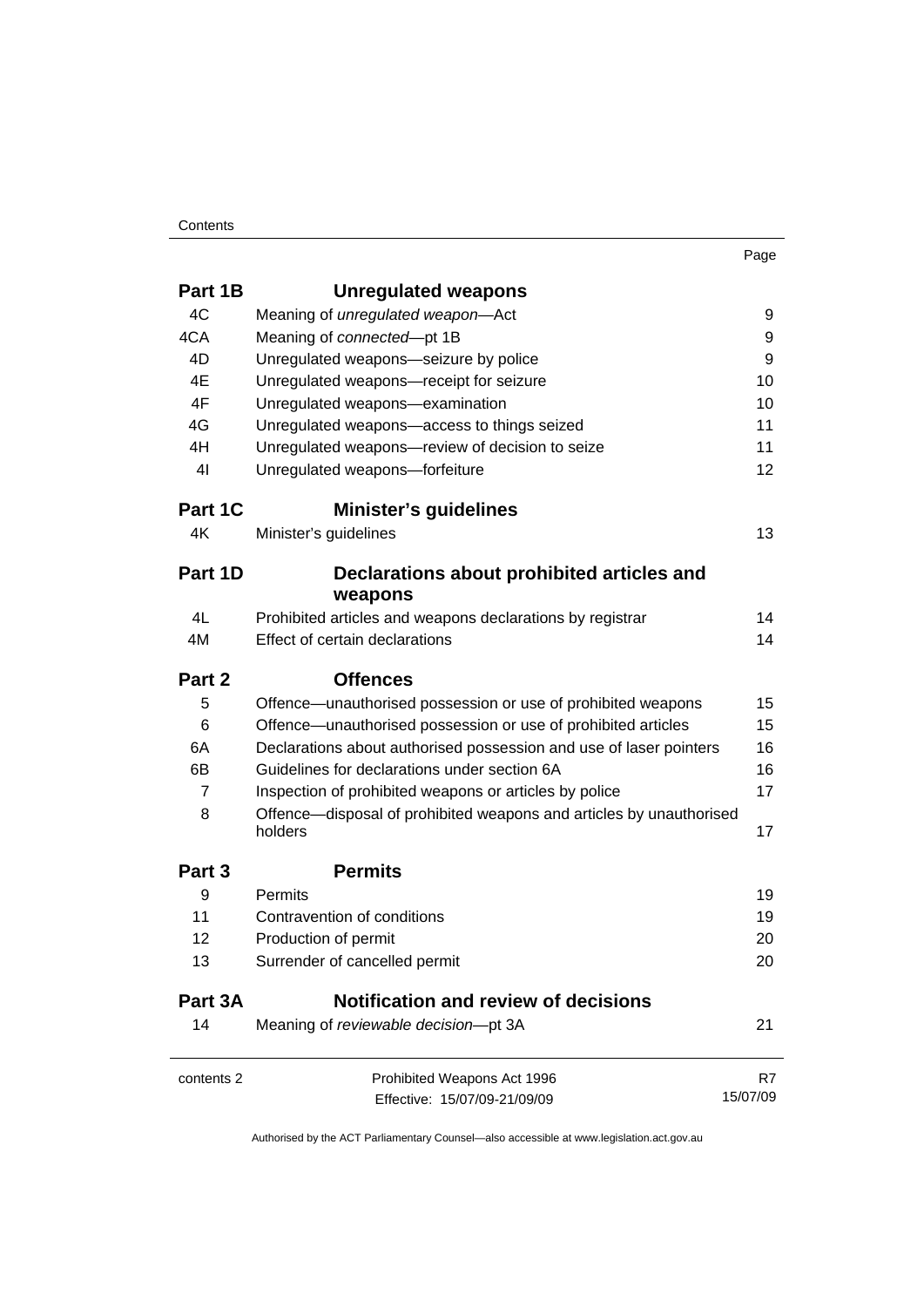|                   |                |                                                                                    | Contents   |
|-------------------|----------------|------------------------------------------------------------------------------------|------------|
|                   |                |                                                                                    | Page       |
| 14A               |                | Reviewable decision notices                                                        | 21         |
| 14B               |                | Applications for review                                                            | 21         |
| Part 4            |                | <b>Miscellaneous</b>                                                               |            |
| 15                |                | Information to be supplied                                                         | 22         |
| 16                | articles       | Disposal of surrendered or seized prohibited weapons or prohibited                 | 22         |
| 17                |                | Evidentiary provisions                                                             | 23         |
| 17A               |                | Determination of fees                                                              | 23         |
| 18                | Approved forms |                                                                                    | 23         |
| 19                |                | Regulation-making power                                                            | 23         |
| Part 5            |                | <b>Transitional</b>                                                                |            |
| 50                |                | Definitions-pt 5                                                                   | 25         |
| 51                |                | Pre-commencement Act-permitted weapons and articles generally                      | 25         |
| 52                |                | Pre-commencement Act-permitted weapons and articles-late<br>application for permit | 26         |
| 53                |                | <b>Transitional regulations</b>                                                    | 27         |
| 54                | Expiry-pt 5    |                                                                                    | 27         |
| <b>Schedule 1</b> |                | <b>Prohibited weapons</b>                                                          | 28         |
| <b>Part 1.1</b>   |                | <b>Prohibited bladed weapons</b>                                                   | 28         |
| <b>Part 1.2</b>   |                | <b>Prohibited hand weapons</b>                                                     | 31         |
| <b>Part 1.3</b>   |                | <b>Prohibited missile weapons</b>                                                  | 33         |
| <b>Part 1.4</b>   |                | Other prohibited weapons                                                           | 34         |
| <b>Schedule 2</b> |                | <b>Prohibited articles</b>                                                         | 36         |
| <b>Schedule 3</b> |                | <b>Reviewable decisions</b>                                                        | 37         |
| <b>Dictionary</b> |                |                                                                                    | 38         |
| R7                |                | Prohibited Weapons Act 1996                                                        | contents 3 |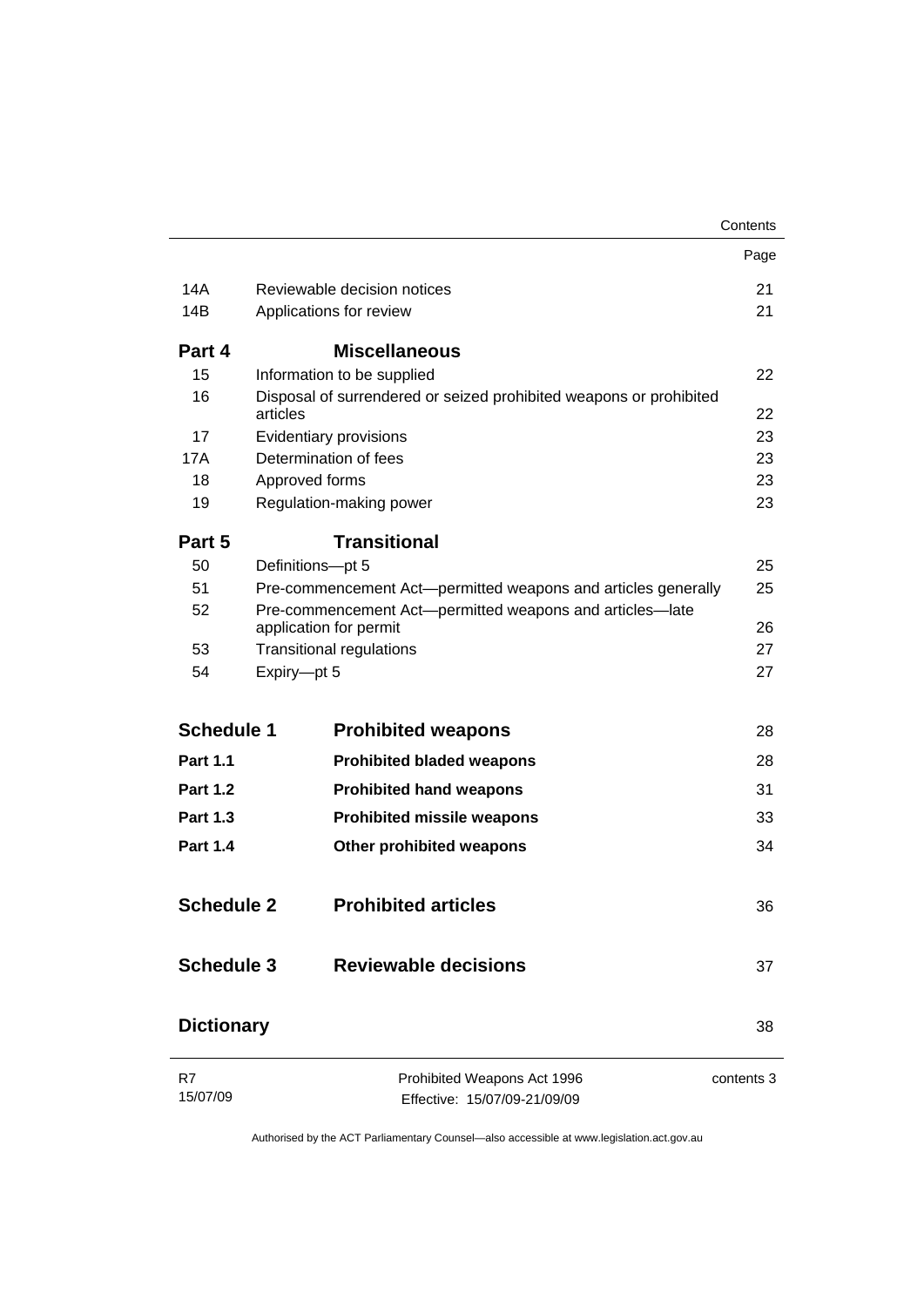#### Contents

#### **Endnotes**

|   | About the endnotes     | 40 |
|---|------------------------|----|
| 2 | Abbreviation key       | 40 |
| 3 | Legislation history    | 41 |
| 4 | Amendment history      | 42 |
| 5 | Earlier republications | 46 |

contents 4 **Prohibited Weapons Act 1996** Effective: 15/07/09-21/09/09

Page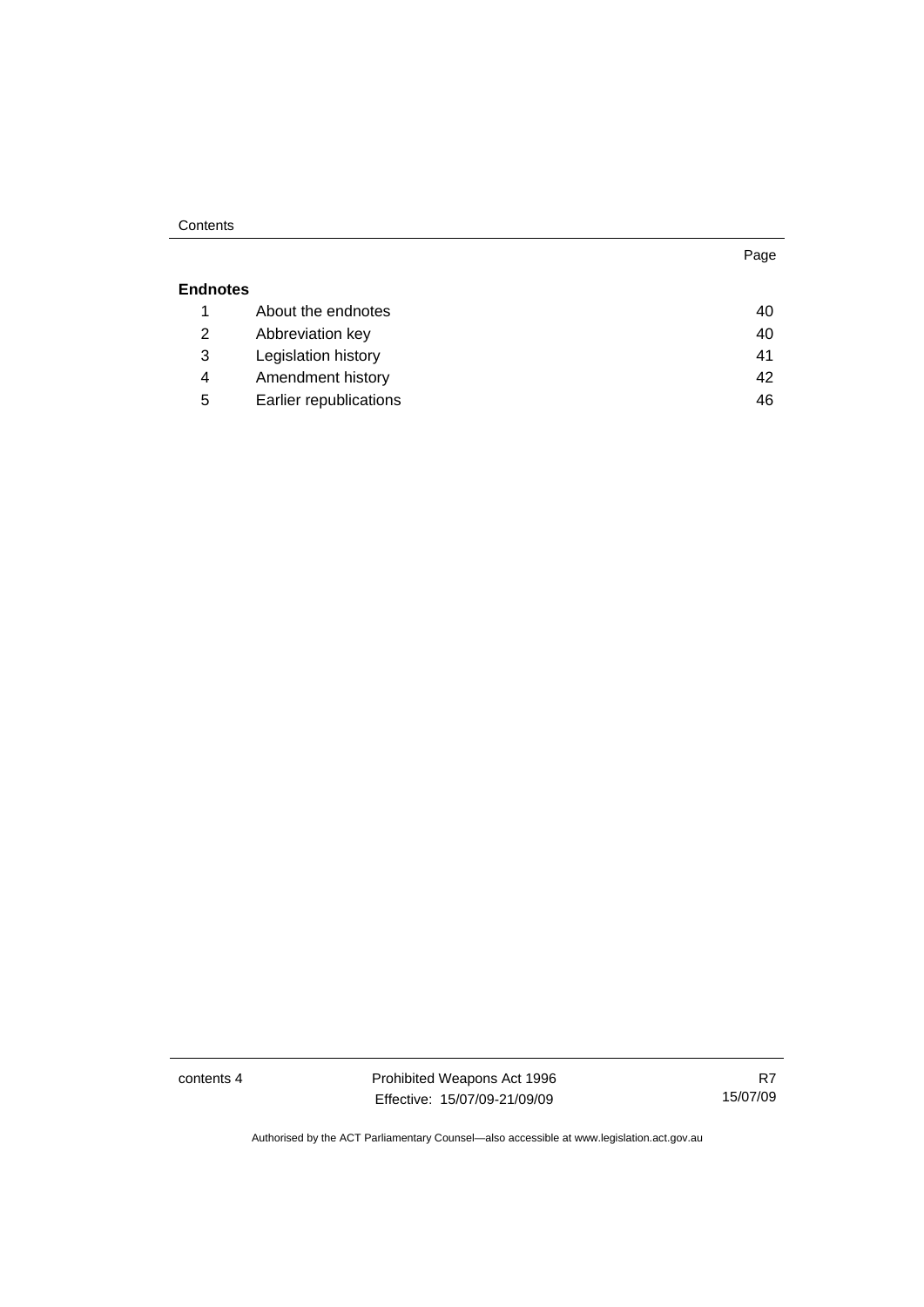<span id="page-6-0"></span>

# **Prohibited Weapons Act 1996**

An Act to prohibit the possession of certain dangerous weapons and other articles, and for related purposes

R7 15/07/09

ׇ֚֡֬

Prohibited Weapons Act 1996 Effective: 15/07/09-21/09/09

page 1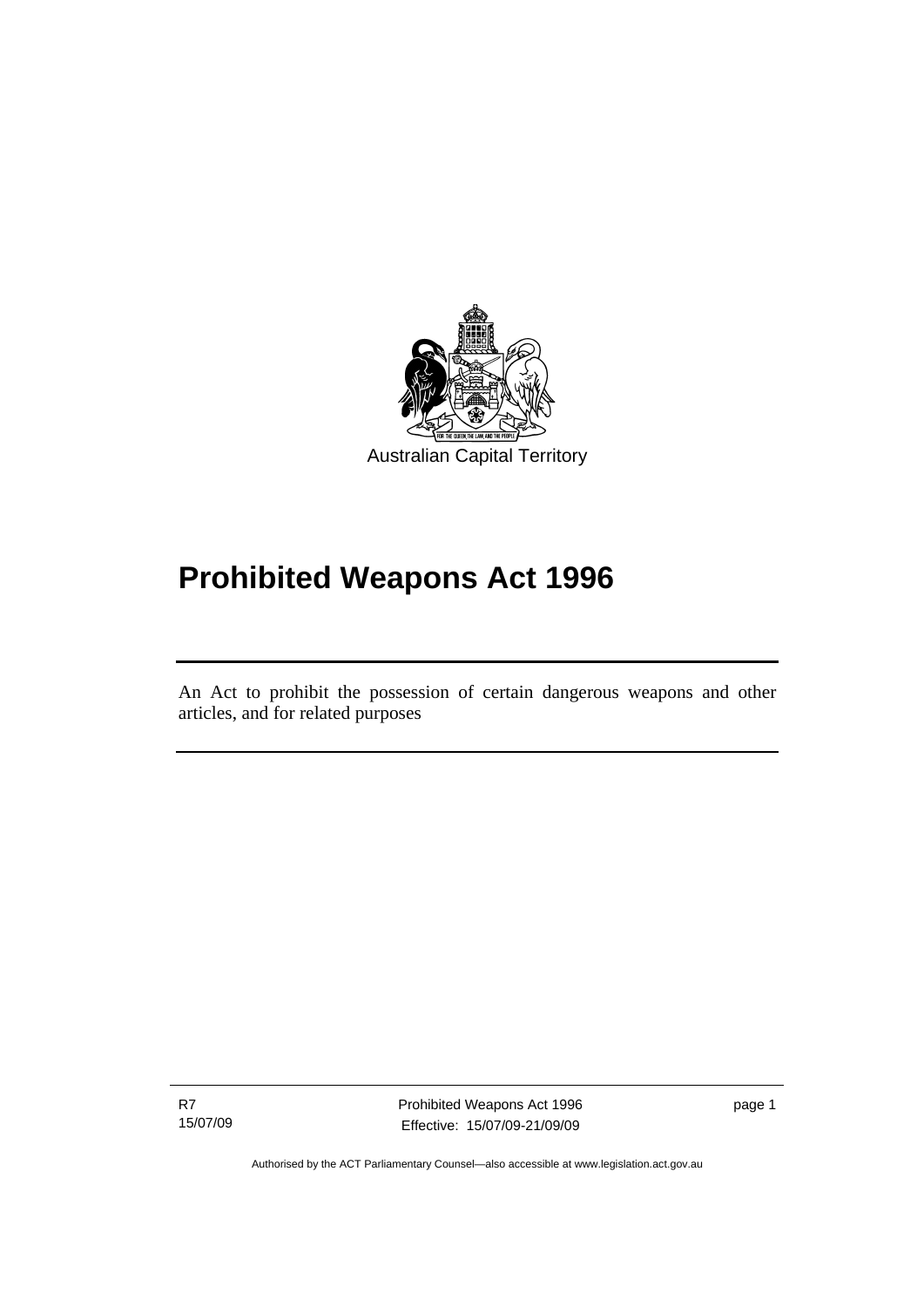#### <span id="page-7-0"></span>Part 1 **Preliminary**

Section 1

### **Part 1** Preliminary

#### **1 Name of Act**

This Act is the *Prohibited Weapons Act 1996*.

#### **2 Dictionary**

The dictionary at the end of this Act is part of this Act.

*Note 1* The dictionary at the end of this Act defines certain terms used in this Act, and includes references (*signpost definitions*) to other terms defined elsewhere.

> For example, the signpost definition, '*firearm*—see the *Firearms Act 1996*, section 6.' means that the term 'firearm' is defined in that section and the definition applies to this Act.

*Note 2* A definition in the dictionary (including a signpost definition) applies to the entire Act unless the definition, or another provision of the Act, provides otherwise or the contrary intention otherwise appears (see Legislation Act, s 155 and s 156 (1)).

#### **2A Notes**

A note included in this Act is explanatory and is not part of this Act.

*Note* See the Legislation Act, s 127 (1), (4) and (5) for the legal status of notes.

#### **2B Offences against Act—application of Criminal Code etc**

Other legislation applies in relation to offences against this Act.

*Note 1 Criminal Code*

The Criminal Code, ch 2 applies to the following offences against this Act (see Code, pt 2.1):

- s 5 (Offence—unauthorised possession or use of prohibited weapons)
- s 6 (Offence—unauthorised possession or use of prohibited articles)

page 2 **Prohibited Weapons Act 1996** Effective: 15/07/09-21/09/09

R7 15/07/09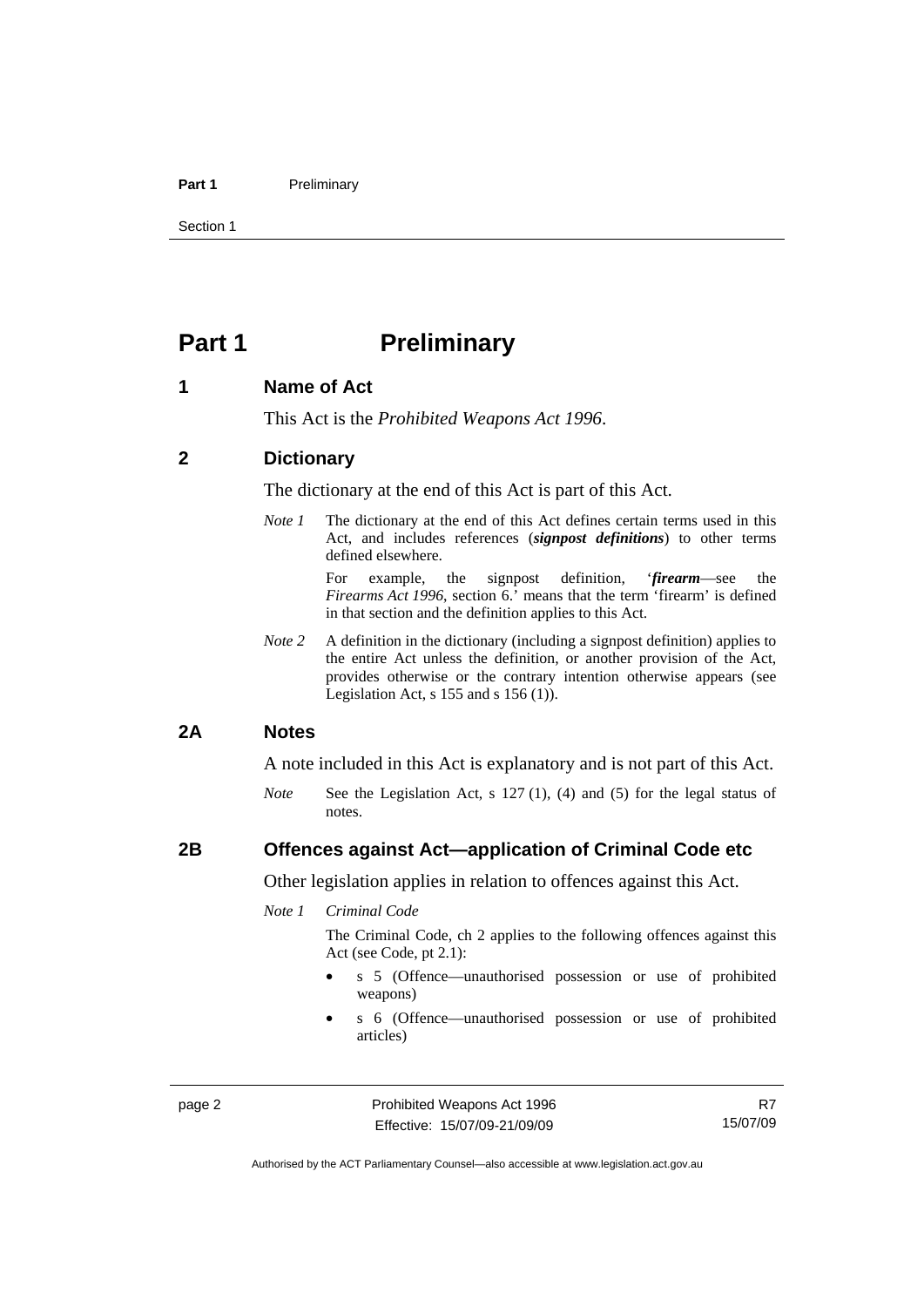<span id="page-8-0"></span>• s 8 (Offence—disposal of prohibited weapons and articles by unauthorised holders).

The chapter sets out the general principles of criminal responsibility (including burdens of proof and general defences), and defines terms used for offences to which the Code applies (eg *conduct*, *intention*, *recklessness* and *strict liability*).

*Note 2 Penalty units* 

The Legislation Act, s 133 deals with the meaning of offence penalties that are expressed in penalty units.

#### **3 Meaning of** *possession***—Act**

- (1) For this Act, a person has *possession* of a prohibited weapon or prohibited article if the person—
	- (a) has the weapon or article on his or her person, including in something carried or worn by the person (*physical possession*); or
	- (b) has the weapon or article at premises owned, leased or occupied by the person; or
	- (c) otherwise has the care, control or management of the firearm.
- (2) Also, for this Act, a person has *possession* of a prohibited weapon or prohibited article if—
	- (a) part of the weapon or article is in the person's possession; and
	- (b) other parts of the weapon or article are in the possession of 1 or more other people; and
	- (c) at least 1 of the other people is in possession of the other part or parts for an agreed purpose with the person; and
	- (d) the parts would make up the weapon or article if fitted together.

page 3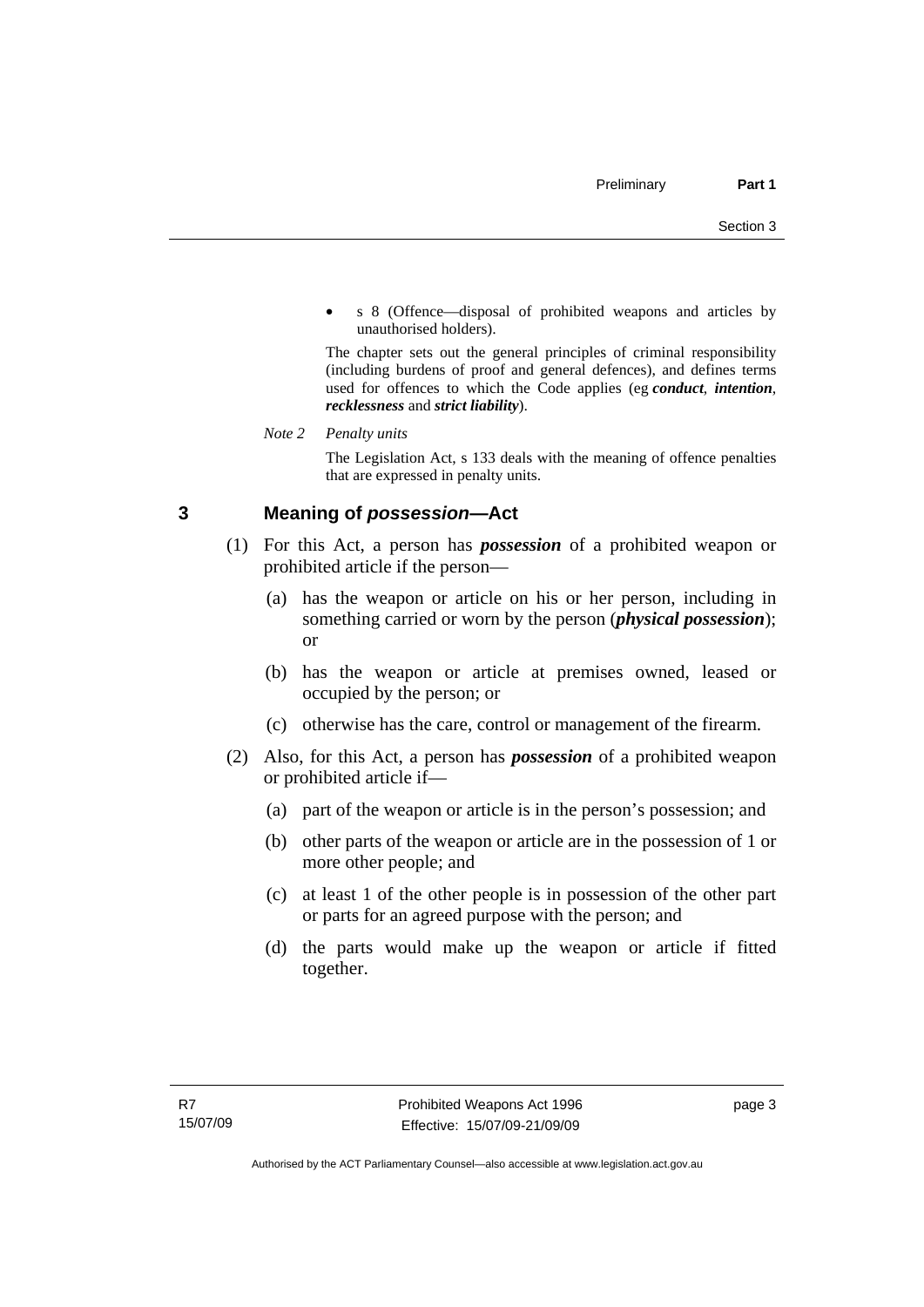#### <span id="page-9-0"></span>**3A Evidence of possession—prohibited weapons or articles at premises**

- (1) For this Act, a person is not taken to have possession of a prohibited weapon or prohibited article only because the weapon or article is at premises owned, leased or occupied by the person if—
	- (a) the person does not know that the weapon or article is at the premises; or
	- (b) someone else who is authorised to possess the weapon or article—
		- (i) is also at the premises; or
		- (ii) has the care, control or management of the weapon or article; or
	- (c) someone else who is not authorised to possess the weapon or article has the care, control or management of the weapon or article; or
	- (d) the trier of fact is otherwise satisfied that the person was not in possession of the weapon or article.
- (2) To remove any doubt, a defendant to a prosecution for an offence against this Act who wishes to rely on a matter mentioned in subsection (1) has the evidential burden in relation to the matter.

#### **3B Evidence of possession—care, control or management of prohibited weapon or article**

- (1) To work out whether a person has the care, control or management of a prohibited weapon or prohibited article for this Act, each of the following must be considered:
	- (a) whether the person knows about the weapon or article;
	- (b) whether the person can use or dispose of the weapon or article;
	- (c) whether the person can control or prevent someone else from using or having physical possession of the weapon or article.

Authorised by the ACT Parliamentary Counsel—also accessible at www.legislation.act.gov.au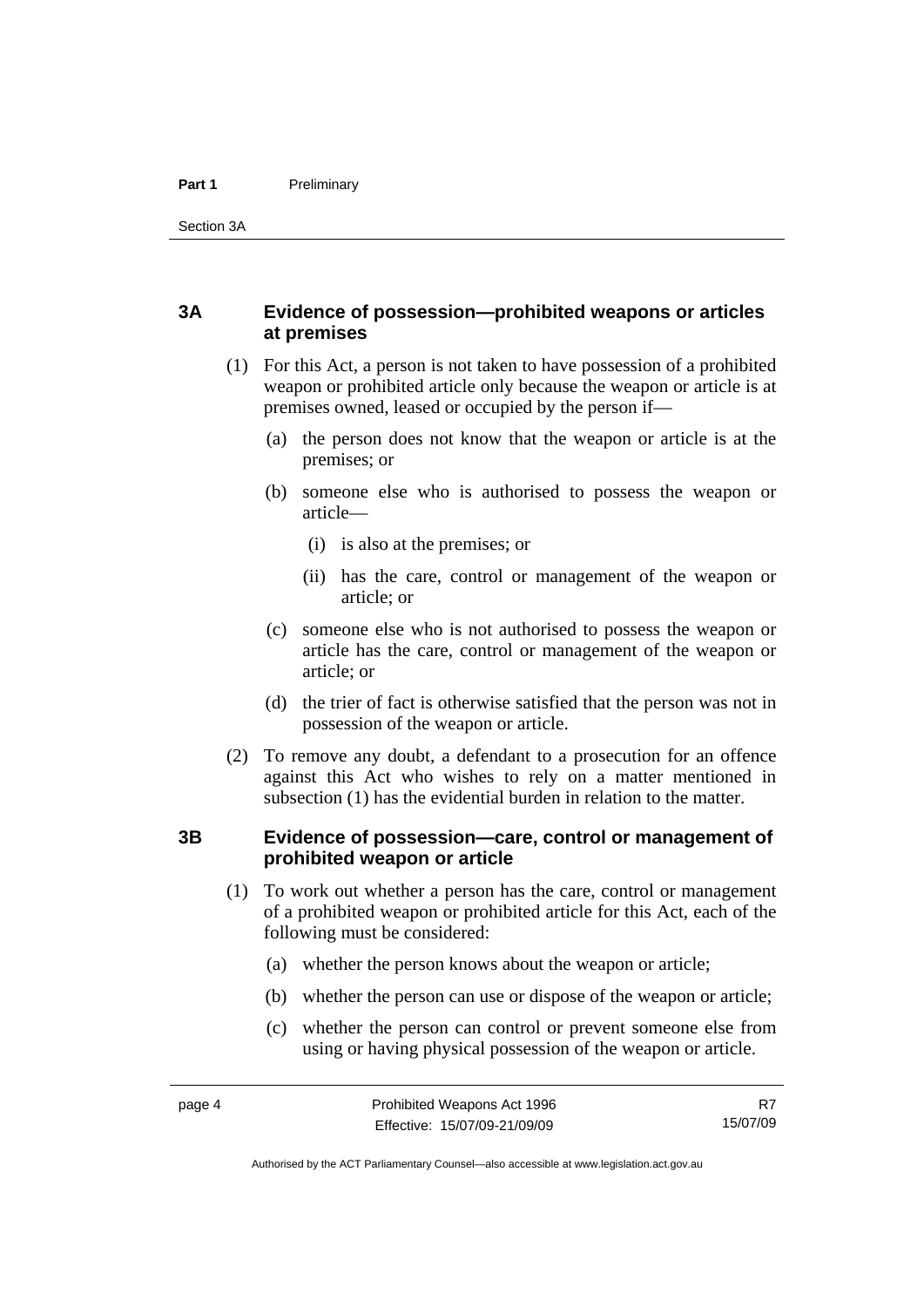<span id="page-10-0"></span>(2) In this section:

*physical possession*—see section 3 (1) (a).

#### **4 Application of Act**

- (1) A person does not commit an offence against this Act only because of something done by the person in the exercise of the person's functions as a member of—
	- (a) the Australian Federal Police or a police force of a State or another Territory; or
	- (b) the Defence Force; or
	- (c) a visiting force within the meaning of the *Defence (Visiting Forces) Act 1963* (Cwlth); or
	- (d) the Australian Cadet Corps established under the *Defence Act 1903* (Cwlth); or
	- (e) the council of the Australian War Memorial or of the staff of the memorial who, in the exercise of his or her functions and duties in accordance with the *Australian War Memorial Act 1980* (Cwlth), has in his or her possession a prohibited weapon, forming part of the memorial collection within the meaning of that Act; or
	- (f) the council of the National Museum of Australia or of the staff of the museum who, in the exercise of his or her functions and duties in accordance with the *National Museum of Australia Act 1980* (Cwlth), has in his or her possession a prohibited weapon forming part of the memorial collection under that Act.
	- *Note* A reference to an Act includes a reference to the statutory instruments made or in force under the Act, including regulations and permits (see *Legislation Act 2001*, s 104).

page 5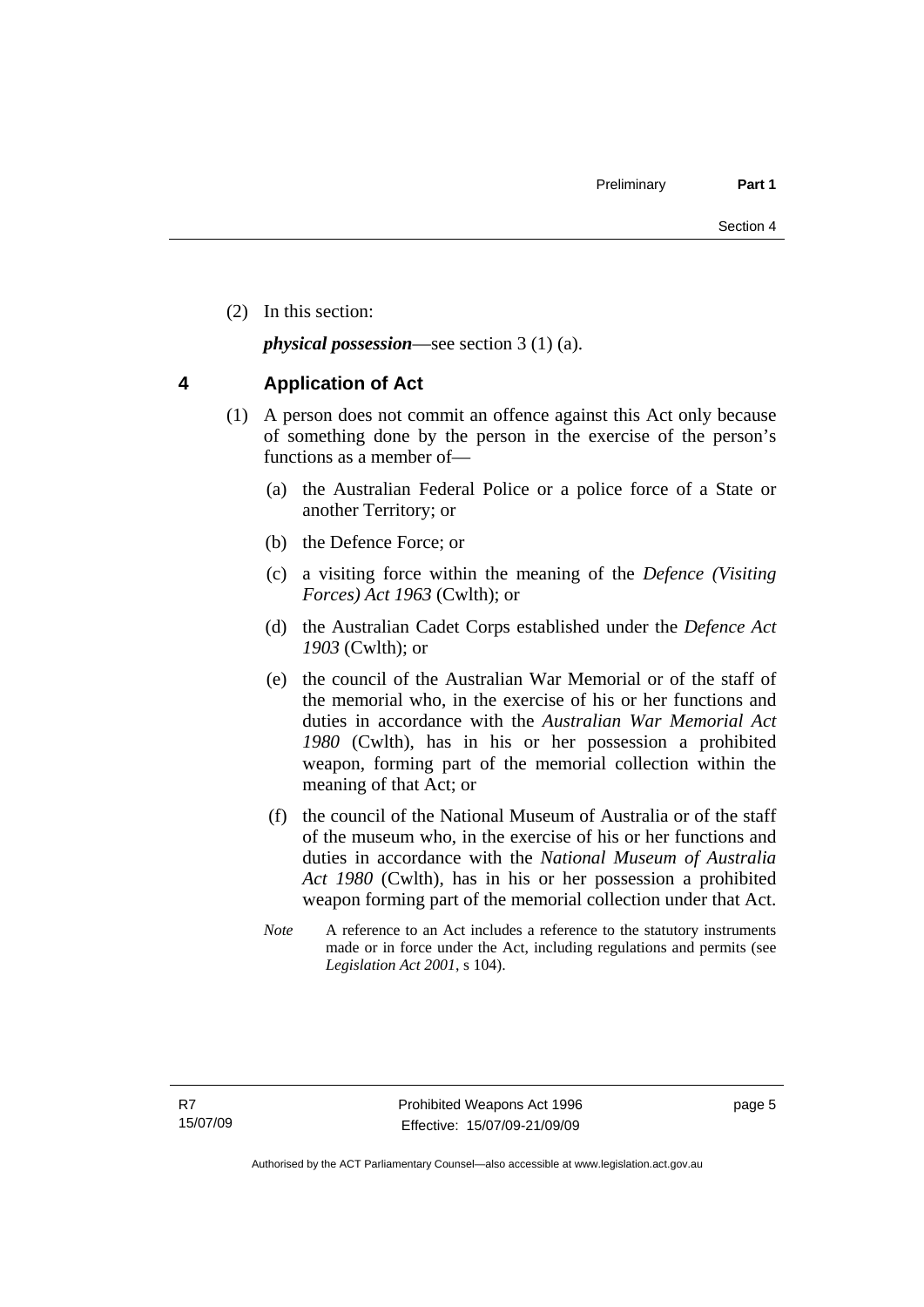#### Section 4

- (2) A corrections officer does not commit an offence against this Act only because of something done by the officer in the exercise of the officer's functions.
	- *Note Corrections officer*, *exercise* and *function* are defined in the Legislation Act, dict, pt 1.

page 6 **Prohibited Weapons Act 1996** Effective: 15/07/09-21/09/09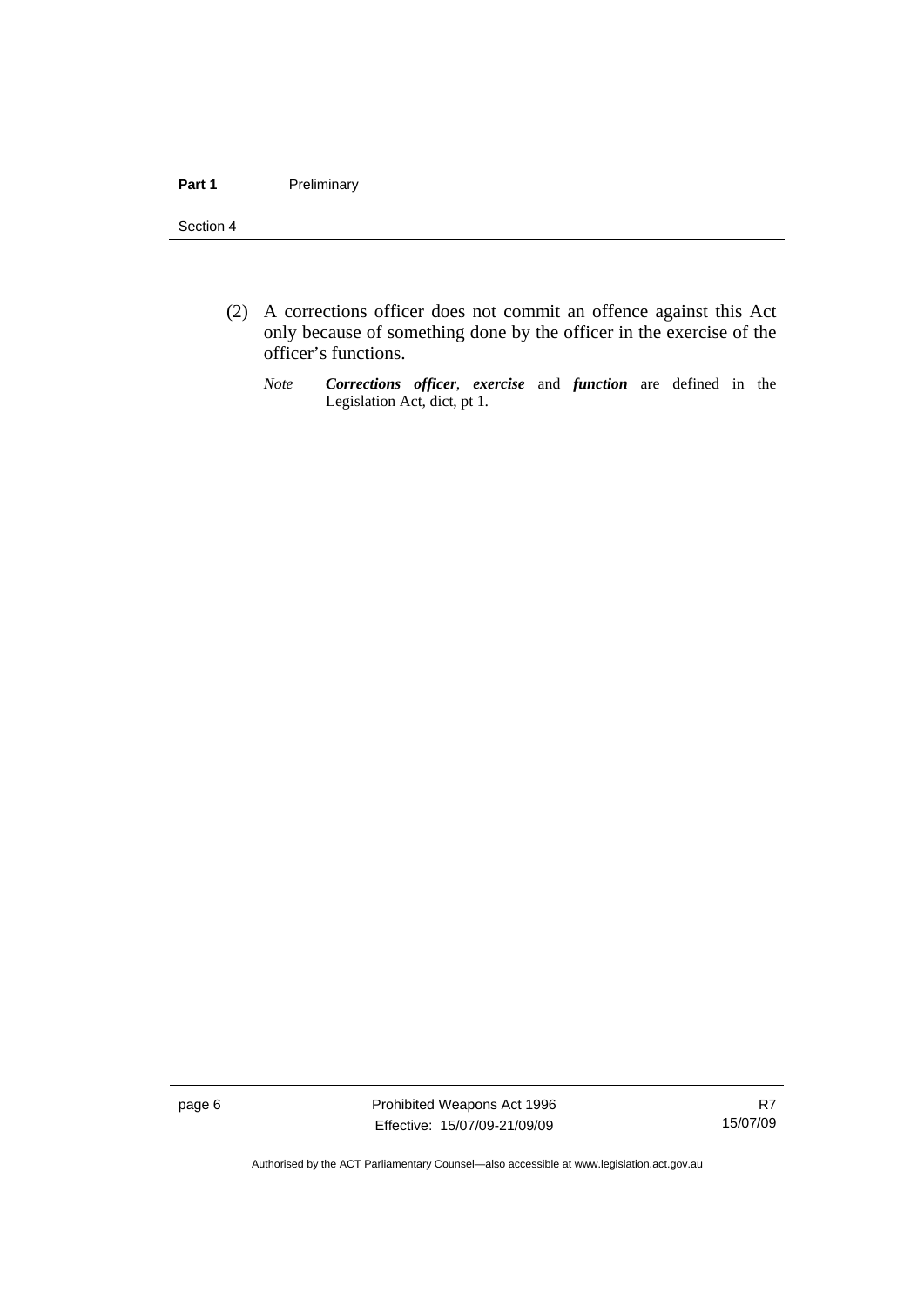### <span id="page-12-0"></span>**Part 1A Important concepts**

#### **4A Meaning of** *prohibited weapon***—Act**

(1) In this Act:

#### *prohibited weapon*—

- (a) means—
	- (i) a weapon or thing described in schedule 1; and
	- (ii) a weapon or thing prescribed by regulation; and
	- (iii) something declared to be a prohibited weapon under section 4L; and
- (b) includes a modified prohibited weapon.
- (2) However, *prohibited weapon* does not include something declared not to be a prohibited weapon under section 4L.
- (3) A regulation may amend schedule 1—
	- (a) by adding the name or description of a weapon or thing; or
	- (b) by amending a name or description of a prohibited weapon to more accurately describe the weapon; or
	- (c) by omitting the name and description of a prohibited weapon.
- (4) In this section:

*modified prohibited weapon* means a weapon or thing that would be a prohibited weapon if—

- (a) it did not have something missing from it, or a defect or obstruction; or
- (b) something had not been added to it.

page 7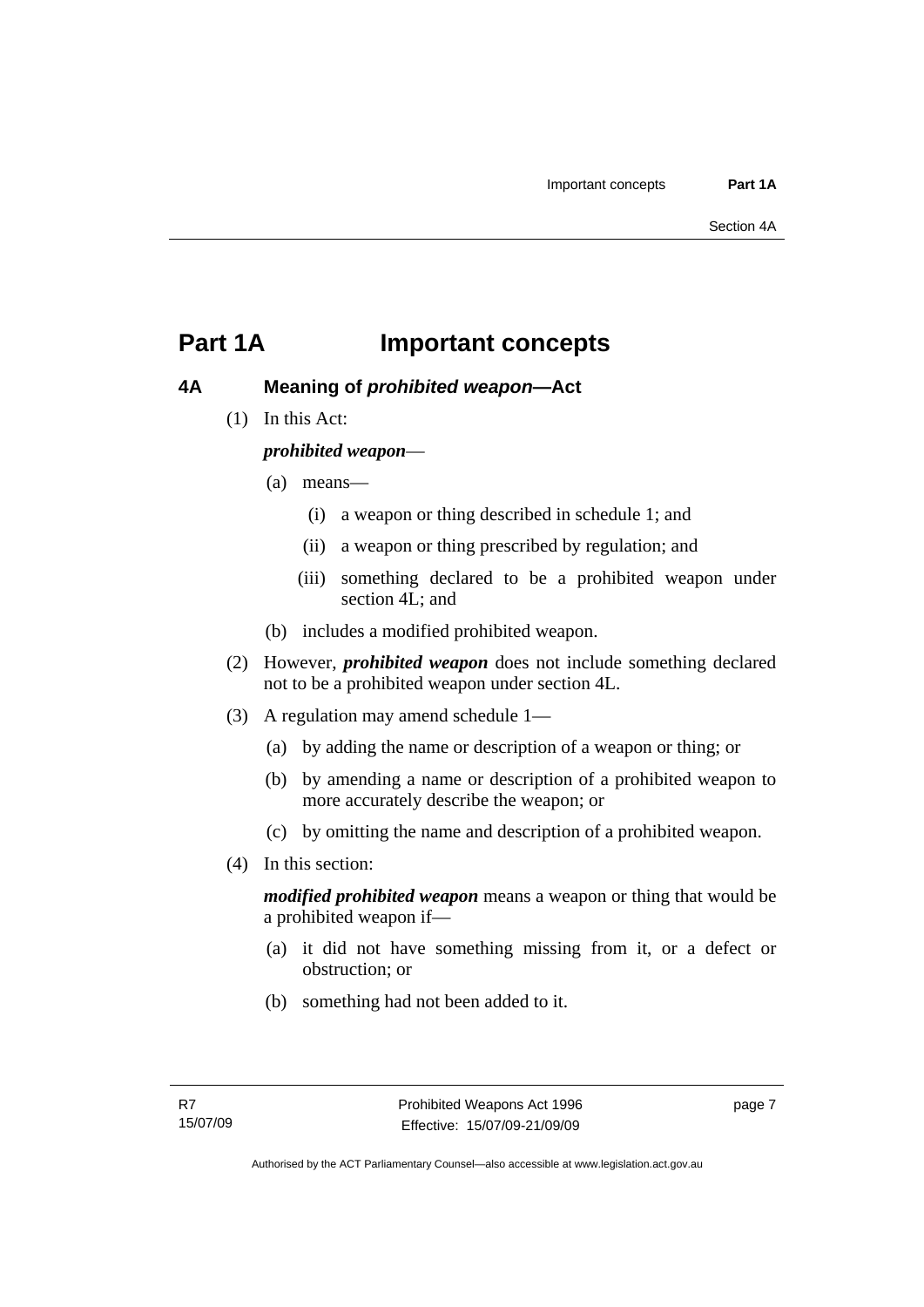#### <span id="page-13-0"></span>**Part 1A Important concepts**

Section 4B

#### **4B Meaning of** *prohibited article***—Act**

(1) In this Act:

#### *prohibited article*—

- (a) means—
	- (i) an article described in schedule 2; and
	- (ii) an article prescribed by regulation; and
	- (iii) something declared to be a prohibited article under section 4L; and
- (b) includes a modified prohibited article.
- (2) However, *prohibited article* does not include something declared not to be a prohibited article under section 4L.
- (3) A regulation may amend schedule 2—
	- (a) by adding the name or description of an article; or
	- (b) by amending a name or description of a prohibited article to more accurately describe the article; or
	- (c) by omitting the name and description of a prohibited article.
- (4) In this section:

*modified prohibited article* means an article that would be a prohibited article if—

- (a) it did not have something missing from it, or a defect or obstruction; or
- (b) something had not been added to it.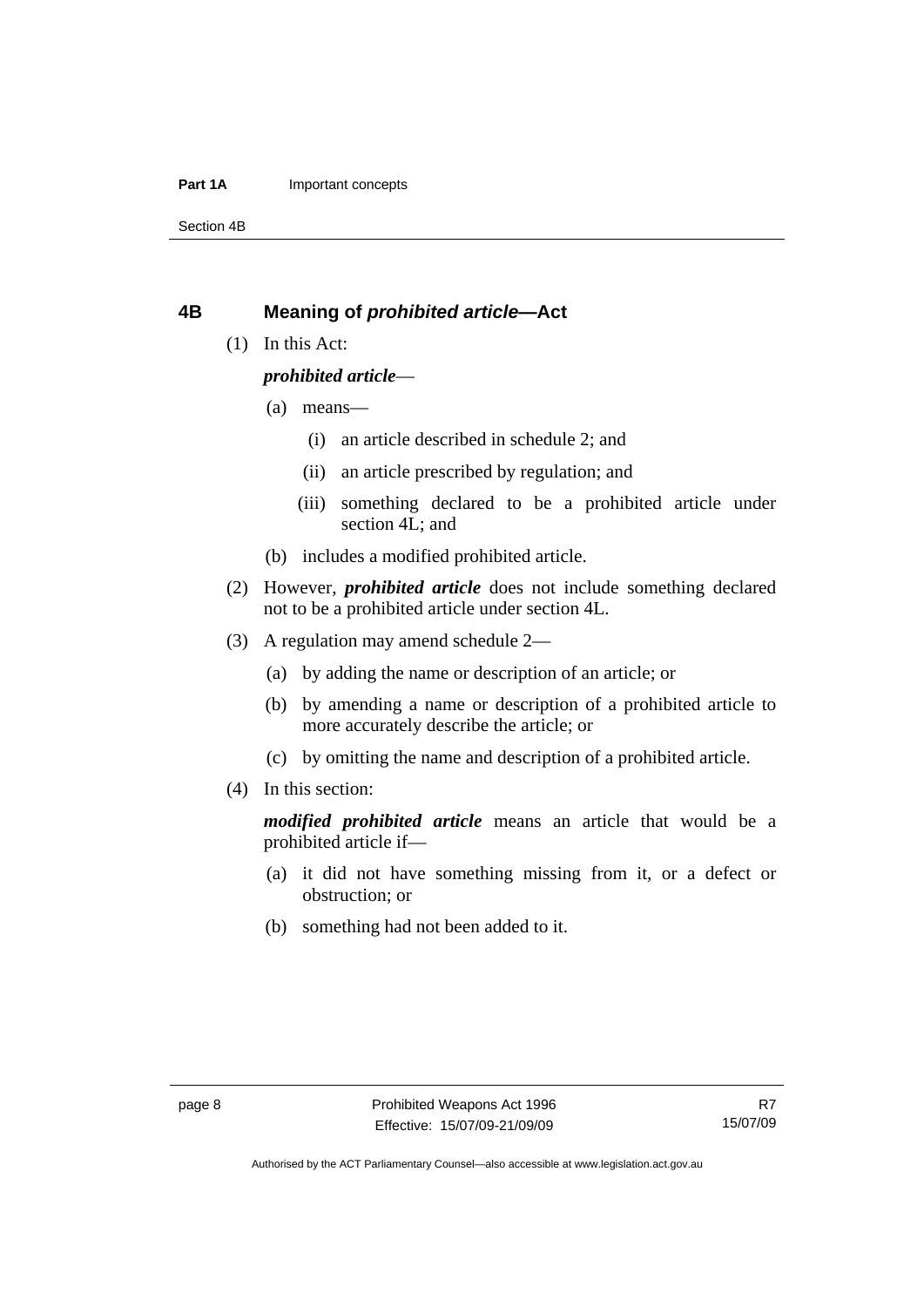### <span id="page-14-0"></span>**Part 1B Unregulated weapons**

#### **4C Meaning of** *unregulated weapon***—Act**

In this Act:

#### *unregulated weapon*—a thing is an *unregulated weapon* if—

- (a) the thing is designed, made or altered to be used as a weapon; and
- (b) the only practical use of the thing is as a weapon; and
- (c) the thing is not a prohibited weapon; and
- (d) the possession or use of the thing is not authorised under this Act.

#### **4CA Meaning of** *connected***—pt 1B**

In this part:

*connected*—a thing is *connected* with an offence if—

- (a) the offence has been committed in relation to it; or
- (b) it will provide evidence of the commission of the offence; or
- (c) it was used, is being used, or is intended to be used, to commit the offence.

#### **4D Unregulated weapons—seizure by police**

A police officer may seize a thing if the police officer believes on reasonable grounds that the thing is an unregulated weapon and that the seizure is necessary—

 (a) because the thing would pose a risk to the safety of anyone if used; and

page 9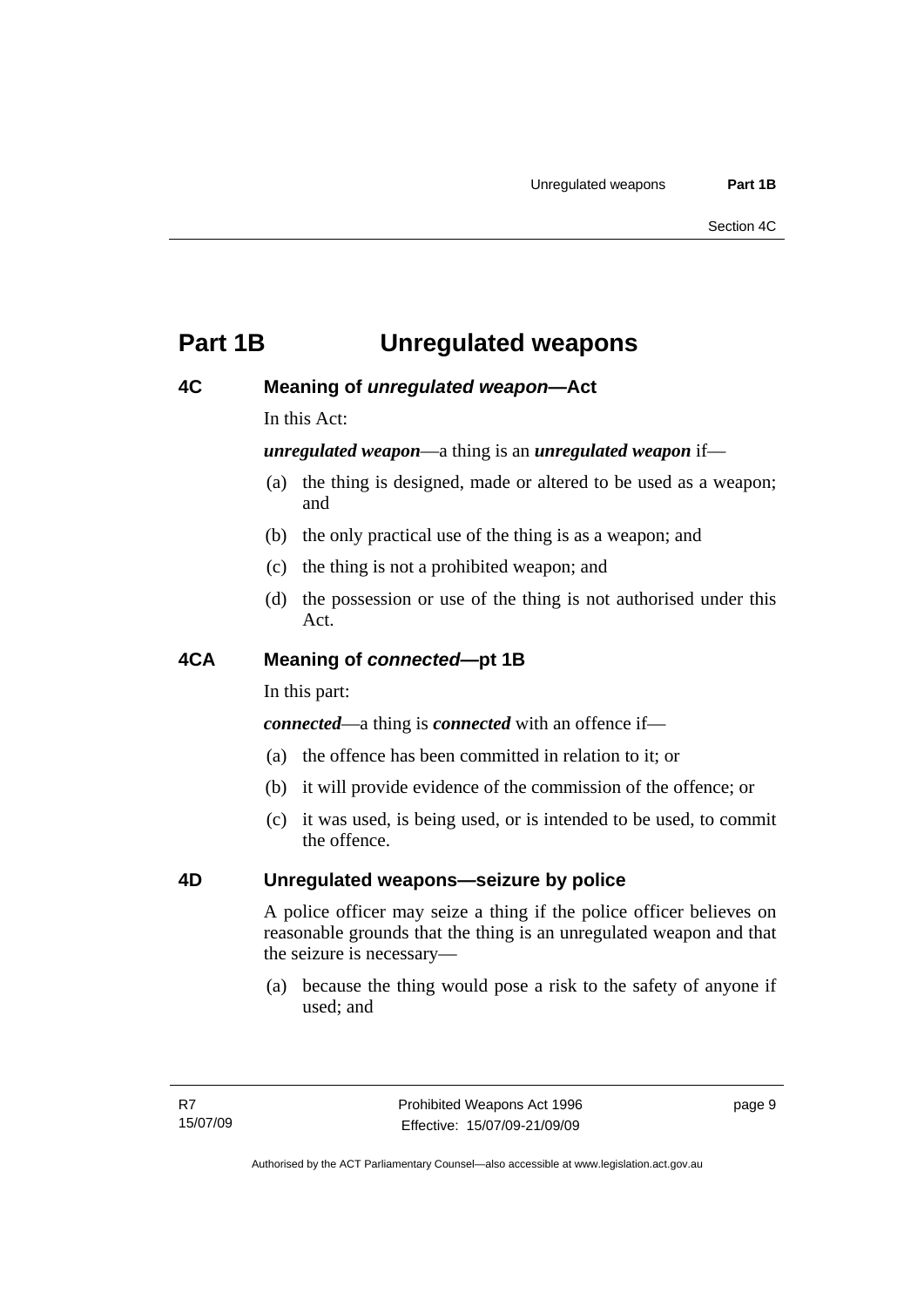#### <span id="page-15-0"></span>**Part 1B** Unregulated weapons

Section 4E

 (b) to prevent the thing from being used or concealed, lost or destroyed.

#### **4E Unregulated weapons—receipt for seizure**

- (1) A police officer who seizes a thing under section 4D must give a receipt for the thing to the person from whom it was seized.
- (2) If, for any reason, it is not practicable to comply with subsection (1), the police officer must leave the receipt, secured conspicuously, at the premises where it was seized (the *place of seizure*).
- (3) The receipt must include the following:
	- (a) a description of the thing seized;
	- (b) an explanation of why the thing was seized;
	- (c) the police officer's name, and how to contact the officer;
	- (d) if the thing is removed from the place of seizure under section 4F—the address of the place to which the thing is removed.

#### **4F Unregulated weapons—examination**

- (1) A police officer who seizes a thing under section 4D (Unregulated weapons—seizure by police) may remove the thing from the premises where it was seized to another place for examination or processing, for not longer than 7 days (the *7-day period*).
- (2) A police officer may apply to the Magistrates Court for an extension of the 7-day period if the officer believes on reasonable grounds that the thing cannot be examined or processed within that time.
- (3) The police officer must, if practicable, give notice of the application to the person from whom the thing was seized, and the person is entitled to be heard on the application.

Authorised by the ACT Parliamentary Counsel—also accessible at www.legislation.act.gov.au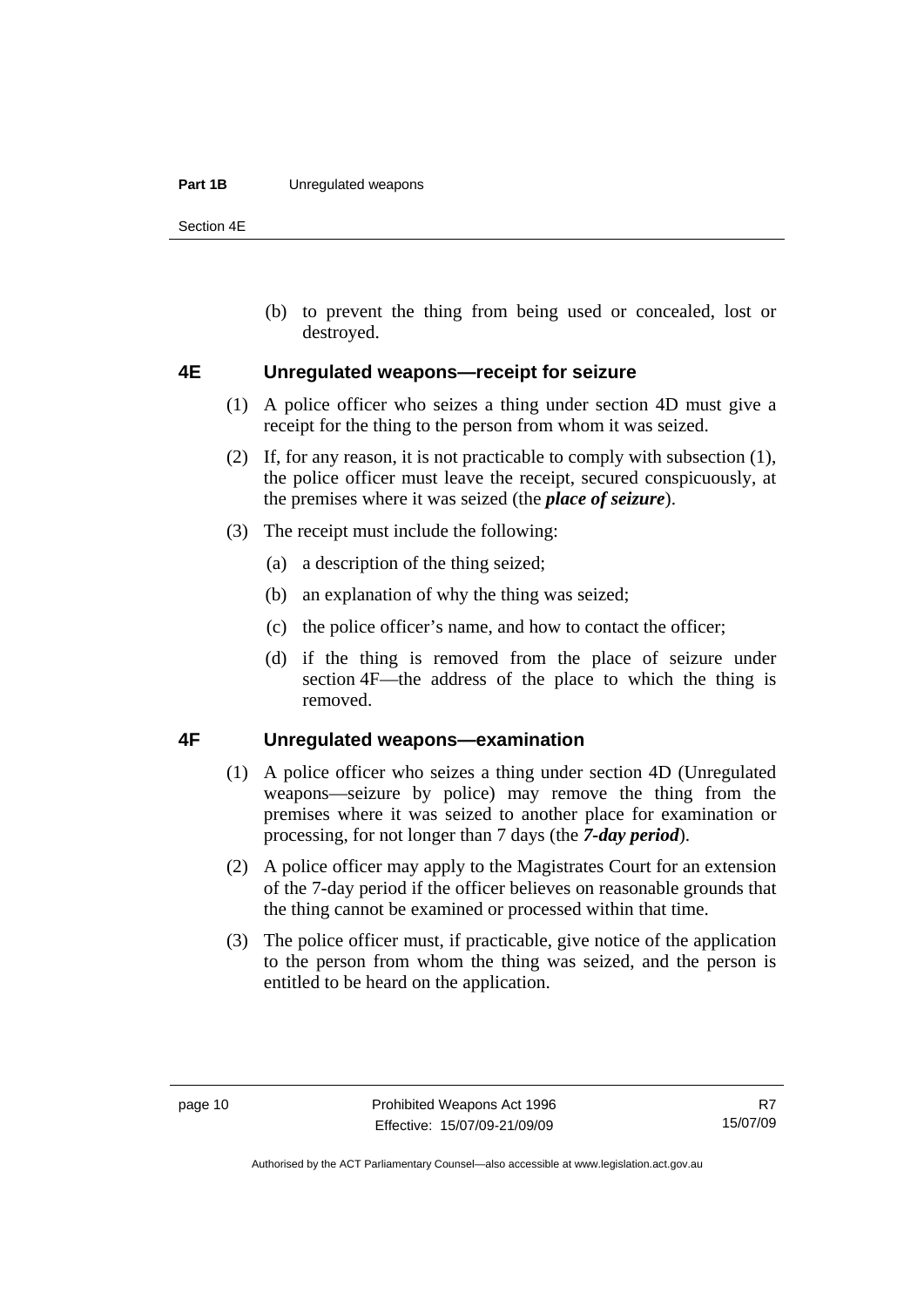- <span id="page-16-0"></span> (4) The court may order the extension if satisfied on reasonable grounds that the thing cannot be examined or processed within the 7-day period.
- (5) If a thing is moved to another place under this section, the police officer must, if practicable, tell the person from whom the thing was seized (or the person's representative) the results of the examination or processing.

#### **4G Unregulated weapons—access to things seized**

A person who would, apart from the seizure, be entitled to inspect a thing seized under section 4D (Unregulated weapons—seizure by police) may inspect it.

#### **4H Unregulated weapons—review of decision to seize**

- (1) The registrar must review each seizure under section 4D (Unregulated weapons—seizure by police) and order the return of the thing to the person from whom it was seized if—
	- (a) when seized, the thing was not—
		- (i) an unregulated weapon; or
		- (ii) a prohibited weapon; or
	- (b) within 30 days after the day of seizure, the thing is not a prohibited weapon; or
	- (c) the registrar has no reasonable grounds to believe that the thing is connected with an offence against any of the following:
		- (i) this Act;
		- (ii) the *Firearms Act 1996*;
		- (iii) the *Crimes Act 1900;*
		- (iv) the Criminal Code;
		- (v) another law prescribed by regulation.

page 11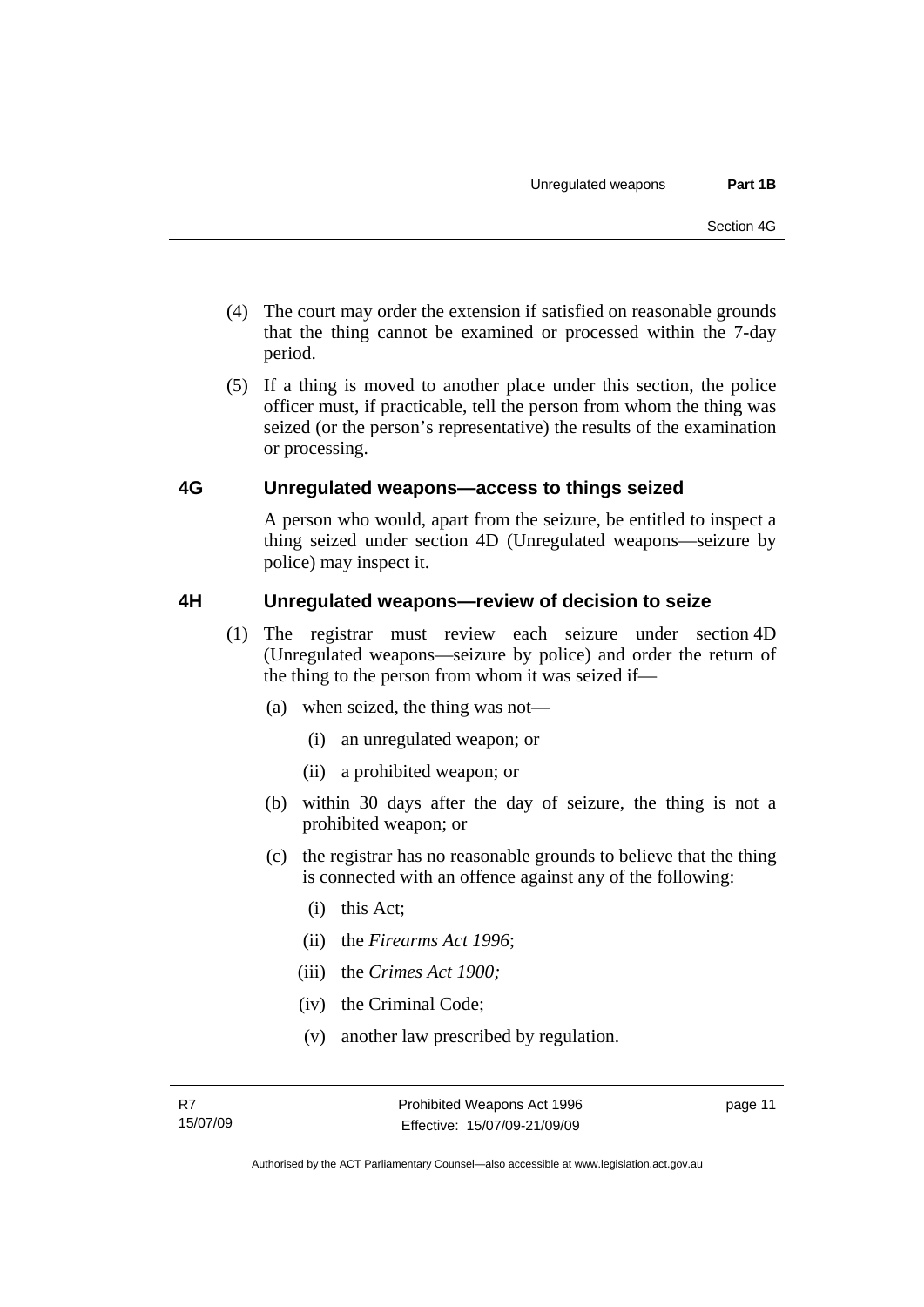#### <span id="page-17-0"></span>**Part 1B** Unregulated weapons

Section 4I

- (2) If a thing is ordered to be returned under subsection (1) to the person from whom it was seized, but it cannot be returned, the Territory must pay reasonable compensation to the owner of the thing for its loss.
- (3) In this section:

*offence* includes an offence that there are reasonable grounds for believing has been, is being or will be, committed.

#### **4I Unregulated weapons—forfeiture**

- (1) A thing seized under section 4D (Unregulated weapons—seizure by police) is forfeited to the Territory if there is no requirement under section 4H—
	- (a) to return the thing to the person from whom it was seized; or
	- (b) to pay compensation for the thing.
- (2) A thing forfeited to the Territory may be destroyed or otherwise disposed of as the chief executive directs.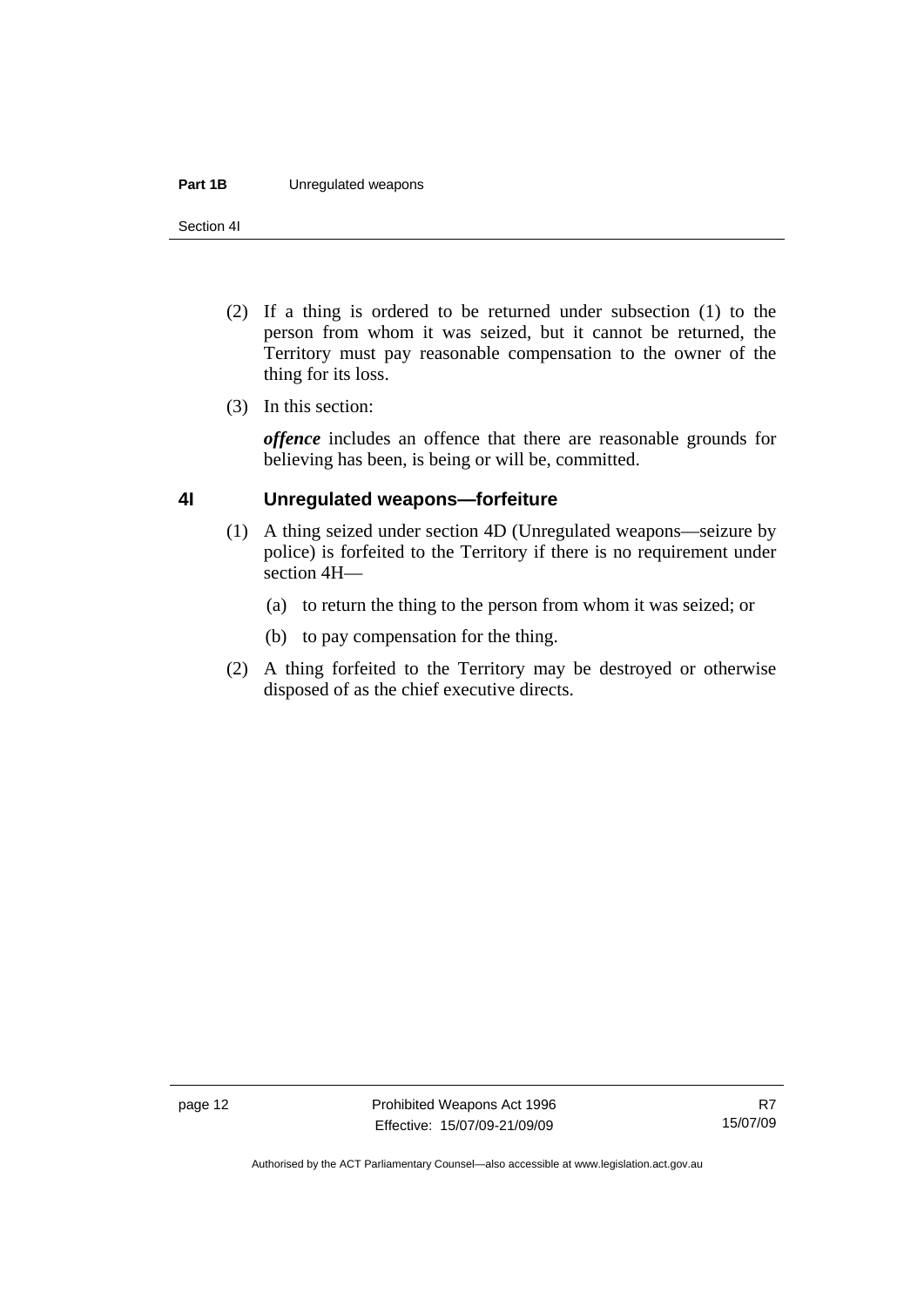# <span id="page-18-0"></span>**Part 1C Minister's guidelines**

### **4K Minister's guidelines**

- (1) The Minister may make guidelines about the making of a decision by the registrar under section 4L.
- (2) The registrar must comply with any guidelines under this section.
- (3) A guideline is a disallowable instrument.
	- *Note* A disallowable instrument must be notified, and presented to the Legislative Assembly, under the Legislation Act.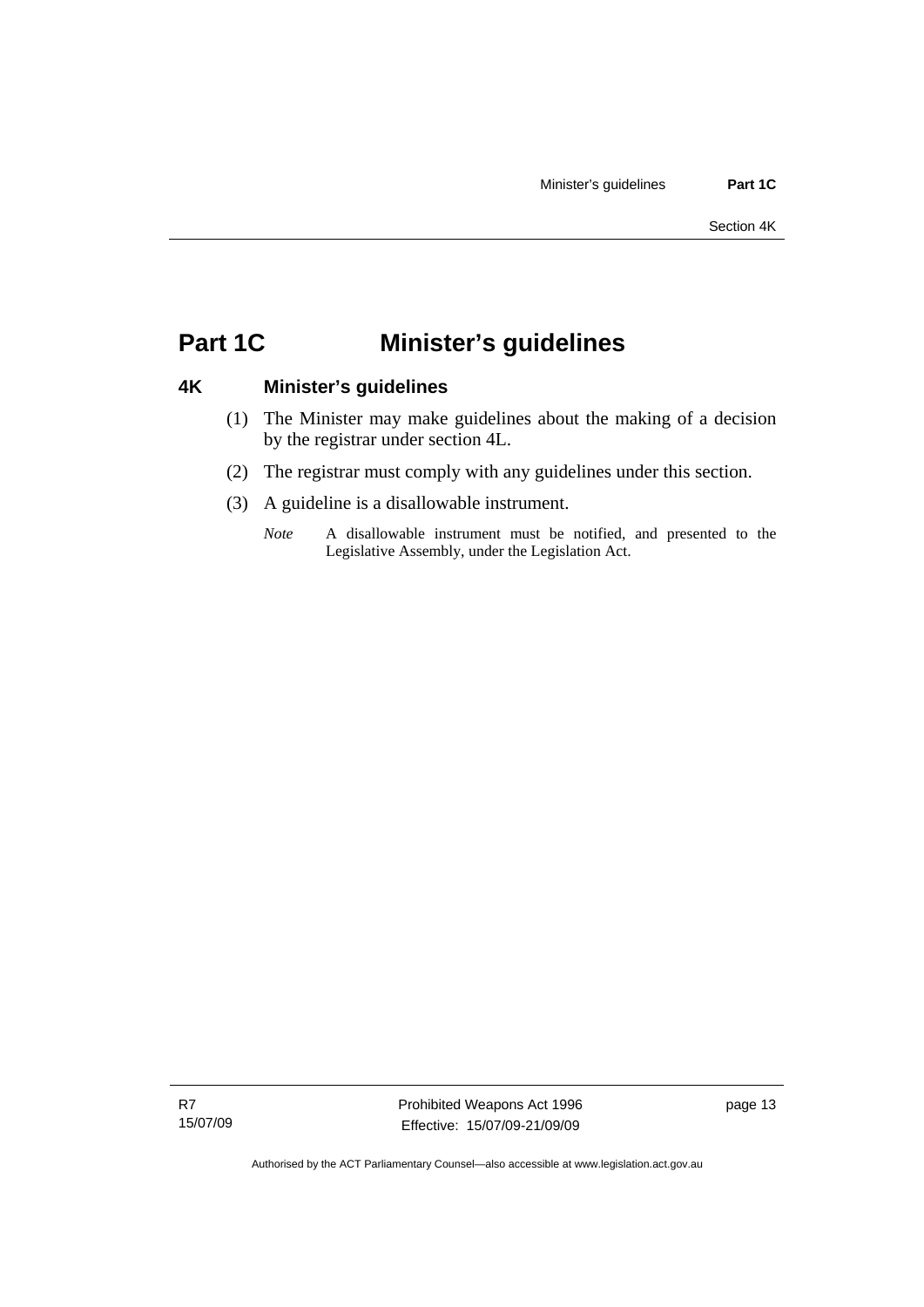<span id="page-19-0"></span>Section 4L

# **Part 1D Declarations about prohibited articles and weapons**

#### **4L Prohibited articles and weapons declarations by registrar**

- (1) The registrar may, in accordance with any guidelines under section 4K (Minister's guidelines), do any of the following:
	- (a) declare something to be a prohibited article;
	- (b) declare an unregulated weapon to be a prohibited weapon;
	- (c) declare that something is not a prohibited article or prohibited weapon.
- (2) A declaration remains in force for 3 months beginning on the day after the day the declaration is notified under the Legislation Act.
- (3) A declaration is a disallowable instrument.

*Note* A disallowable instrument must be notified, and presented to the Legislative Assembly, under the Legislation Act.

 (4) The registrar must also publish the declaration in a daily newspaper circulating in the ACT.

#### **4M Effect of certain declarations**

A person does not commit an offence against this Act in relation to the possession or use of a thing that is the subject of a declaration under section  $4L(1)(a)$  or (b) if the elements of the offence happen less than 2 days after the day the declaration is notified under the Legislation Act.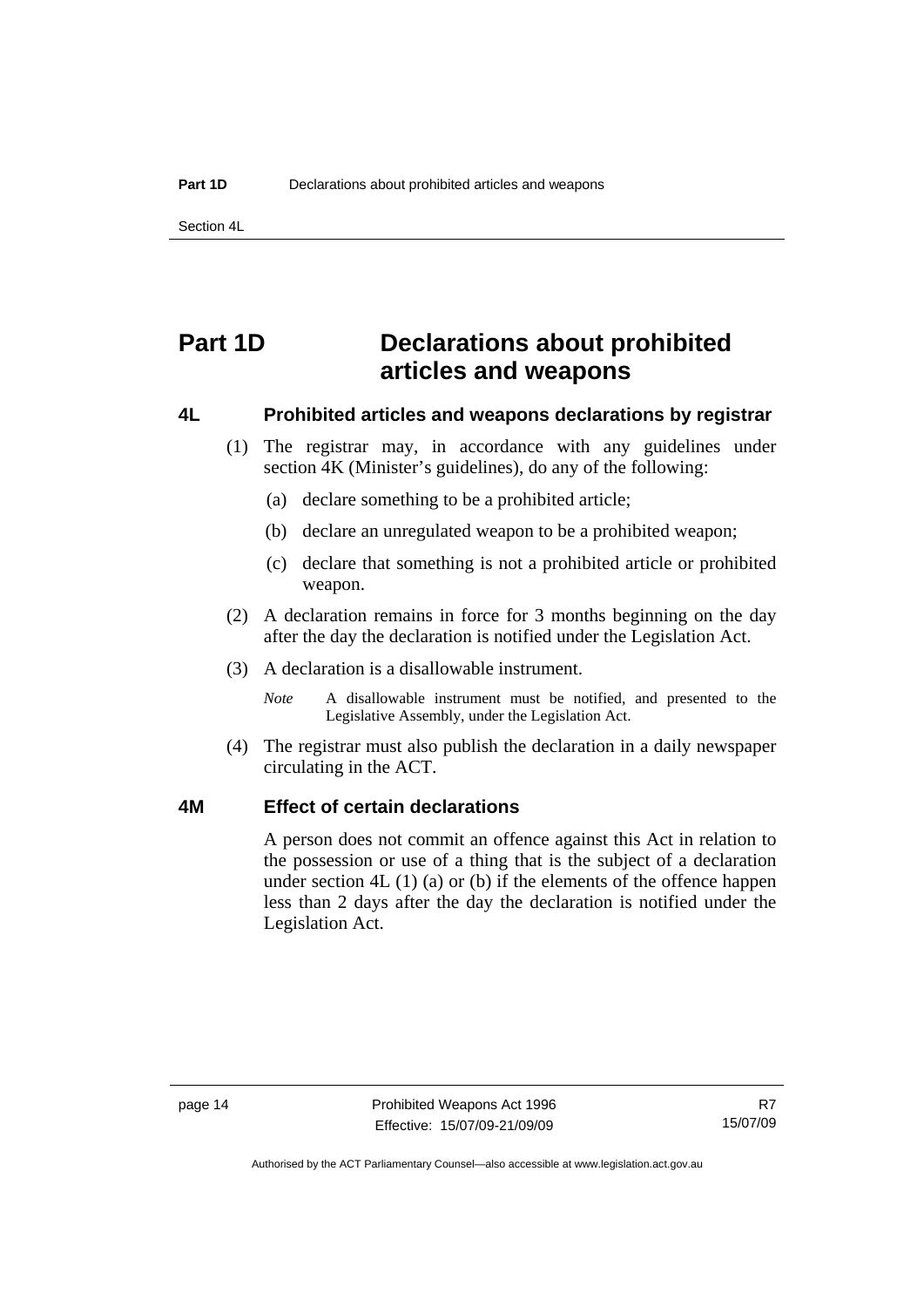### <span id="page-20-0"></span>**Part 2 Offences**

#### **5 Offence—unauthorised possession or use of prohibited weapons**

A person commits an offence if the person—

- (a) possesses or uses a prohibited weapon; and
- (b) is not authorised by a permit, or otherwise under this Act, to possess or use the weapon.

Maximum penalty: 500 penalty units, imprisonment for 5 years or both.

*Note* A reference to an Act includes a reference to the statutory instruments made or in force under the Act, including any regulation (see Legislation Act, s 104).

#### **6 Offence—unauthorised possession or use of prohibited articles**

A person commits an offence if the person—

- (a) possesses or uses a prohibited article; and
- (b) is not authorised by a permit, or otherwise under this Act, to possess or use the article.

Maximum penalty: 200 penalty units, imprisonment for 2 years or both.

*Note* A reference to an Act includes a reference to the statutory instruments made or in force under the Act, including any regulation (see Legislation Act, s 104).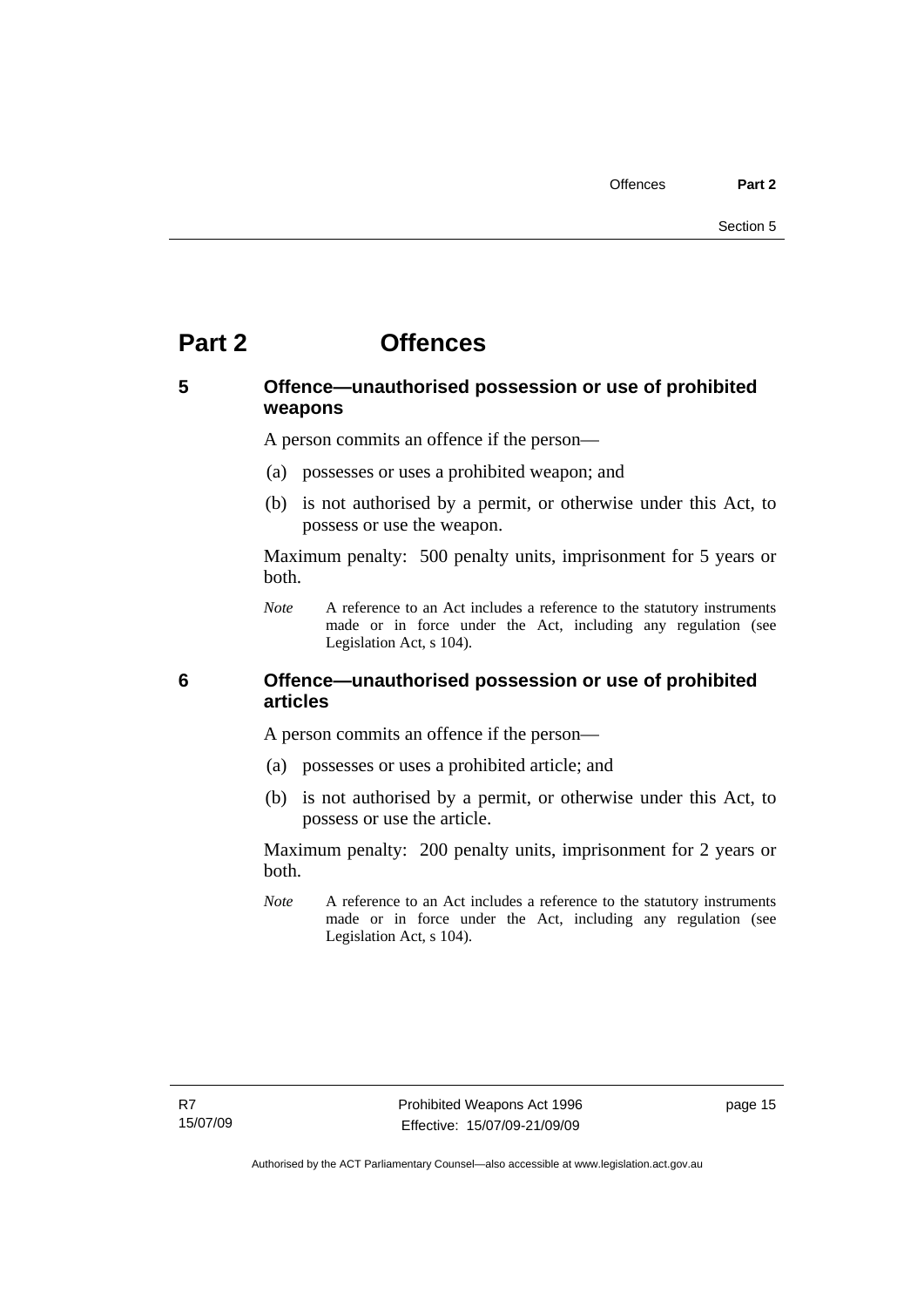#### <span id="page-21-0"></span>**6A Declarations about authorised possession and use of laser pointers**

- (1) The registrar may, in accordance with any guidelines under section 6B, declare that the possession or use of a laser pointer is authorised.
	- *Note 1* A power to make a statutory instrument includes power to make different provision in relation to different matters or different classes of matters (see Legislation Act, s 48.)
	- *Note 2* A reference to an Act includes a reference to a provision of an Act (see Legislation Act, s 7 (3)).
- (2) A declaration may provide for the authorisation—
	- (a) to apply generally or in a particular case; or
	- (b) to be conditional.
- (3) A declaration is a disallowable instrument.

*Note* A disallowable instrument must be notified, and presented to the Legislative Assembly, under the Legislation Act.

(4) In this section:

*laser pointer* means a prohibited weapon that is a hand-held article, commonly known as a laser pointer, designed or adapted to emit a laser beam with an accessible emission level of greater than 1mW.

#### **6B Guidelines for declarations under section 6A**

- (1) The Minister may make guidelines about the making of a declaration under section 6A.
- (2) The registrar must comply with any guidelines under this section.
- (3) A guideline is a disallowable instrument.
	- *Note* A disallowable instrument must be notified, and presented to the Legislative Assembly, under the Legislation Act.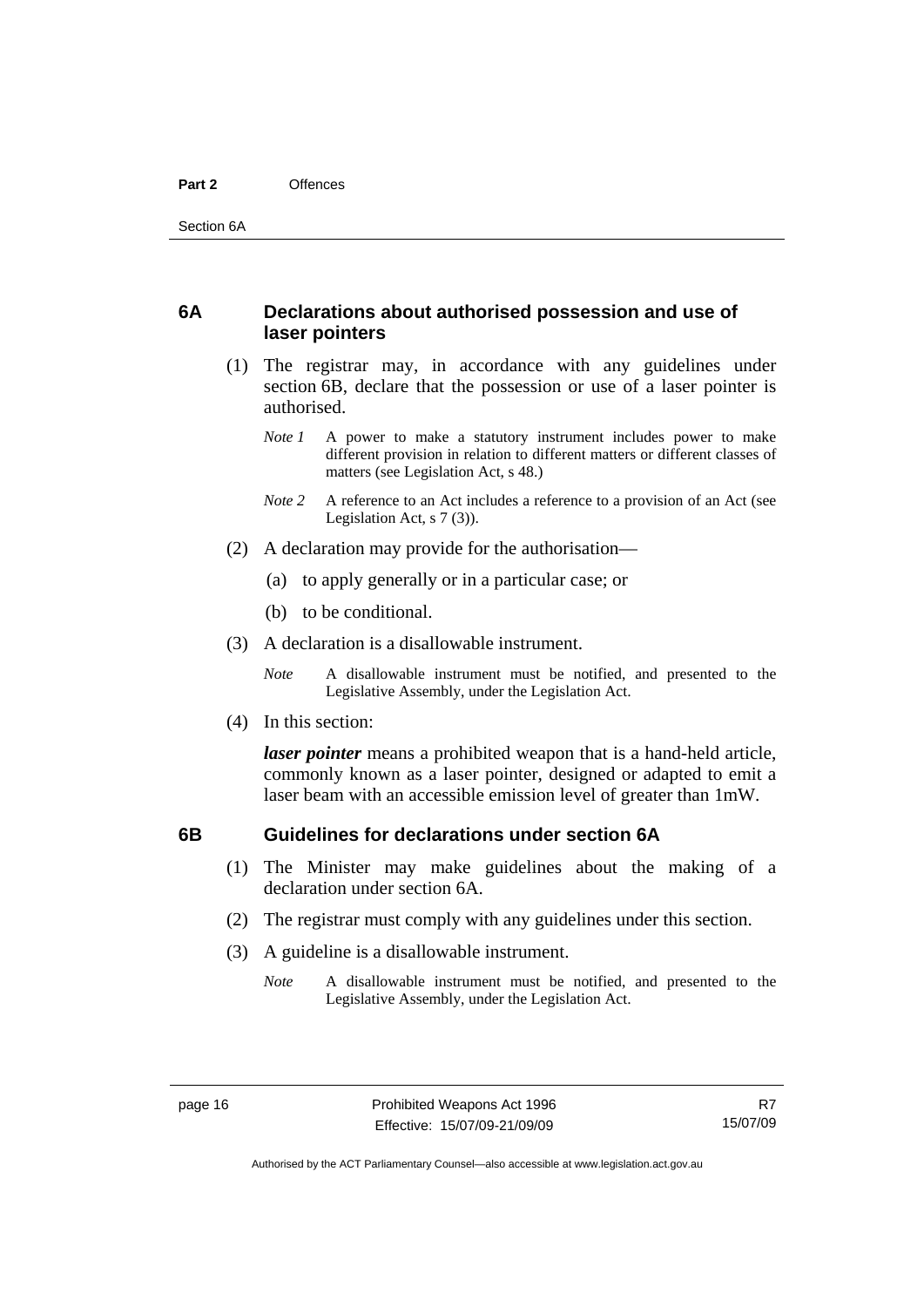#### <span id="page-22-0"></span>**7 Inspection of prohibited weapons or articles by police**

- (1) A person who possesses a prohibited weapon or prohibited article shall, on demand made by a police officer at any time, produce for inspection by that officer—
	- (a) the weapon or article; and
	- (b) any permit that authorises the person to possess the weapon or article.

Maximum penalty: 50 penalty units.

- (2) A person commits an offence against subsection (1) only if the police officer, when making the demand, explains to the person that failure to comply with the demand is an offence against this Act.
- (3) In subsection (1), a reference to a *prohibited weapon* or a *prohibited article* includes a reference to a part of a prohibited weapon or a prohibited article.

#### **8 Offence—disposal of prohibited weapons and articles by unauthorised holders**

- (1) A person commits an offence if—
	- (a) the person has possession of a prohibited weapon or prohibited article; and
	- (b) the person is not, or is no longer, authorised by a permit or otherwise under this Act to possess the weapon or article; and
	- (c) within 7 days after the day the person comes into possession of, or is no longer authorised to possess, the weapon or article, the person fails—
		- (i) to surrender the weapon or article to a police officer; or

page 17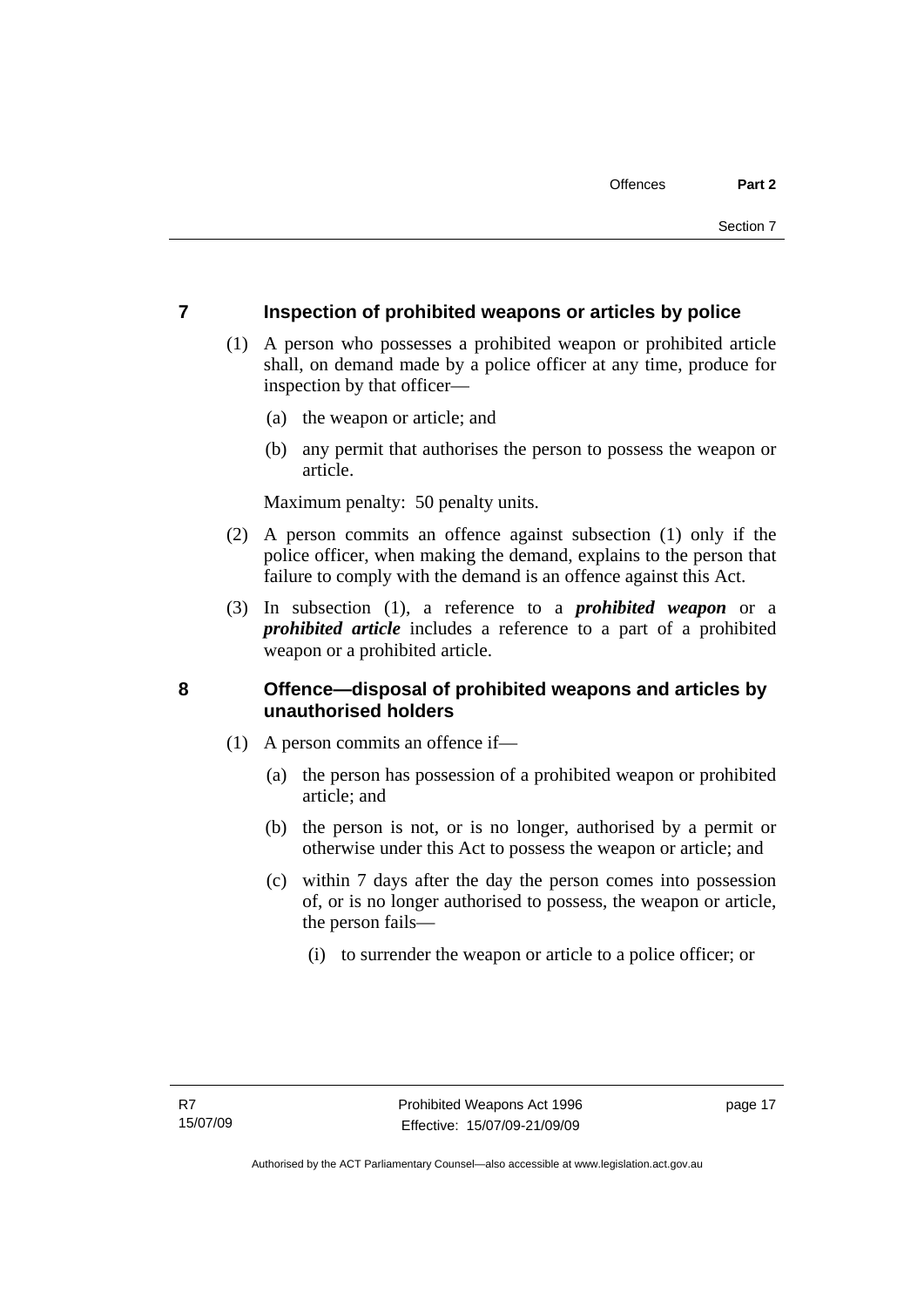(ii) to dispose of the weapon or article to someone who is authorised by a permit to possess it.

Maximum penalty: 50 penalty units, imprisonment for 6 months or both.

- (2) A person does not contravene any other provision of this Act because the person—
	- (a) disposed of or surrendered a prohibited weapon or prohibited article in accordance with this section; or
	- (b) accepted a prohibited weapon or prohibited article under this section.

page 18 **Prohibited Weapons Act 1996** Effective: 15/07/09-21/09/09

R7 15/07/09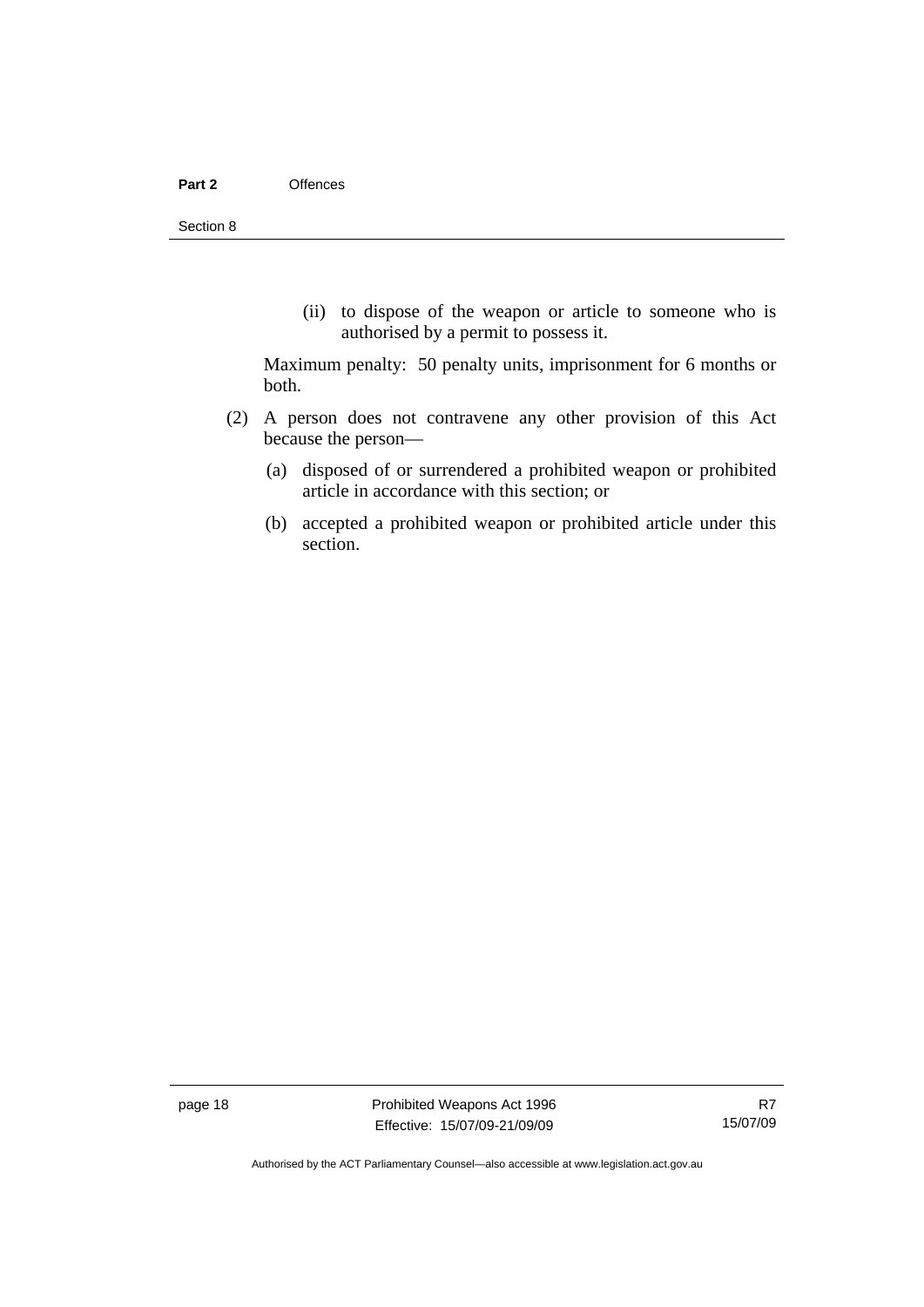# <span id="page-24-0"></span>**Part 3 Permits**

#### **9 Permits**

- (1) The registrar may issue a permit authorising—
	- (a) the possession or the possession and use of a prohibited weapon; or
	- (b) the possession of a prohibited article.
- (2) The regulations may provide for mandatory or discretionary grounds for refusing the issue of a permit.
- (3) A permit may be issued subject to conditions.
- (4) The conditions may provide for the expiration of the permit, limit the authority it confers and impose requirements on the person to whom the permit is issued.
- (5) The registrar may, for any reason the registrar considers sufficient, cancel a permit by causing written notice of its cancellation to be served on the person to whom the permit was issued.
- (6) A person to whom a permit was issued may surrender the permit for cancellation.

### **11 Contravention of conditions**

A person to whom a permit is issued shall not contravene any requirement made by the conditions of a permit.

Maximum penalty: 50 penalty units.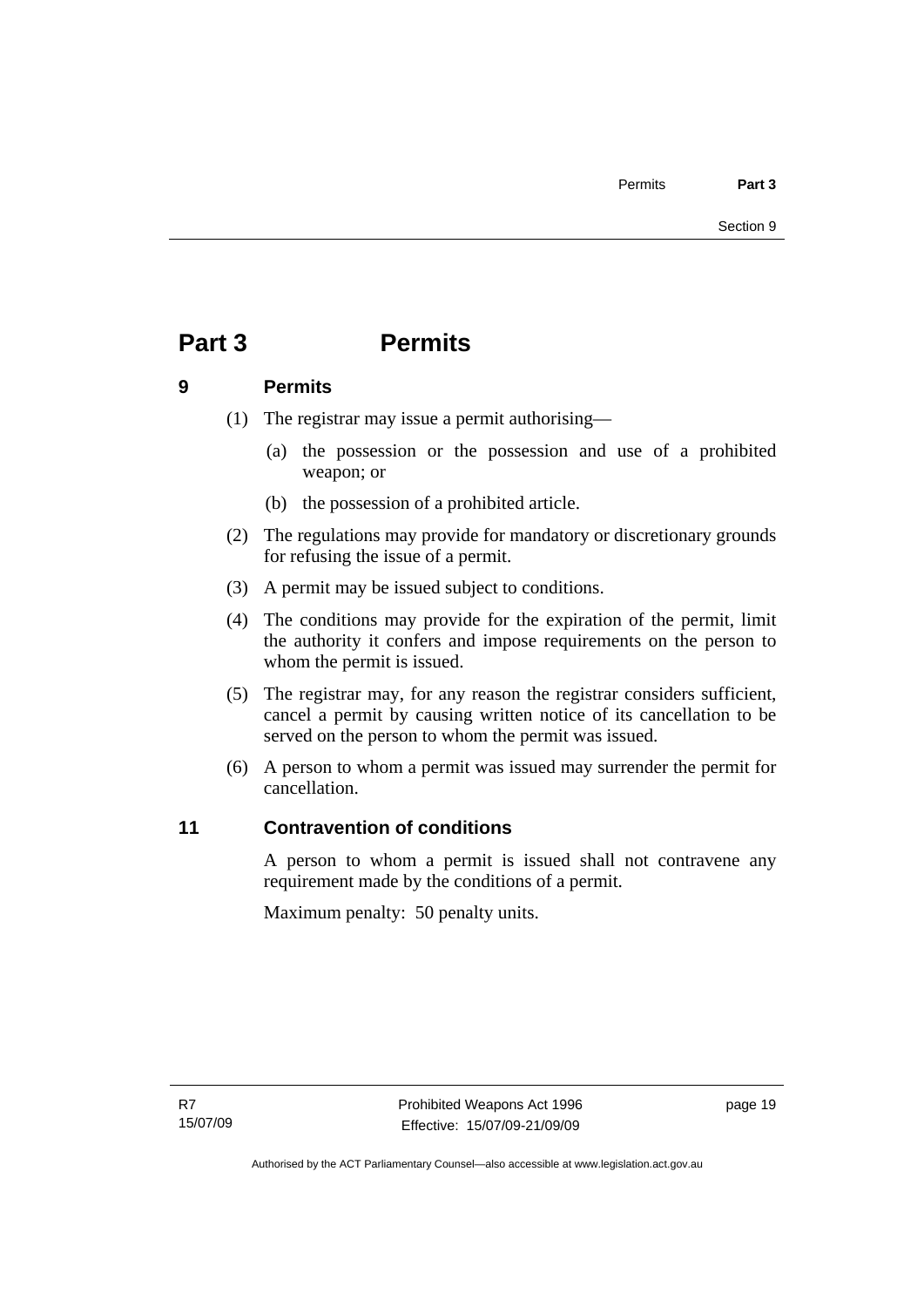#### <span id="page-25-0"></span>**12 Production of permit**

- (1) A person to whom a permit is issued shall, on demand of a police officer at any time—
	- (a) produce the permit for inspection by the police officer if the person has the permit in his or her possession; or
	- (b) state the person's full name and usual place of residence to the police officer.

Maximum penalty: 50 penalty units, imprisonment for 6 months or both.

 (2) A person commits an offence against subsection (1) only if the police officer, when making the demand, explains to the person that failure to comply with the demand is an offence against this Act.

#### **13 Surrender of cancelled permit**

If a permit is cancelled or expires, the person to whom it was issued shall within 7 days of that cancellation or expiry, surrender it to the registrar.

Maximum penalty: 50 penalty units, imprisonment for 6 months or both.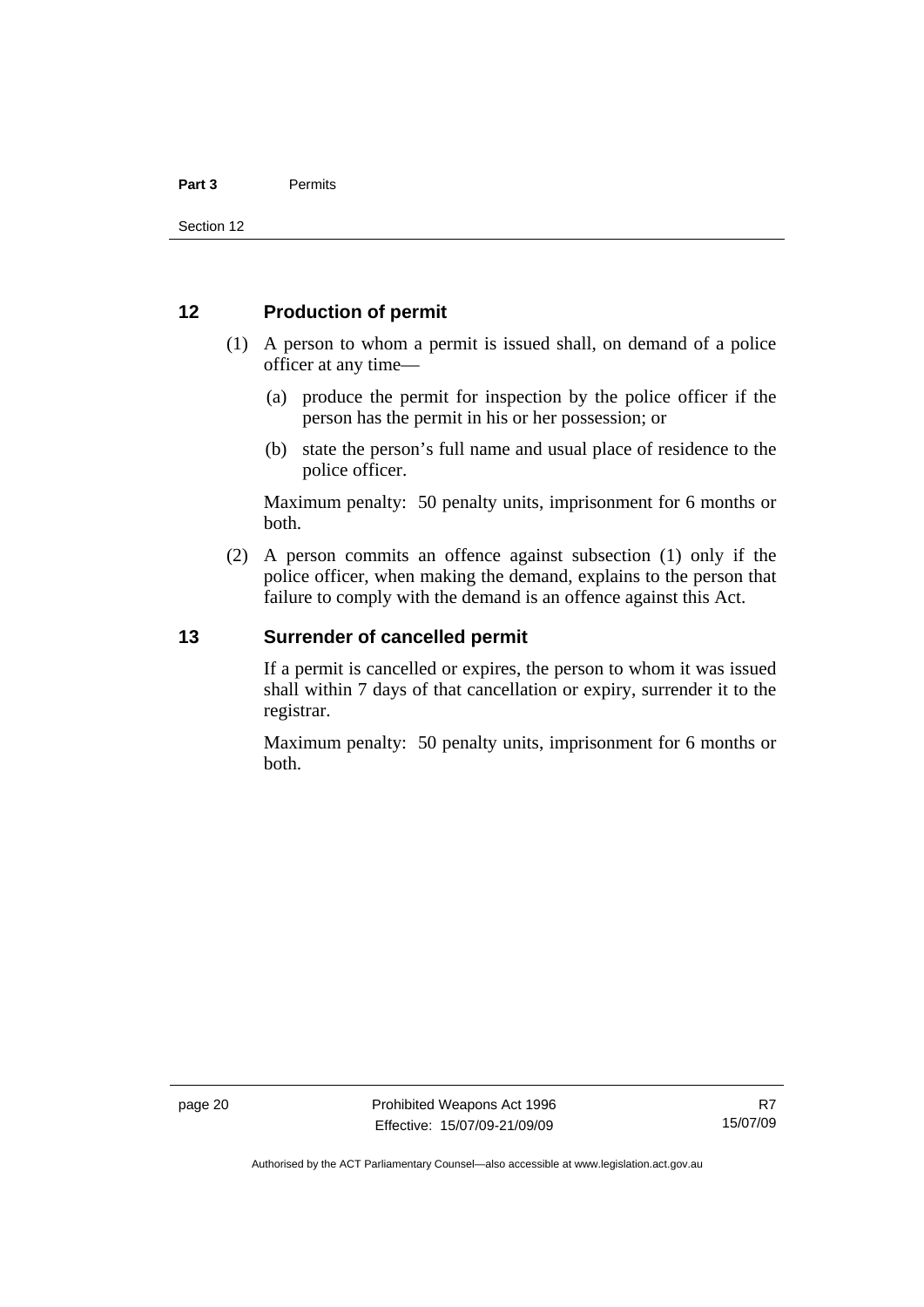# <span id="page-26-0"></span>**Part 3A Notification and review of decisions**

**14 Meaning of** *reviewable decision—***pt 3A** 

In this part:

*reviewable decision* means a decision mentioned in schedule 3, column 3 under a provision of this Act mentioned in column 2 in relation to the decision.

#### **14A Reviewable decision notices**

If a person makes a reviewable decision, the person must give a reviewable decision notice to each entity mentioned in schedule 3, column 4 in relation to the decision.

- *Note 1* The person must also take reasonable steps to give a reviewable decision notice to any other person whose interests are affected by the decision (see *ACT Civil and Administrative Tribunal Act 2008*, s 67A).
- *Note 2* The requirements for reviewable decision notices are prescribed under the *ACT Civil and Administrative Tribunal Act 2008*.

#### **14B Applications for review**

The following may apply to the ACAT for a review of a reviewable decision:

- (a) an entity mentioned in schedule 3, column 4 in relation to the decision;
- (b) any other person whose interests are affected by the decision.
- *Note* If a form is approved under the *ACT Civil and Administrative Tribunal Act 2008* for the application, the form must be used.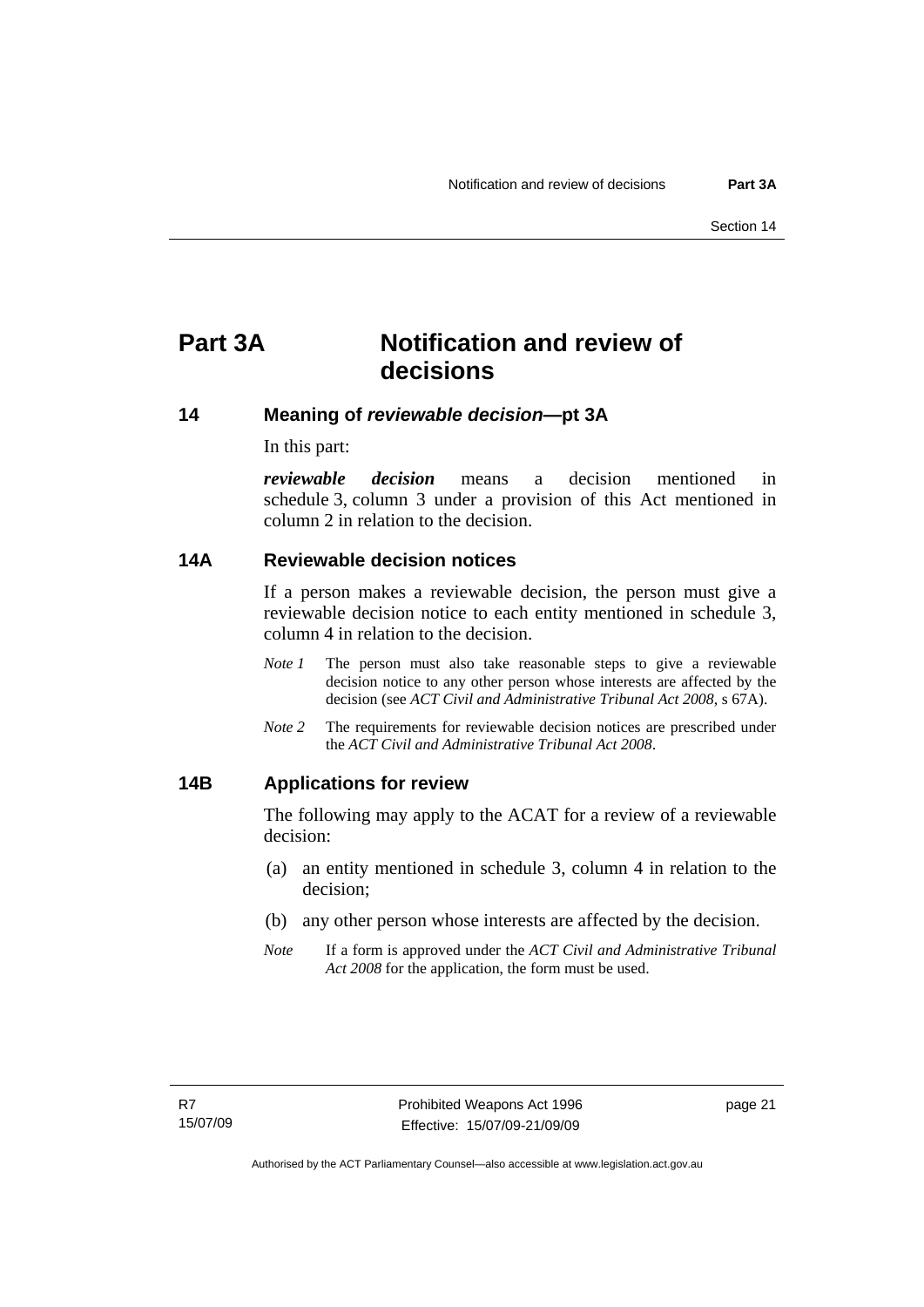#### <span id="page-27-0"></span>**Part 4** Miscellaneous

Section 15

### **Part 4 Miscellaneous**

#### **15 Information to be supplied**

A person who has possession of a prohibited weapon or prohibited article acquired from another person shall, on demand made by a police officer at any time, inform the police officer of—

- (a) the name and address of the person from whom the weapon or article was acquired; and
- (b) the date on which it was acquired.

Maximum penalty: 50 penalty units.

#### **16 Disposal of surrendered or seized prohibited weapons or prohibited articles**

- (1) A magistrate may, on application by a police officer or by any person who claims to be the owner of a prohibited weapon or prohibited article surrendered to or seized by a police officer in accordance with this Act, order that the weapon or article—
	- (a) be forfeited to the Territory; or
	- (b) be returned to the person claiming to be the owner of the weapon or article; or
	- (c) be otherwise disposed of in such manner as the court thinks fit.
- (2) If a person is found guilty of an offence against this Act and a weapon or article has been seized by a police officer in connection with the offence, the court which makes the finding of guilt is taken to have ordered that the weapon or article be forfeited to the Territory.
- (3) A weapon or article forfeited under subsection (2) may be destroyed.

Authorised by the ACT Parliamentary Counsel—also accessible at www.legislation.act.gov.au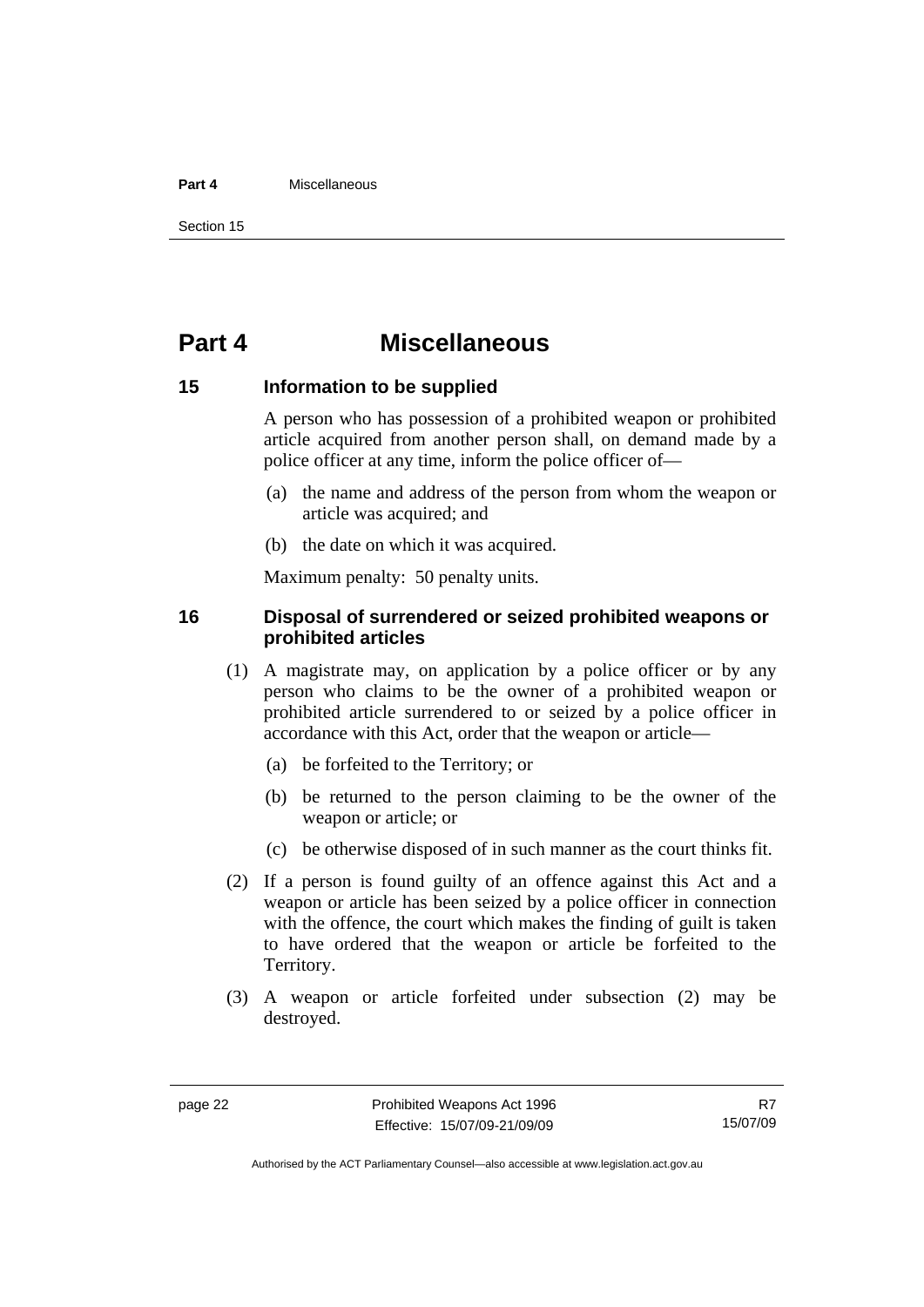#### <span id="page-28-0"></span>**17 Evidentiary provisions**

A certificate signed by the registrar stating the following is evidence of the matter stated:

- (a) at a stated time or during a stated period, a stated person was, or was not, the holder of a stated permit (or of a permit for a stated prohibited weapon or prohibited article);
- (b) a permit was or was not, on a day or during a stated period, subject to a stated condition.

#### **17A Determination of fees**

- (1) The Minister may determine fees for this Act.
	- *Note* The Legislation Act contains provisions about the making of determinations and regulations relating to fees (see pt 6.3).
- (2) A determination is a disallowable instrument.
	- *Note* A disallowable instrument must be notified, and presented to the Legislative Assembly, under the Legislation Act.

#### **18 Approved forms**

- (1) The registrar may, in writing, approve forms for this Act.
- (2) If the registrar approves a form for a particular purpose, the approved form must be used for that purpose.
- (3) An approved form is a notifiable instrument.

*Note* A notifiable instrument must be notified under the *Legislation Act 2001*.

#### **19 Regulation-making power**

- (1) The Executive may make regulations for this Act.
	- *Note* Regulations must be notified, and presented to the Legislative Assembly, under the *Legislation Act 2001*.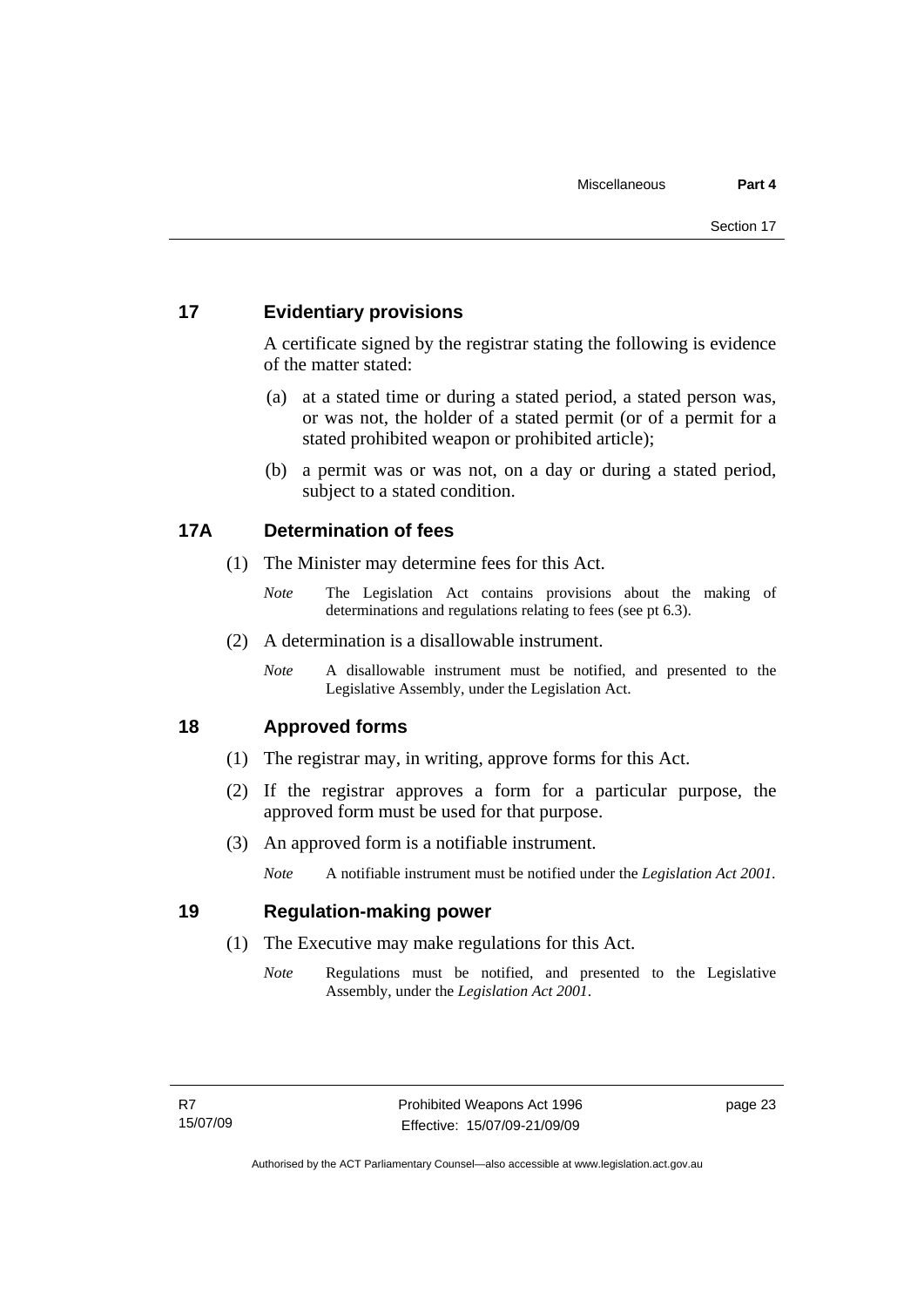#### **Part 4** Miscellaneous

Section 19

 (2) The regulations may prescribe offences for contraventions of the regulations and prescribe maximum penalties of not more than 10 penalty units for offences against the regulations.

page 24 Prohibited Weapons Act 1996 Effective: 15/07/09-21/09/09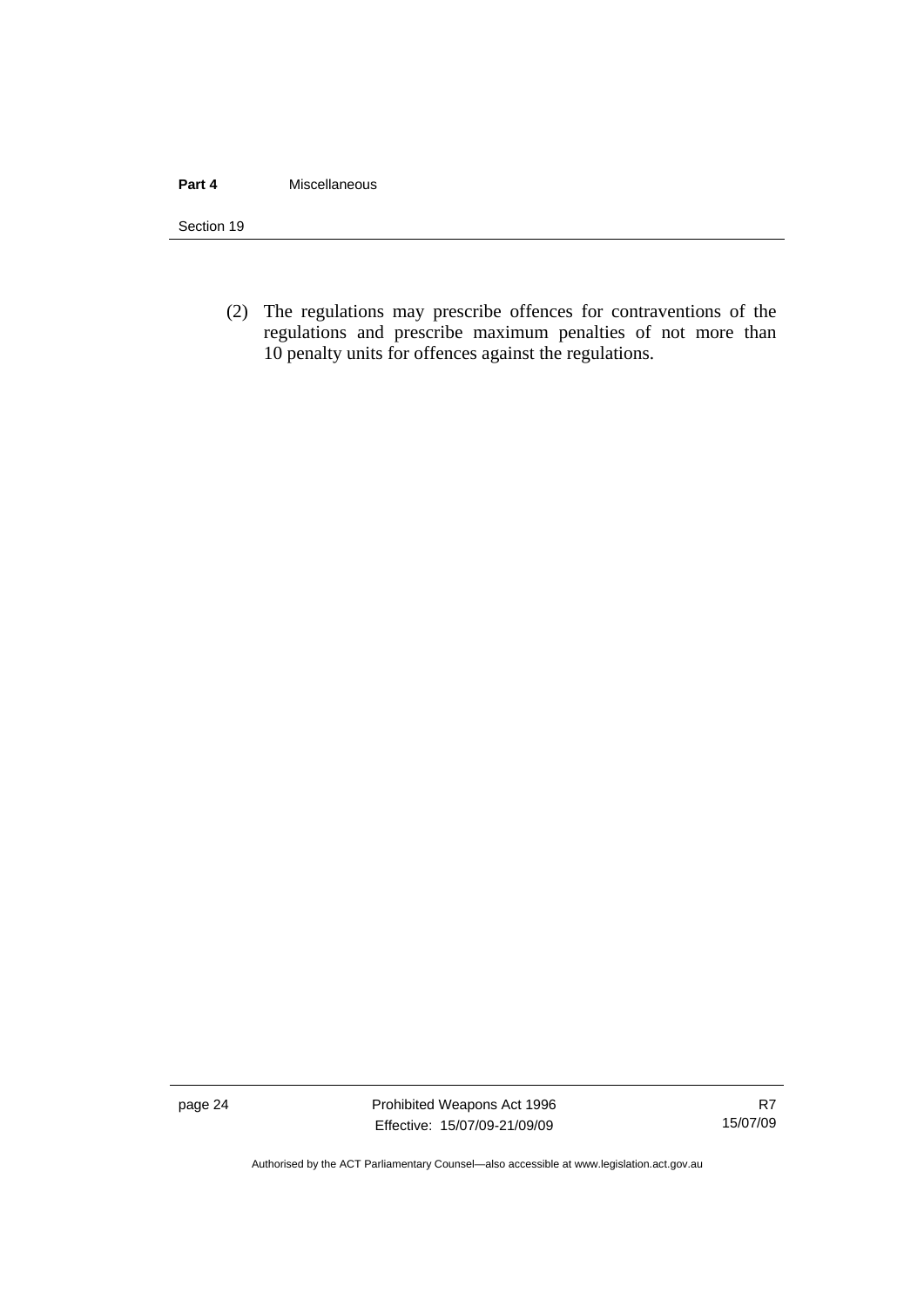# <span id="page-30-0"></span>**Part 5 Transitional**

#### **50 Definitions—pt 5**

In this part:

*commencement day* means the day 1 year after the day the *Firearms Amendment Act 2008* is notified.

*dispose*, of a prohibited weapon or article, means sell, give away or otherwise transfer possession of the weapon or article.

*pre-commencement Act* means this Act as in force at any time before the commencement day.

#### **51 Pre-commencement Act—permitted weapons and articles generally**

- (1) This section applies to a weapon or article that—
	- (a) is not, before the commencement day, a prohibited weapon or prohibited article; and
	- (b) will be, on the commencement day, a prohibited weapon or prohibited article.
- (2) A person may apply to the registrar for a permit for the weapon or article at any time before the commencement day.
- (3) For an application mentioned in subsection (2), section 9 (Permits), section 13 (Surrender of cancelled permit) and section 14 (Review of decisions) apply as if the weapon or article were a prohibited weapon or prohibited article.
- (4) The person is exempt from any fee that would otherwise be payable to the registrar for—
	- (a) the application; and
	- (b) if a permit is issued to the person—the issue of the permit.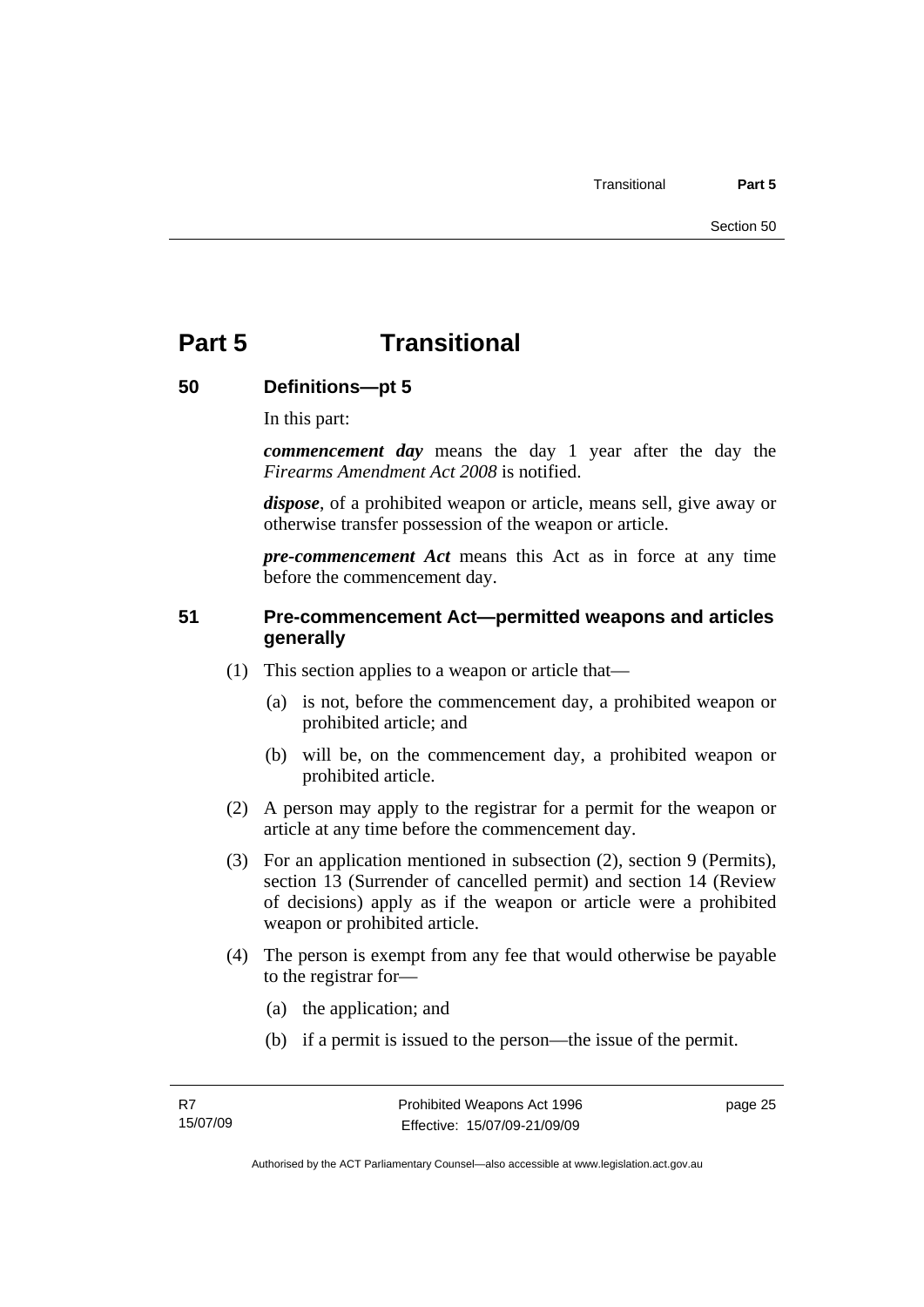- <span id="page-31-0"></span> (5) A person may before the commencement day—
	- (a) surrender the weapon or article to a police officer; or
	- (b) dispose of the weapon or article to someone who is authorised by a permit to possess it.
- (6) A weapon or article surrendered under this section—
	- (a) is forfeited to the Territory; and
	- (b) may be destroyed or otherwise disposed of as the chief executive directs.

#### **52 Pre-commencement Act—permitted weapons and articles—late application for permit**

- (1) This section applies if—
	- (a) a person applies under section 51 for a permit for a weapon or article during the period beginning 30 days before the commencement day; and
	- (b) the registrar has not decided whether to issue or refuse to issue the permit before the commencement day.
- (2) The person does not commit an offence against this Act in relation to the possession or use of the weapon or article if the elements of the offence happen—
	- (a) during the period the registrar is deciding; and
	- (b) if the registrar decides to refuse to issue the permit—during the period of 7 days (the *7-day period*) beginning on the day after the day the person receives notice of the registrar's decision.
- (3) A person mentioned in subsection (2) (b) may, during the 7-day period—
	- (a) surrender the weapon or article to a police officer; or
	- (b) dispose of the weapon or article to someone who is authorised by a permit to possess it; or

R7 15/07/09

Authorised by the ACT Parliamentary Counsel—also accessible at www.legislation.act.gov.au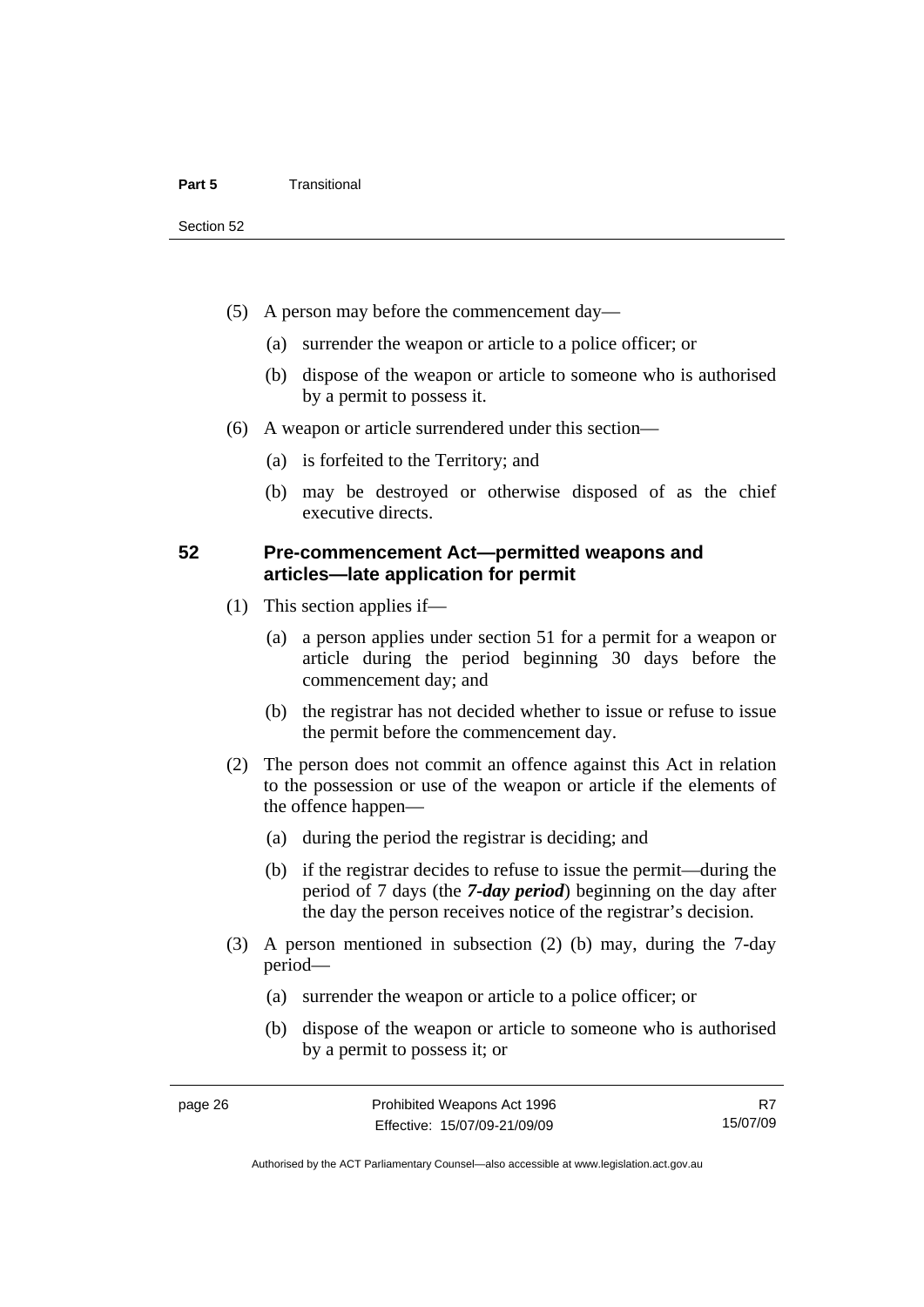- <span id="page-32-0"></span> (c) if the person decides to apply to the AAT for a review of the decision of the registrar to refuse to issue the permit—ask the registrar to store the weapon or article until the application, and any subsequent appeal, are finally decided.
- (4) If the person's application or appeal is successful, the weapon or article must be returned to the person.
- (5) If the person's application or appeal is not successful, the weapon or article is taken to be surrendered to the registrar.
- (6) A weapon or article surrendered under this section—
	- (a) is forfeited to the Territory; and
	- (b) may be destroyed or otherwise disposed of as the chief executive directs.

#### **53 Transitional regulations**

- (1) A regulation may prescribe transitional matters necessary or convenient to be prescribed because of the enactment of the *Firearms Amendment Act 2008*.
- (2) A regulation may modify this part to make provision in relation to anything that, in the Executive's opinion, is not, or is not adequately or appropriately, dealt with in this part.
- (3) A regulation under subsection (2) has effect despite anything else in this Act or another territory law.

#### **54 Expiry—pt 5**

This part expires 1 year after the commencement day.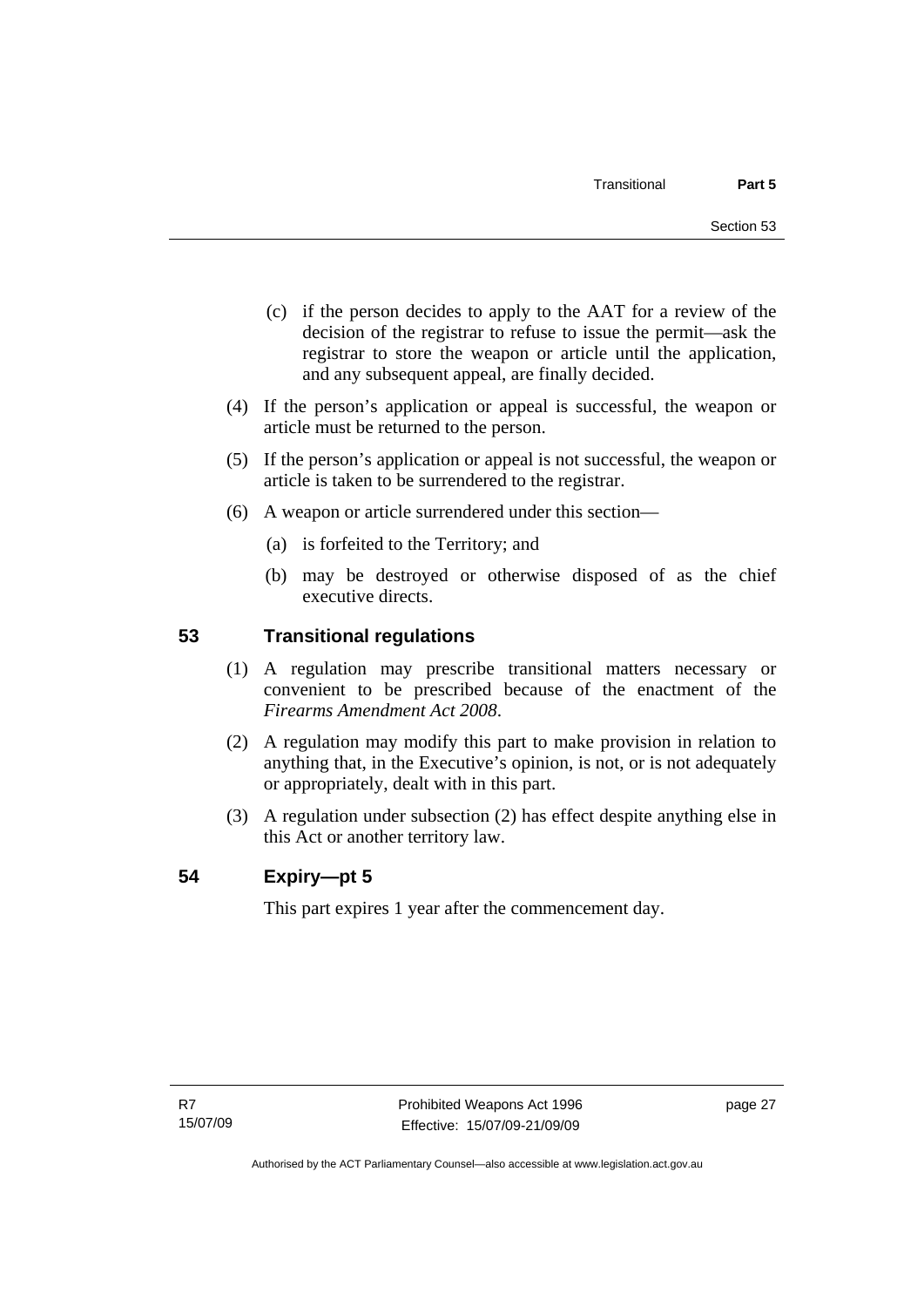# <span id="page-33-0"></span>**Schedule 1 Prohibited weapons**

(see s 4A)

# **Part 1.1** Prohibited bladed weapons

| column 1<br>item | column 2<br>description                                                                                                    |  |  |  |
|------------------|----------------------------------------------------------------------------------------------------------------------------|--|--|--|
|                  | a flick knife or other similar device that has a blade folded or<br>recessed into the handle which opens automatically by— |  |  |  |
|                  | gravity or centrifugal force; or<br>(a)                                                                                    |  |  |  |
|                  | pressure applied to a button, spring or device in or attached<br>(b)<br>to the handle of the device                        |  |  |  |
|                  | a sheath knife or other similar device that has a sheath that<br>withdraws into the handle by—                             |  |  |  |
|                  | gravity or centrifugal force; or<br>(a)                                                                                    |  |  |  |
|                  | pressure applied to a button, spring or device in or attached<br>(b)<br>to the handle of the device                        |  |  |  |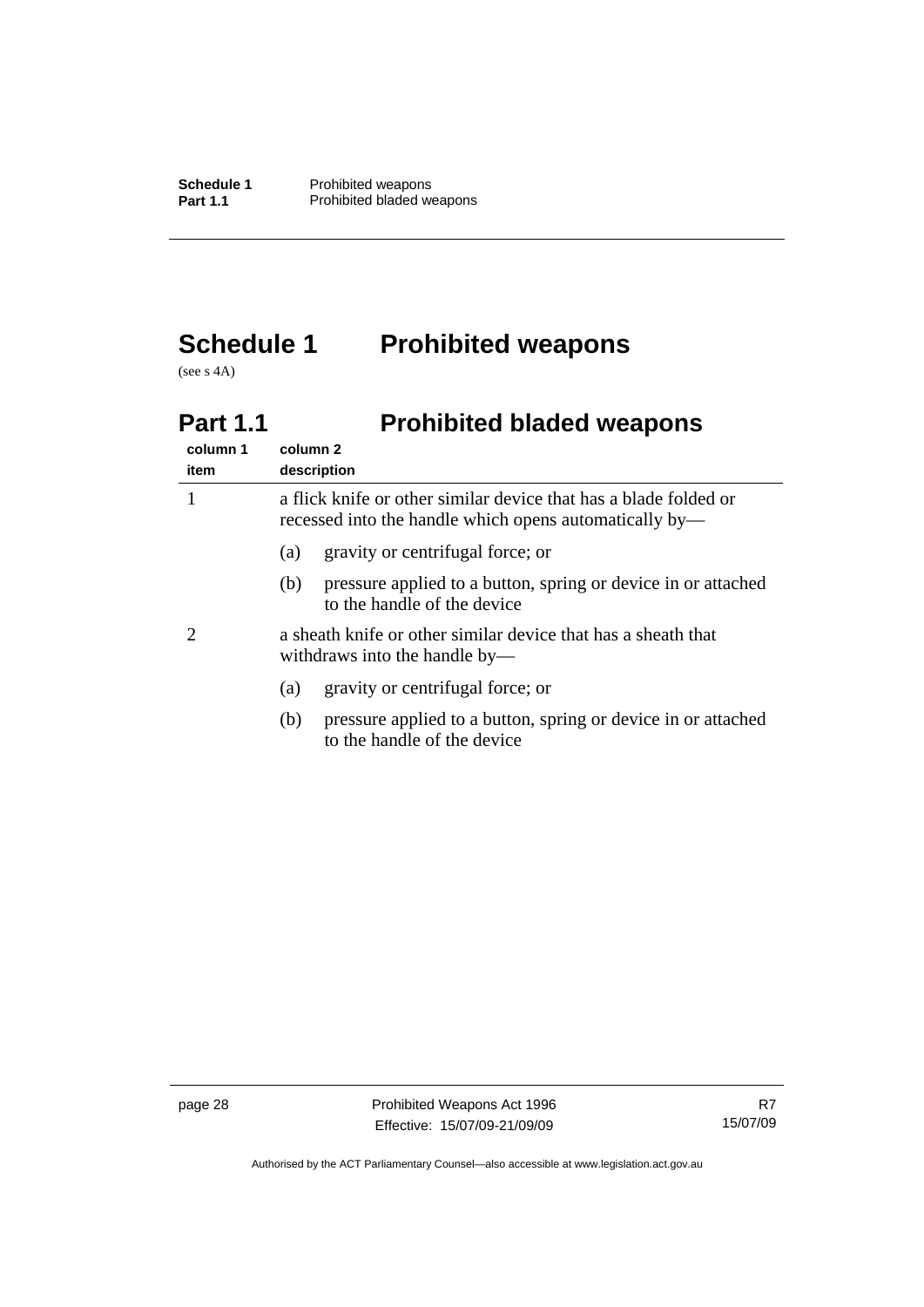| column 1<br>item | column <sub>2</sub><br>description |                                                                                                                                      |                                                                                                                                                                                     |
|------------------|------------------------------------|--------------------------------------------------------------------------------------------------------------------------------------|-------------------------------------------------------------------------------------------------------------------------------------------------------------------------------------|
| 3                |                                    | a dagger or other similar device, that has a sharp-pointed stabbing<br>instrument-                                                   |                                                                                                                                                                                     |
|                  | (a)                                |                                                                                                                                      | that can be concealed on the person; and                                                                                                                                            |
|                  | (b)                                | $that$ —                                                                                                                             |                                                                                                                                                                                     |
|                  |                                    | (i)                                                                                                                                  | has a flat blade with cutting edges (whether serrated<br>or non-serrated) along the length of both sides; or                                                                        |
|                  |                                    | (ii)                                                                                                                                 | has a needle-like blade, the cross section of which is<br>elliptical or has three or more sides; and                                                                                |
|                  |                                    | (iii)                                                                                                                                | is not a sword or bayonet                                                                                                                                                           |
|                  | <b>Example</b>                     |                                                                                                                                      |                                                                                                                                                                                     |
|                  |                                    | Urban Skinner push dagger                                                                                                            |                                                                                                                                                                                     |
|                  | <b>Note</b>                        |                                                                                                                                      | An example is part of the Act, is not exhaustive and may extend, but<br>does not limit, the meaning of the provision in which it appears (see<br>Legislation Act, s 126 and s 132). |
| 4                |                                    | a butterfly knife, balisong or other similar device that consists of a<br>blade (whether single-edged or multi-edged) or spike that— |                                                                                                                                                                                     |
|                  | (a)                                |                                                                                                                                      | fits within 2 handles attached to the blade or spike by<br>transverse pivot points; and                                                                                             |
|                  | (b)                                |                                                                                                                                      | can be opened by gravity or centrifugal force                                                                                                                                       |
| 5                |                                    |                                                                                                                                      | a star knife or other similar device that—                                                                                                                                          |
|                  | (a)                                |                                                                                                                                      | consists of 2 or more angular points, blades or spikes that<br>spreads out about a central axis point; and                                                                          |
|                  | (b)                                |                                                                                                                                      | is designed to spin around the knife's central axis point in<br>flight when thrown at a target                                                                                      |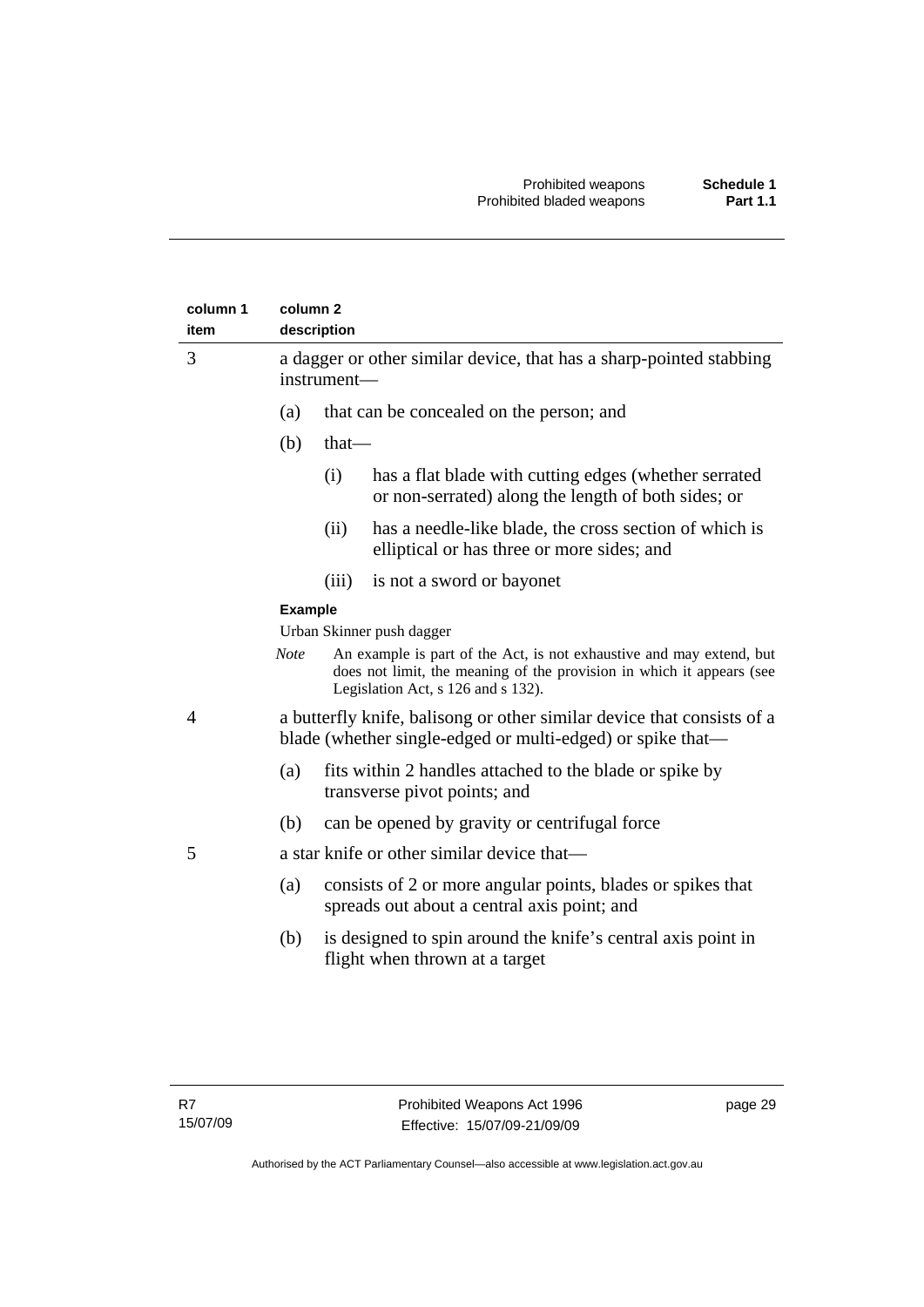| column 1<br>item | column <sub>2</sub><br>description                                                                                                         |  |  |
|------------------|--------------------------------------------------------------------------------------------------------------------------------------------|--|--|
| 6                | a trench knife or other similar device that—                                                                                               |  |  |
|                  | consists of a blade (whether single-edged or multi-edged) or<br>(a)<br>spike; and                                                          |  |  |
|                  | (b)<br>is fitted with a handle made of a hard substance; and                                                                               |  |  |
|                  | is either made or modified to be fitted over the knuckles of<br>(c)<br>the hand of the user—                                               |  |  |
|                  | to protect the knuckles; and<br>(i)                                                                                                        |  |  |
|                  | to increase the effect of a punch or blow<br>(ii)                                                                                          |  |  |
| 7                | a knife that can discharge a blade as a projectile by a spring<br>mechanism or other means (known as a ballistic knife)                    |  |  |
| 8                | a blade, knife or axe that is either made or modified to be thrown                                                                         |  |  |
| 9                | a claw (known as a hand or foot claw) made or modified to be<br>attached to or worn on the hand or foot to cause injury to<br>someone else |  |  |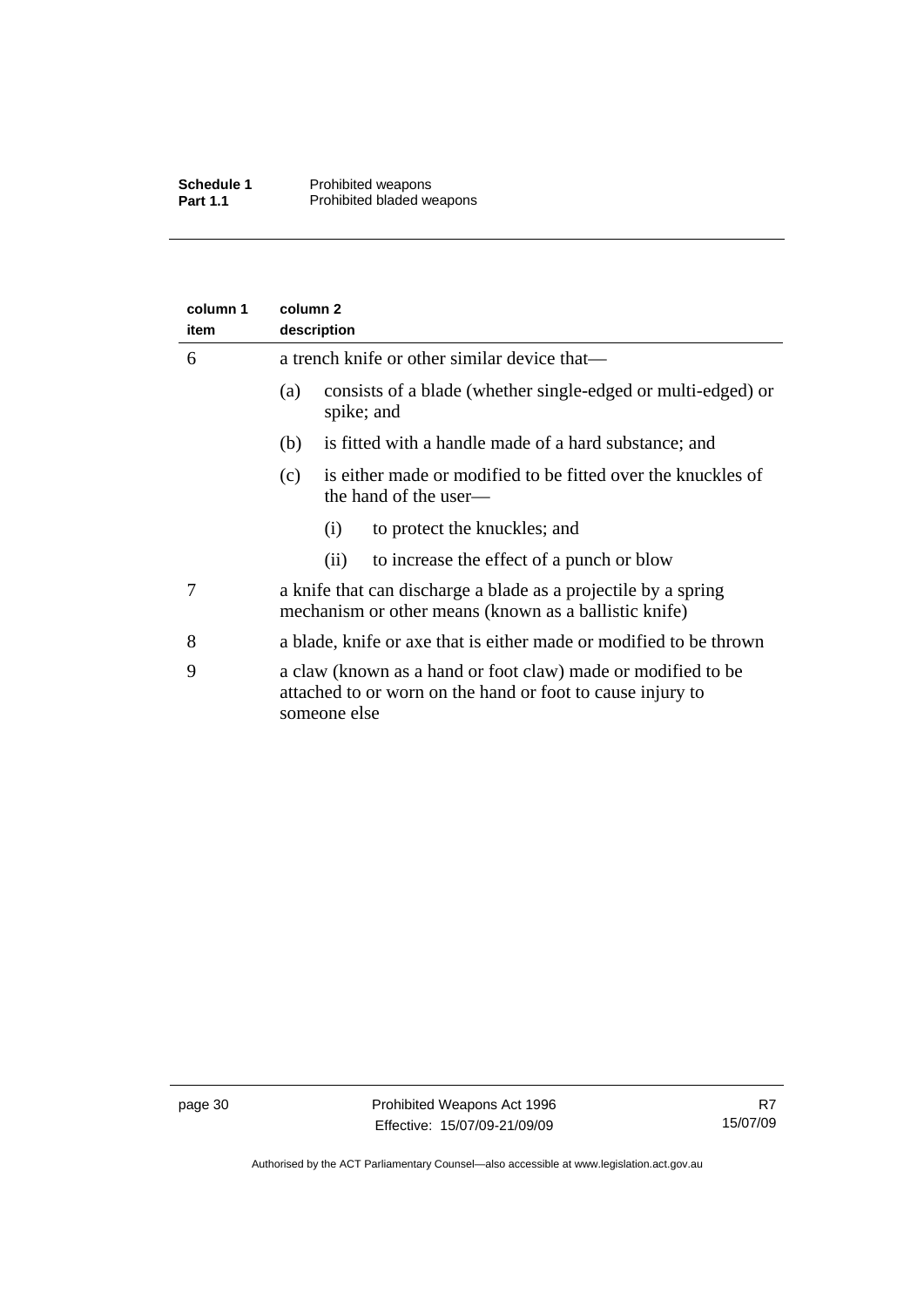| column 1<br>item | column <sub>2</sub><br>description                                                                                                                                                           |  |
|------------------|----------------------------------------------------------------------------------------------------------------------------------------------------------------------------------------------|--|
| $\mathbf{1}$     | a knuckle-duster or other similar device, made or modified to be<br>fitted over the knuckles of the hand of the user—                                                                        |  |
|                  | to protect the knuckles; and<br>(a)                                                                                                                                                          |  |
|                  | to increase the effect of a punch or other blow<br>(b)                                                                                                                                       |  |
| 2                | a sap glove or other weighted glove (including a fingerless glove)<br>made or modified to be used as a weapon                                                                                |  |
| 3                | a studded glove, or other similar hand covering, that incorporates<br>protrusions designed to puncture or bruise the skin                                                                    |  |
| 4                | a mace or other similar device (other than a ceremonial mace<br>made for use solely as a symbol of authority on ceremonial<br>occasions) that-                                               |  |
|                  | (a)<br>can cause injury; and                                                                                                                                                                 |  |
|                  | consists of a club or staff fitted with a flanged or spiked<br>(b)<br>head                                                                                                                   |  |
| 5                | a flail or other similar device consisting of a staff or handle that<br>has fitted to 1 end, by any means, a freely swinging part armed<br>with spikes or studded with any protruding matter |  |
| 6                | a whip, the lash of which is comprised completely or partly of<br>metal                                                                                                                      |  |
| 7                | a cat-o'-nine-tails or other similar device whether or not it has<br>9 lashes                                                                                                                |  |
| 8                | nunchakus or kung-fu sticks or other similar device                                                                                                                                          |  |

# <span id="page-36-0"></span>**Part 1.2 Prohibited hand weapons**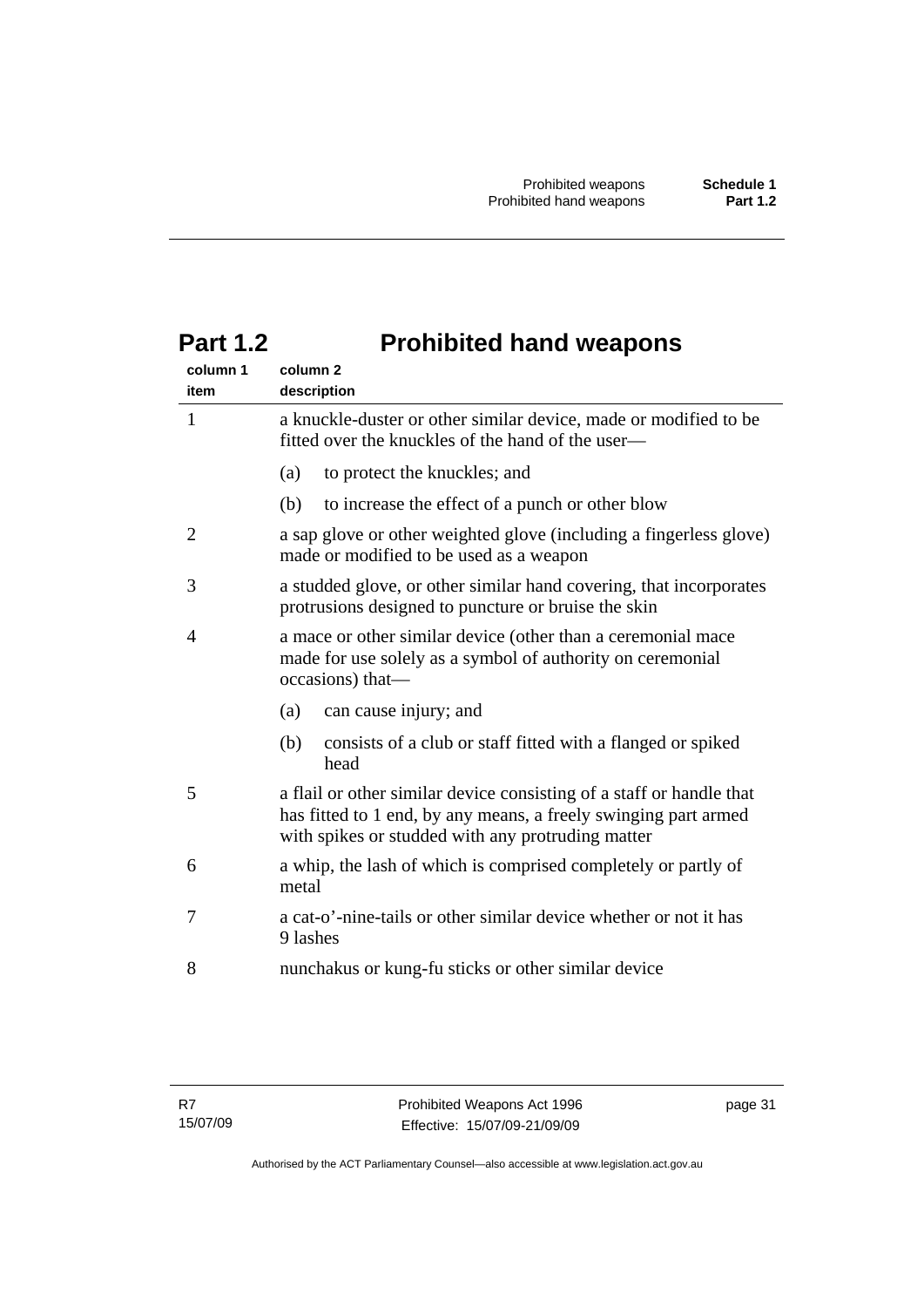| Schedule 1      | Prohibited weapons      |
|-----------------|-------------------------|
| <b>Part 1.2</b> | Prohibited hand weapons |

| column 1<br>item | column 2<br>description                                                                            |  |
|------------------|----------------------------------------------------------------------------------------------------|--|
| 9                | a side-handled baton or other similar device that—                                                 |  |
|                  | consists of a baton, staff or rod; and<br>(a)                                                      |  |
|                  | is made of a hard substance; and<br>(b)                                                            |  |
|                  | has fitted to 1 side a handle (whether or not permanently<br>(c)<br>fixed)                         |  |
| 10               | an extendable or telescopic baton, made or modified so that the<br>length of the baton extends by— |  |
|                  | gravity; or<br>(a)                                                                                 |  |
|                  | centrifugal force; or<br>(b)                                                                       |  |
|                  | pressure applied to a button, spring or device in or attached<br>(c)<br>to the handle of the baton |  |
|                  |                                                                                                    |  |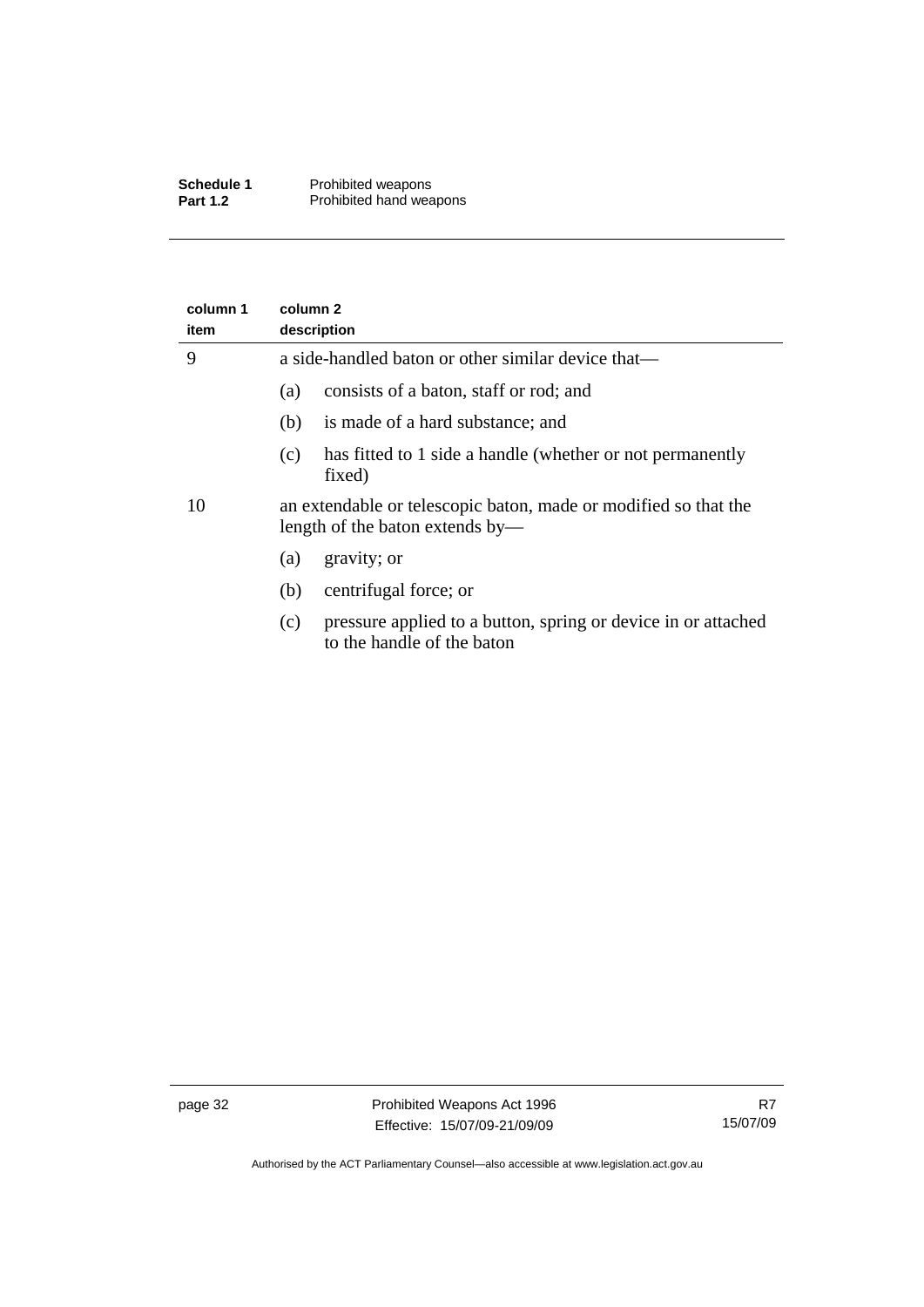<span id="page-38-0"></span>

| column 1<br>item | column <sub>2</sub><br>description                                                                                                                                                                 |  |  |
|------------------|----------------------------------------------------------------------------------------------------------------------------------------------------------------------------------------------------|--|--|
| $\mathbf{1}$     | a spear gun with an overall length of less than 45cm when<br>unloaded                                                                                                                              |  |  |
| $\overline{2}$   | a hunting sling, catapult or sling shot made or modified for use<br>with, or a component part of which is, a brace that—                                                                           |  |  |
|                  | fits or rests on the forearm or other part of the body; and<br>(a)                                                                                                                                 |  |  |
|                  | (b)<br>supports the wrist or forearm against the tension of the<br>material used to propel a projectile                                                                                            |  |  |
|                  | <b>Example</b>                                                                                                                                                                                     |  |  |
|                  | a Saunders 'falcon' hunting sling                                                                                                                                                                  |  |  |
|                  | <b>Note</b><br>An example is part of the Act, is not exhaustive and may extend, but<br>does not limit, the meaning of the provision in which it appears (see<br>Legislation Act, s 126 and s 132). |  |  |
| 3                | a crossbow or other similar device manufactured on or after<br>1 January 1900                                                                                                                      |  |  |
| 4                | a blow gun, blow-pipe or dart projector that consists of a pipe or<br>tube through which a dart or other device can be projected by—                                                               |  |  |
|                  | the exhaled breath of the user; or<br>(a)                                                                                                                                                          |  |  |
|                  | the use of an elasticised band; or<br>(b)                                                                                                                                                          |  |  |
|                  | (c)<br>means other than by an explosive                                                                                                                                                            |  |  |
| 5                | a shark dart or other similar device designed to expel, on or after<br>contact, a gas or other substance that can cause bodily harm                                                                |  |  |
|                  | <b>Example</b>                                                                                                                                                                                     |  |  |
|                  |                                                                                                                                                                                                    |  |  |

a Farallon shark dart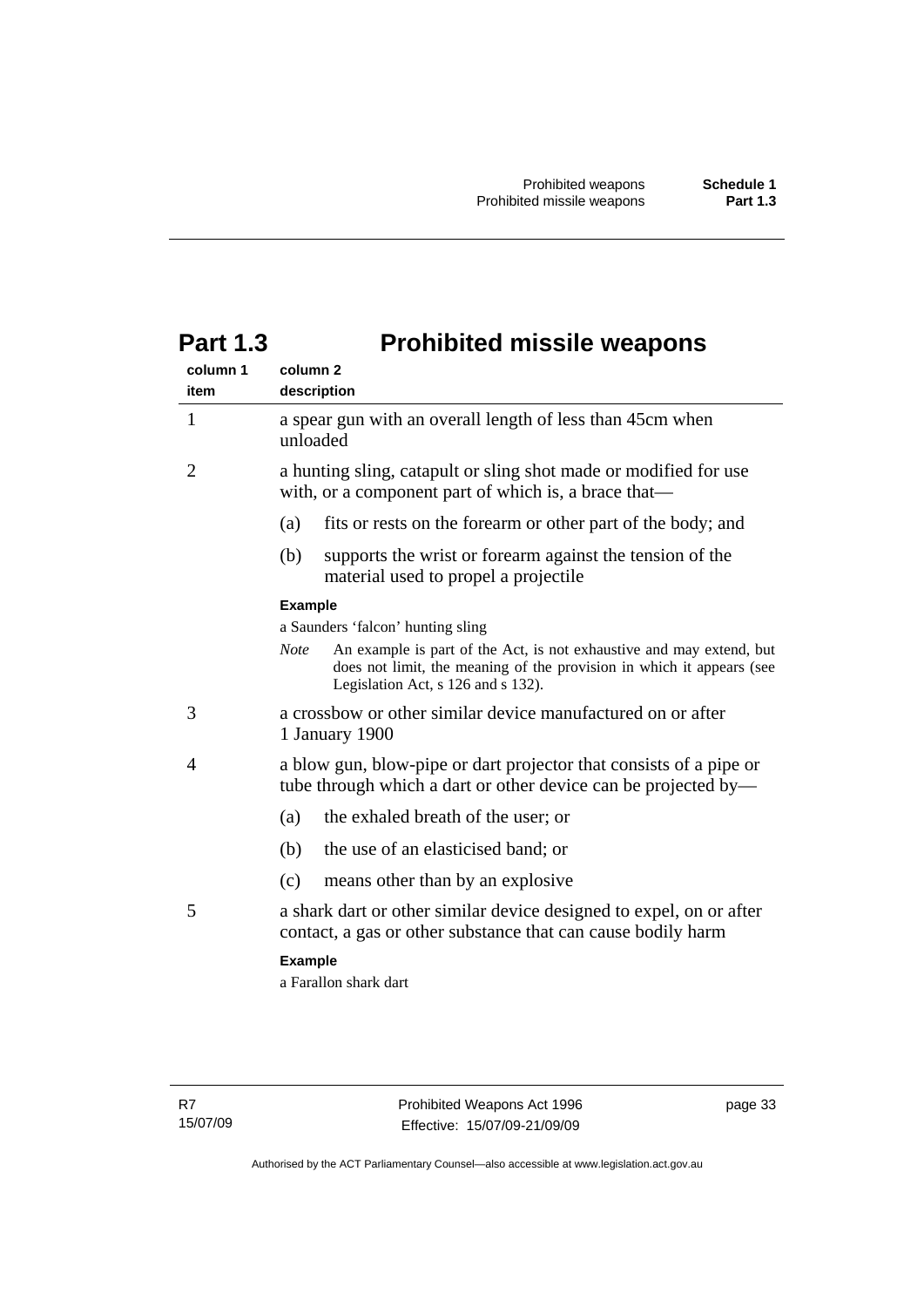# <span id="page-39-0"></span>**Part 1.4 Other prohibited weapons**

| column 1<br>item | column <sub>2</sub><br>description                                                                                                                                                                 |  |  |  |
|------------------|----------------------------------------------------------------------------------------------------------------------------------------------------------------------------------------------------|--|--|--|
| 1                | an explosive, incendiary, irritant or poison gas—                                                                                                                                                  |  |  |  |
|                  | bomb; or<br>(a)                                                                                                                                                                                    |  |  |  |
|                  | (b)<br>grenade; or                                                                                                                                                                                 |  |  |  |
|                  | rocket with a propellant charge of more than 100g; or<br>(c)                                                                                                                                       |  |  |  |
|                  | missile with an explosive or incendiary charge of more than<br>(d)<br>$7g$ ; or                                                                                                                    |  |  |  |
|                  | mine<br>(e)                                                                                                                                                                                        |  |  |  |
| 2                | a device or apparatus made or modified for use with a gas or<br>liquid, if the device or apparatus is—                                                                                             |  |  |  |
|                  | (a)<br>capable of killing or incapacitating someone; or                                                                                                                                            |  |  |  |
|                  | made or modified to kill or incapacitate someone<br>(b)                                                                                                                                            |  |  |  |
| 3                | A flame thrower or any other device of military design that can<br>propel ignited incendiary fuel                                                                                                  |  |  |  |
| 4                | A hand-held or other electric device designed to administer an<br>electric shock on contact, other than a piece of medical equipment<br>or electric prod designed exclusively for use with animals |  |  |  |
|                  | Example-hand-held electric device<br>a taser self-defence weapon                                                                                                                                   |  |  |  |
|                  | Examples-other electric device                                                                                                                                                                     |  |  |  |
|                  | a taxi protection cushion system<br>1                                                                                                                                                              |  |  |  |
|                  | a super safety suitcase<br>2                                                                                                                                                                       |  |  |  |
|                  | An example is part of the Act, is not exhaustive and may extend, but<br><b>Note</b><br>does not limit, the meaning of the provision in which it appears (see                                       |  |  |  |

page 34 Prohibited Weapons Act 1996 Effective: 15/07/09-21/09/09

Legislation Act, s 126 and s 132).

R7 15/07/09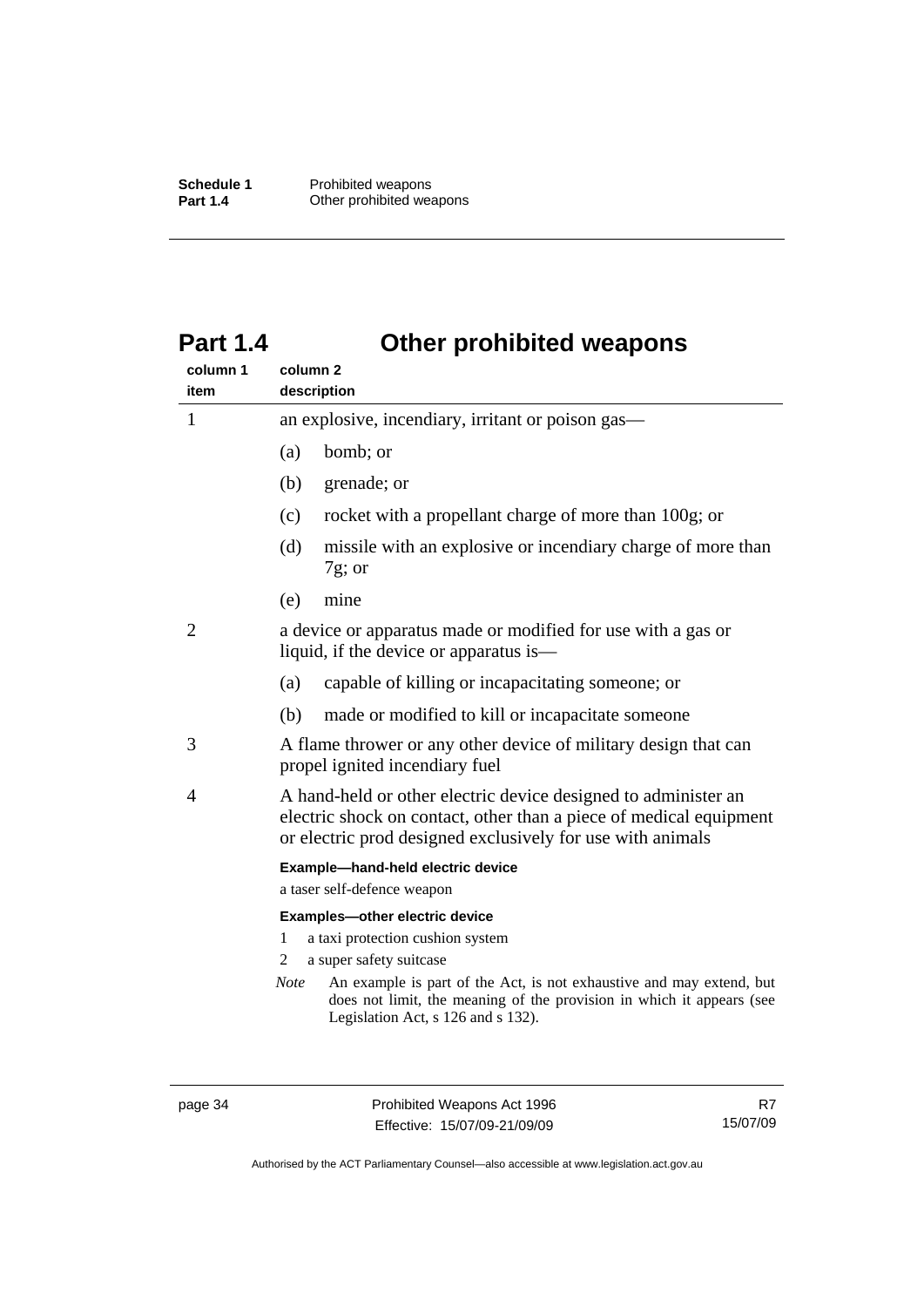| column 1 | column <sub>2</sub>                                                                                                                                                                                           |  |  |  |
|----------|---------------------------------------------------------------------------------------------------------------------------------------------------------------------------------------------------------------|--|--|--|
| item     | description                                                                                                                                                                                                   |  |  |  |
| 5        | a thing made or intended as a defence or antipersonnel spray that<br>can discharge by any means an irritant (other than an irritant<br>matter mentioned in item 6) in liquid, powder, gas or chemical<br>form |  |  |  |
| 6        | a thing made or intended as a defence or antipersonnel spray that<br>can discharge by any means an irritant in liquid, powder, gas or<br>chemical form, including but not limited to the following:           |  |  |  |
|          | (a)<br>chloroacetophenone, known as CN;                                                                                                                                                                       |  |  |  |
|          | (b)<br>orthochlorobenzalmalononitrile, known as CS;                                                                                                                                                           |  |  |  |
|          | dypenylaminechloroarsone, known as DM or Adamsite;<br>(c)                                                                                                                                                     |  |  |  |
|          | oleoresin capsicum, known as OC<br>(d)                                                                                                                                                                        |  |  |  |
| 7        | an acoustic or light-emitting antipersonnel device made or<br>modified-                                                                                                                                       |  |  |  |
|          | to cause permanent or temporary incapacity or disability to<br>(a)<br>a person; or                                                                                                                            |  |  |  |
|          | to otherwise physically disorientate a person<br>(b)                                                                                                                                                          |  |  |  |
| 8        | hand-held articles, commonly known as laser pointers, designed<br>or adapted to emit a laser beam with an accessible emission level<br>of greater than 1mW                                                    |  |  |  |

page 35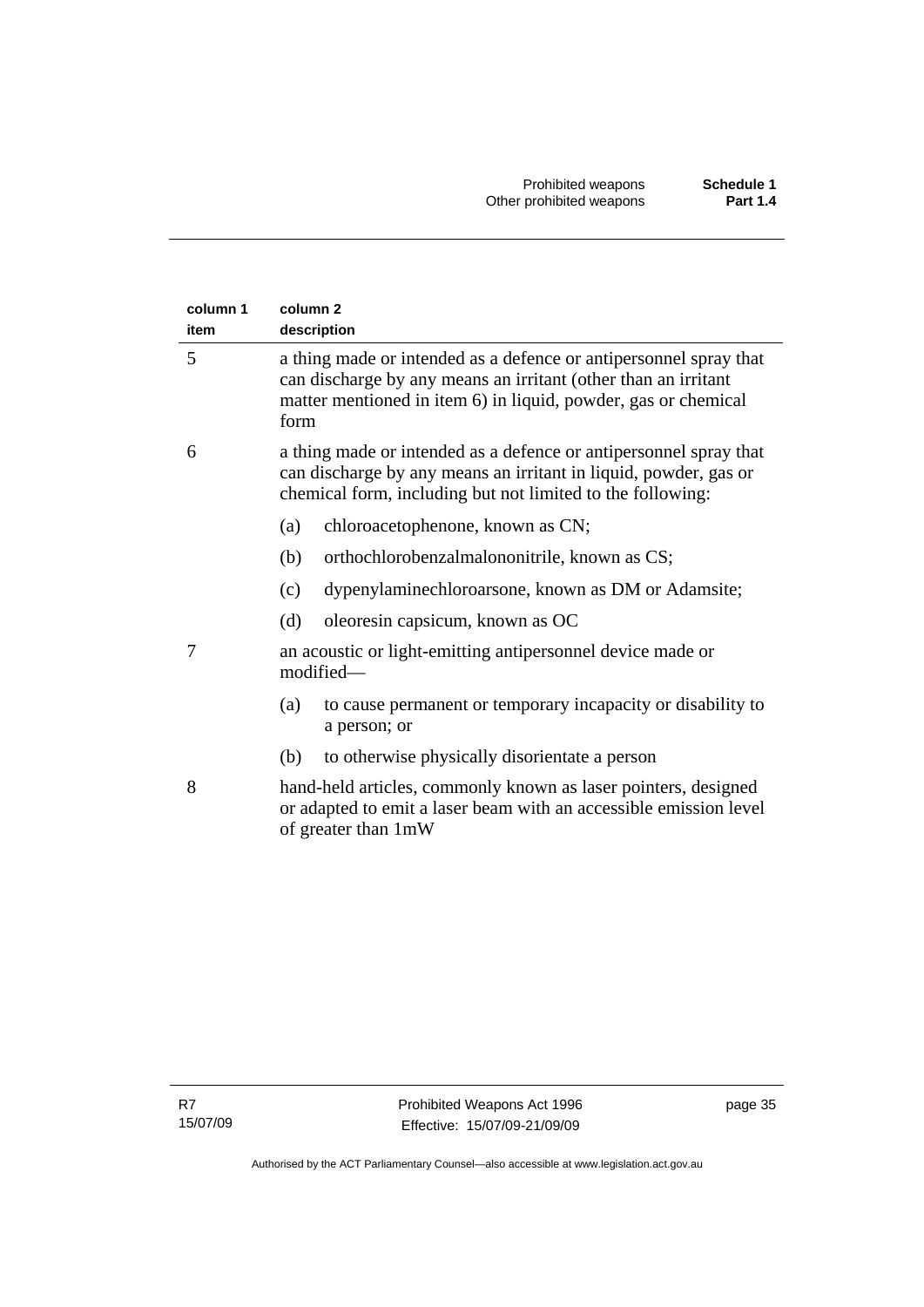# <span id="page-41-0"></span>**Schedule 2 Prohibited articles**

| (see s 4B)     |                                                                                                                                                                                                    |  |  |
|----------------|----------------------------------------------------------------------------------------------------------------------------------------------------------------------------------------------------|--|--|
| column 1       | column <sub>2</sub>                                                                                                                                                                                |  |  |
| item           | description                                                                                                                                                                                        |  |  |
| 1              | an article commonly known as soft body armour                                                                                                                                                      |  |  |
| $\overline{2}$ | a modified article of clothing, accessory or adornment a purpose<br>of which is to disguise or conceal a weapon                                                                                    |  |  |
|                | <b>Examples-modified articles</b>                                                                                                                                                                  |  |  |
|                | a walking stick containing a sword<br>1                                                                                                                                                            |  |  |
|                | a riding crop containing a stiletto<br>2                                                                                                                                                           |  |  |
|                | a Bowen knife belt<br>3                                                                                                                                                                            |  |  |
|                | An example is part of the Act, is not exhaustive and may extend, but<br><b>Note</b><br>does not limit, the meaning of the provision in which it appears (see<br>Legislation Act, s 126 and s 132). |  |  |
| 3              | an article or device intended for use to muffle, reduce or stop the<br>noise created by firing a firearm                                                                                           |  |  |
| 4              | equipment made or modified to make a smoke screen                                                                                                                                                  |  |  |
| 5              | a trip flare                                                                                                                                                                                       |  |  |
| 6              | a rimfire magazine with a capacity of more than 15 rounds                                                                                                                                          |  |  |
| 7              | a pistol magazine with a capacity of more than 10 rounds                                                                                                                                           |  |  |
| 8              | a centre-fire self-loading rifle magazine, or shotgun magazine,<br>with a capacity of more than 5 rounds                                                                                           |  |  |
| 9              | a shotgun tubular magazine extension to extend the capacity of a<br>shotgun magazine to more than 5 rounds                                                                                         |  |  |
| 10             | a device that converts a firearm so it can fire in a fully automatic<br>condition                                                                                                                  |  |  |
| 11             | a folding, detachable, telescopic or collapsible stock                                                                                                                                             |  |  |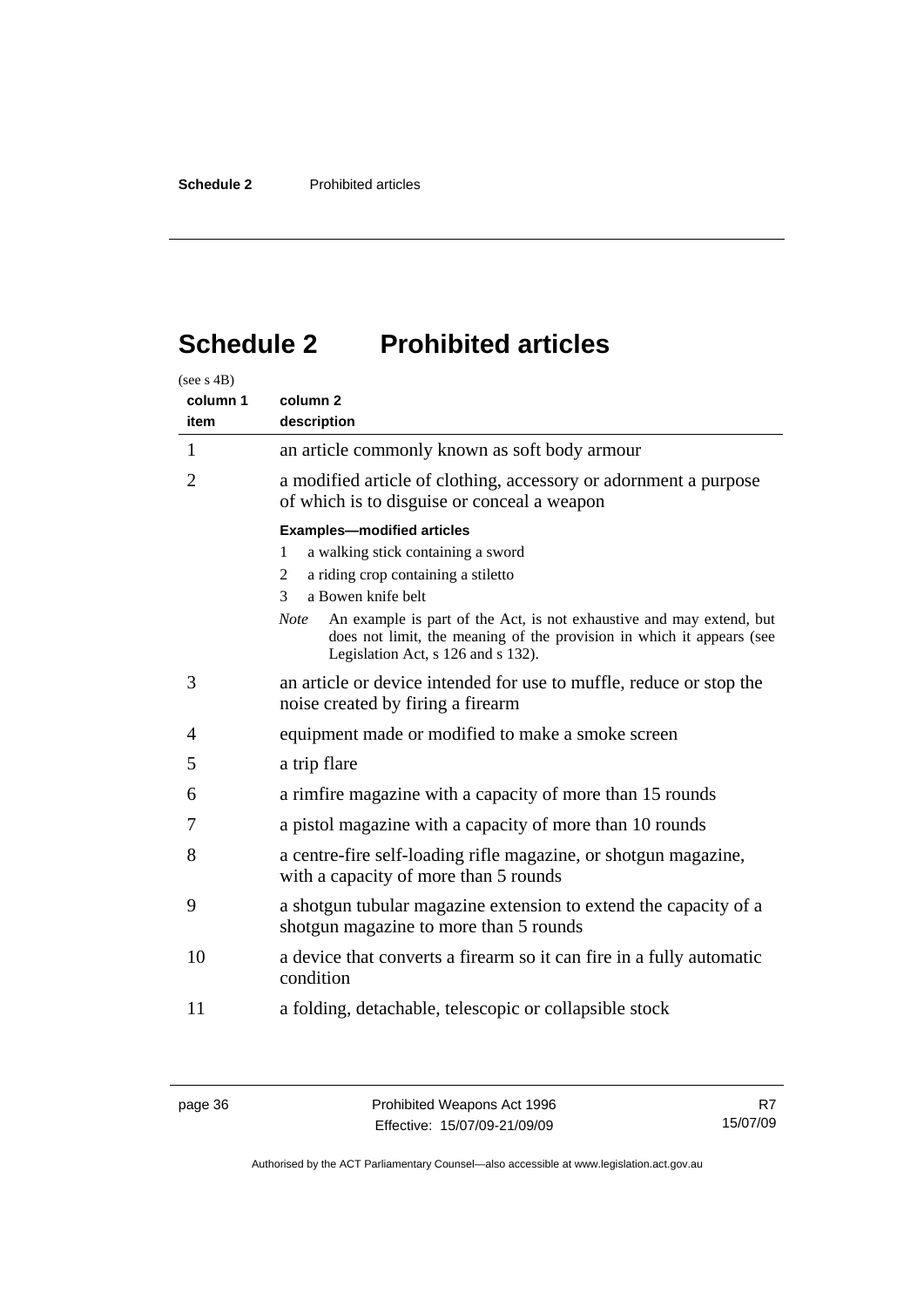# <span id="page-42-0"></span>**Schedule 3 Reviewable decisions**

(see pt 3A)

| column 1<br>item | column 2<br>section | column 3<br>decision      | column 4<br>entity     |
|------------------|---------------------|---------------------------|------------------------|
|                  | 9 (1)               | refuse to issue<br>permit | applicant for permit   |
|                  | 9 (5)               | cancel permit             | person who held permit |

R7 15/07/09 Prohibited Weapons Act 1996 Effective: 15/07/09-21/09/09

page 37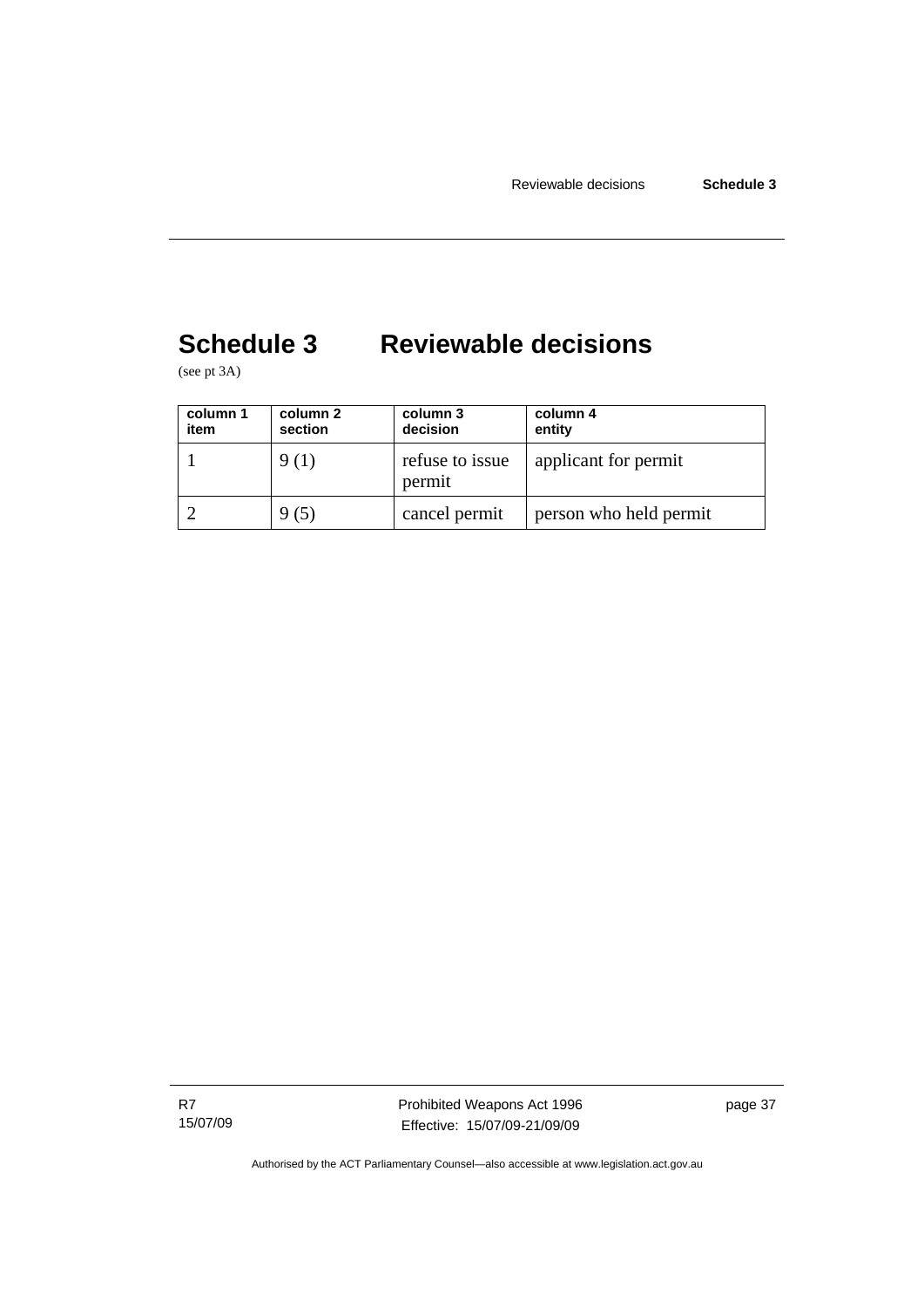# <span id="page-43-0"></span>**Dictionary**

(see s 2)

- *Note 1* The Legislation Act contains definitions and other provisions relevant to this Act.
- *Note 2* For example, the Legislation Act, dict, pt 1, defines the following terms:
	- ACAT
	- ACT
	- corrections officer
	- Criminal Code
	- exercise
	- **function**
	- police officer
	- registrar of firearms
	- reviewable decision notice
	- under.

*connected* with an offence, for part 1B (Unregulated weapons)—see section 4CA.

*dispose*, of a prohibited weapon or article, means sell, give away or otherwise transfer possession of the weapon or article.

*firearm*—see the *Firearms Act 1996*, section 6.

*permit* means a permit under part 3.

*possession*—see section 3.

*premises* means the whole or any part of any land, building or other structure, vehicle, vessel, aircraft or place.

*prohibited article*—see section 4B.

*prohibited weapon*—see section 4A.

*registrar* means the registrar of firearms.

R7 15/07/09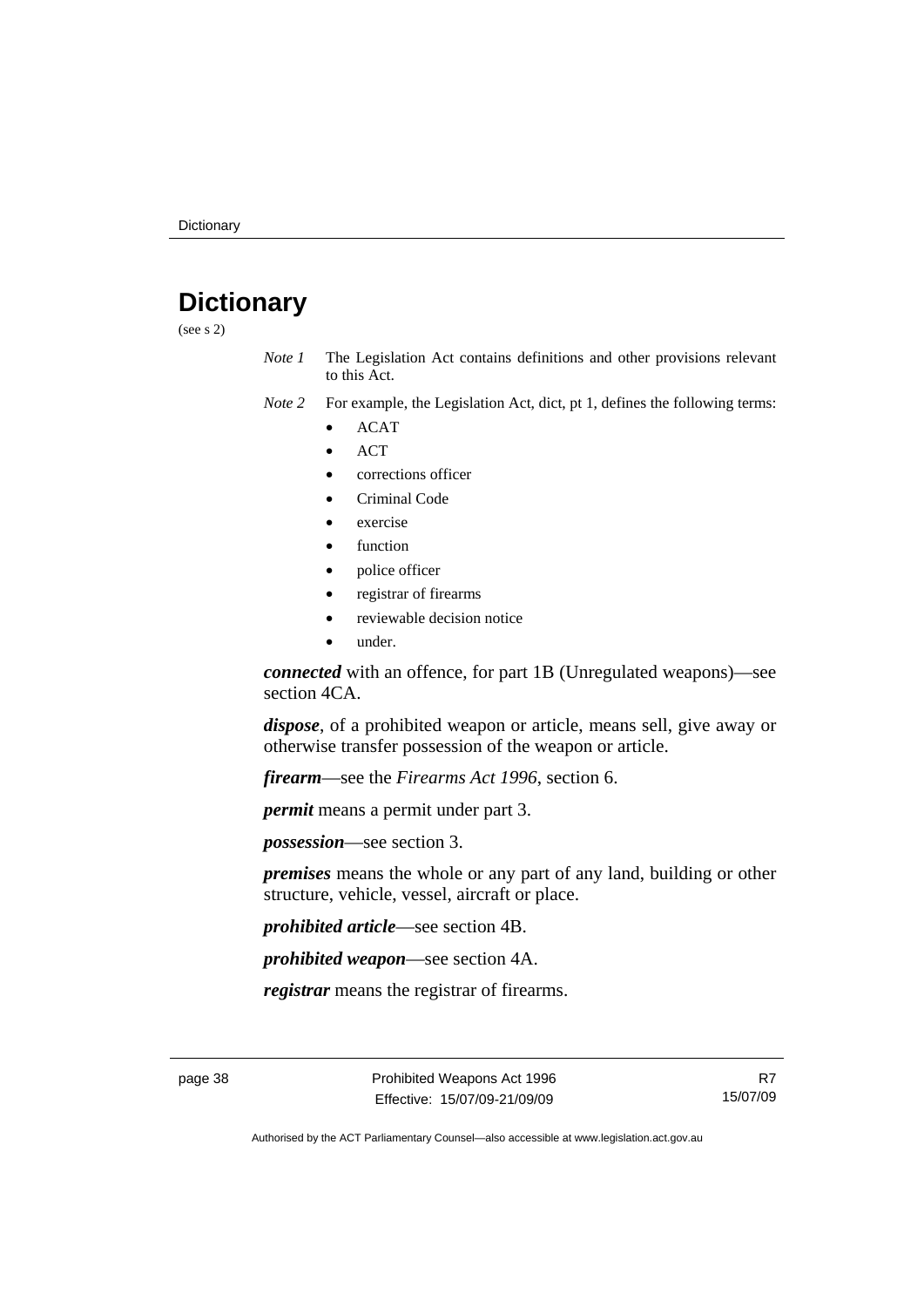*reviewable decision*, for part 3A (Notification and review of decisions)—see section 14.

*unregulated weapon*—see section 4C.

R7 15/07/09 Prohibited Weapons Act 1996 Effective: 15/07/09-21/09/09

page 39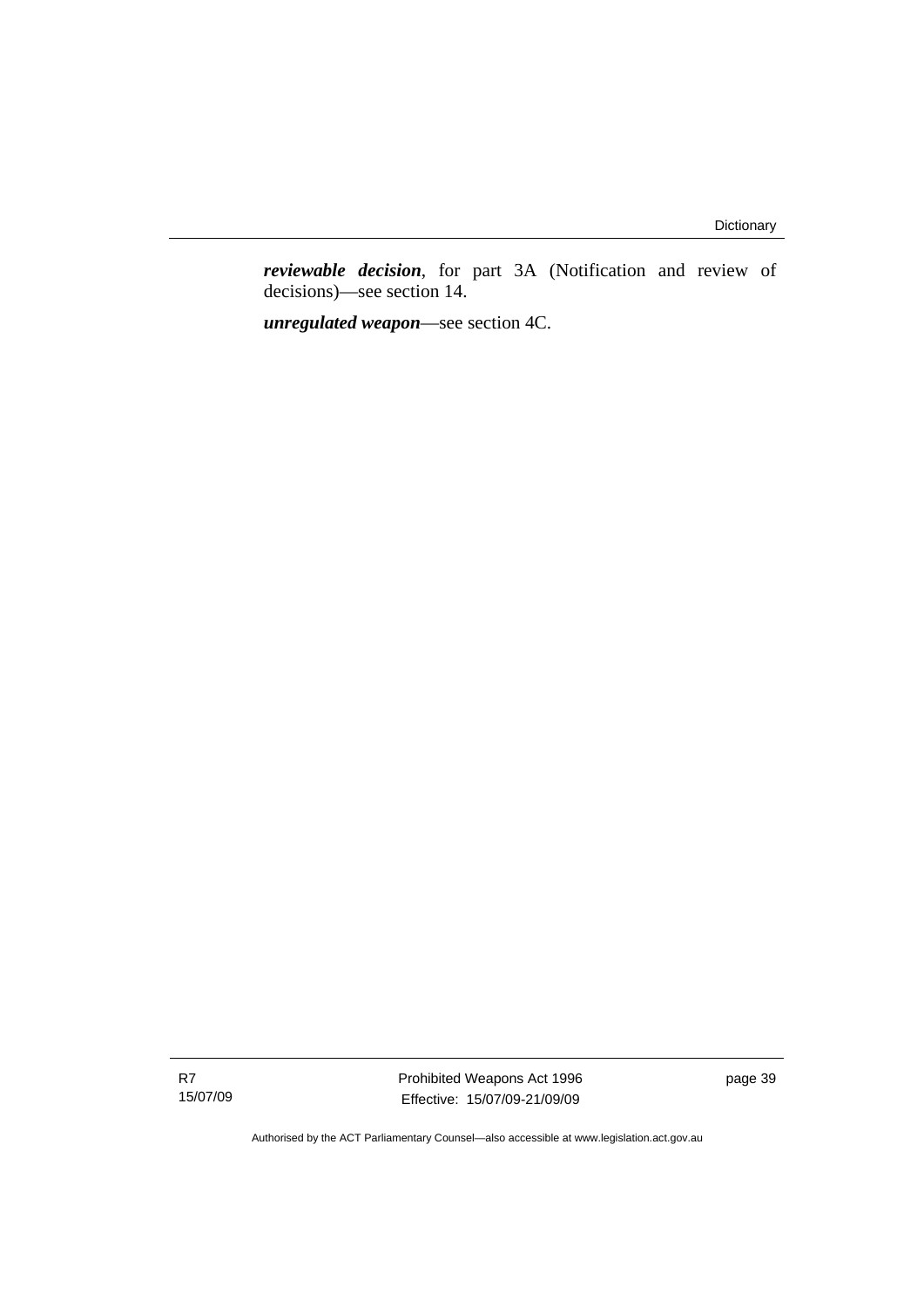<span id="page-45-0"></span>1 About the endnotes

#### **Endnotes**

#### **1 About the endnotes**

Amending and modifying laws are annotated in the legislation history and the amendment history. Current modifications are not included in the republished law but are set out in the endnotes.

Not all editorial amendments made under the *Legislation Act 2001*, part 11.3 are annotated in the amendment history. Full details of any amendments can be obtained from the Parliamentary Counsel's Office.

Uncommenced amending laws and expiries are listed in the legislation history and the amendment history. These details are underlined. Uncommenced provisions and amendments are not included in the republished law but are set out in the last endnote.

If all the provisions of the law have been renumbered, a table of renumbered provisions gives details of previous and current numbering.

The endnotes also include a table of earlier republications.

| $am = amended$                                                                                                                                             | $ord = ordinance$                                                                       |
|------------------------------------------------------------------------------------------------------------------------------------------------------------|-----------------------------------------------------------------------------------------|
| $amdt = amendment$                                                                                                                                         | $orig = original$                                                                       |
| $ch = chapter$                                                                                                                                             | par = paragraph/subparagraph                                                            |
| $def = definition$                                                                                                                                         | $pres = present$                                                                        |
| $dict = dictionary$                                                                                                                                        | $prev = previous$                                                                       |
| $disallowed = disallowed by the Legislative$                                                                                                               | $(\text{prev}) = \text{previously}$                                                     |
| Assembly                                                                                                                                                   | $pt = part$                                                                             |
| $div = division$                                                                                                                                           | $r = rule/subrule$                                                                      |
| $exp = expires/expired$                                                                                                                                    | $renum = renumbered$                                                                    |
| $Gaz = gazette$                                                                                                                                            | $reloc = relocated$                                                                     |
| $h dq =$ heading                                                                                                                                           | $R[X]$ = Republication No                                                               |
| $IA = Interpretation Act 1967$                                                                                                                             | $RI = reissue$                                                                          |
| $ins = inserted/added$                                                                                                                                     | $s = section/subsection$                                                                |
| $LA =$ Legislation Act 2001<br>$LR =$ legislation register<br>$LRA =$ Legislation (Republication) Act 1996<br>$mod = modified/modification$<br>$o = order$ | $sch = schedule$<br>$sdiv = subdivision$<br>$sub =$ substituted<br>SL = Subordinate Law |
| $om = omitted/repealed$                                                                                                                                    | underlining = whole or part not commenced<br>or to be expired                           |

#### **2 Abbreviation key**

page 40 **Prohibited Weapons Act 1996** Effective: 15/07/09-21/09/09

R7 15/07/09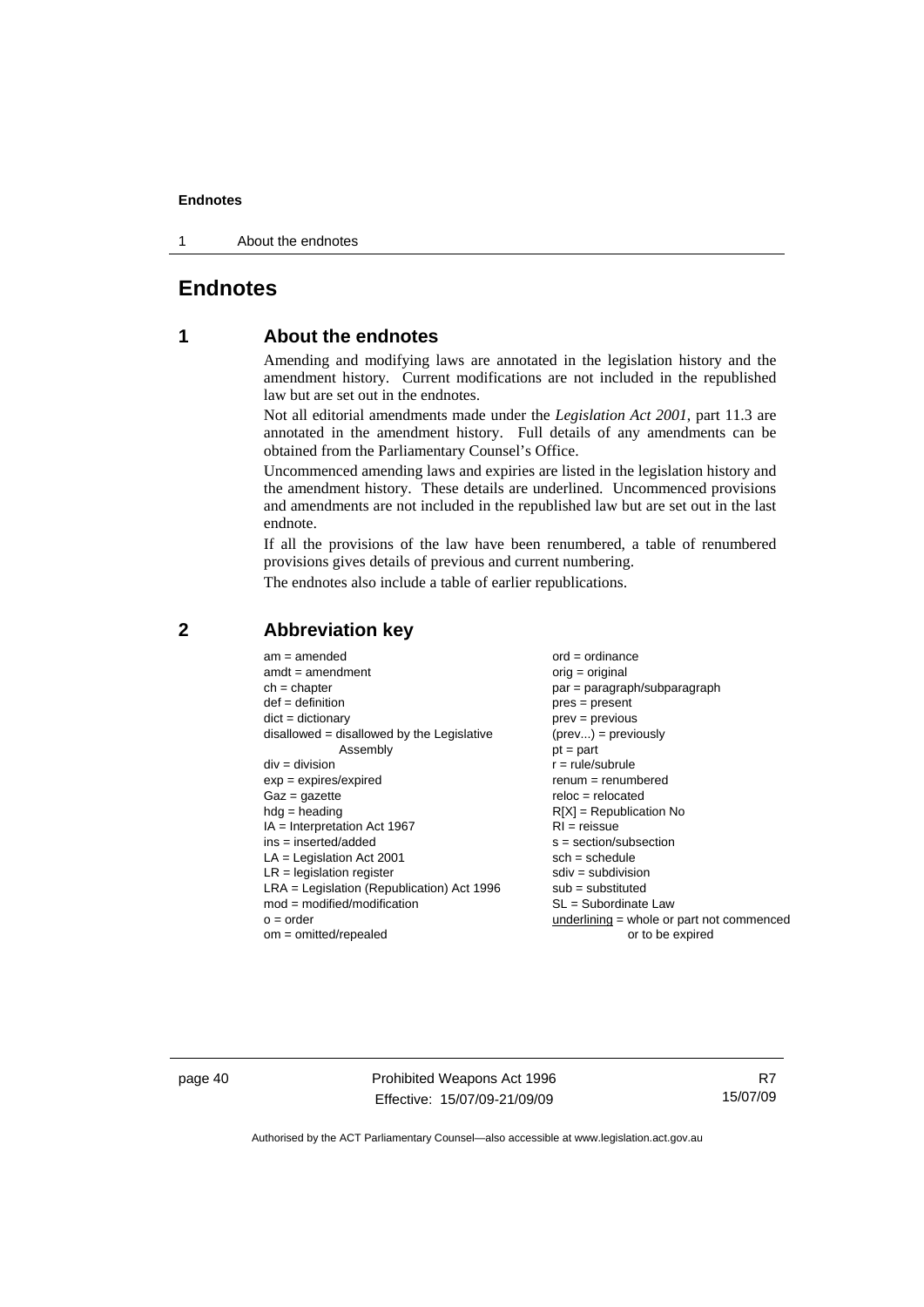### <span id="page-46-0"></span>**3 Legislation history**

| <b>Prohibited Weapons Act 1996 No 75</b><br>notified 20 December 1996 (Gaz 1998 No S328)<br>s 1, s 2 commenced 20 December 1996 (s 2 (1))<br>remainder commenced 22 May 1997 (s 2 (2) and Gaz 1997 No S140)                                                                                                                                                         |
|---------------------------------------------------------------------------------------------------------------------------------------------------------------------------------------------------------------------------------------------------------------------------------------------------------------------------------------------------------------------|
| as amended by                                                                                                                                                                                                                                                                                                                                                       |
| Prohibited Weapons Regulations 1997 SL No 12<br>notified 19 May 1997 (Gaz 1997 No S137)<br>commenced 22 May 1997 (s 2)                                                                                                                                                                                                                                              |
| Legislation (Consequential Amendments) Act 2001 No 44 pt 301<br>notified 26 July 2001 (Gaz 2001 No 30)<br>s 1, s 2 commenced 26 July 2001 (IA s 10B)<br>pt 301 commenced 12 September 2001 (s 2 and see Gaz 2001<br>No S65)                                                                                                                                         |
| <b>Criminal Code (Theft, Fraud, Bribery and Related Offences)</b><br>Amendment Act 2004 A2004-15 sch 2 pt 2.71<br>notified LR 26 March 2004<br>s 1, s 2 commenced 26 March 2004 (LA s 75 (1))<br>sch 2 pt 2.71 commenced 9 April 2004 (s 2 (1))                                                                                                                     |
| Sentencing Legislation Amendment Act 2006 A2006-23 sch 1 pt 1.29<br>notified LR 18 May 2006<br>s 1, s 2 commenced 18 May 2006 (LA s 75 (1))<br>sch 1 pt 1.29 commenced 2 June 2006 (s 2 (1) and see Crimes<br>(Sentence Administration) Act 2005 A2005-59 s 2, Crimes<br>(Sentencing) Act 2005 A2005-58, s 2 and LA s 79)                                           |
| Firearms Amendment Act 2008 A2008-25 pt 3, sch 1 pt 1.2<br>notified LR 15 July 2008<br>s 1, s 2 commenced 15 July 2008 (LA s 75 (1))<br>s 76, s 81 commenced 16 July 2008 (s 2 (2))<br>s 71, s 72, s 82, sch 1 amdt 1.14, amdt 1.16 commenced 15 July 2009<br>(s 2(3))<br>pt 3 remainder, sch 1 pt 1.2 remainder commenced 15 January 2009<br>(s 2 (1) and LA s 79) |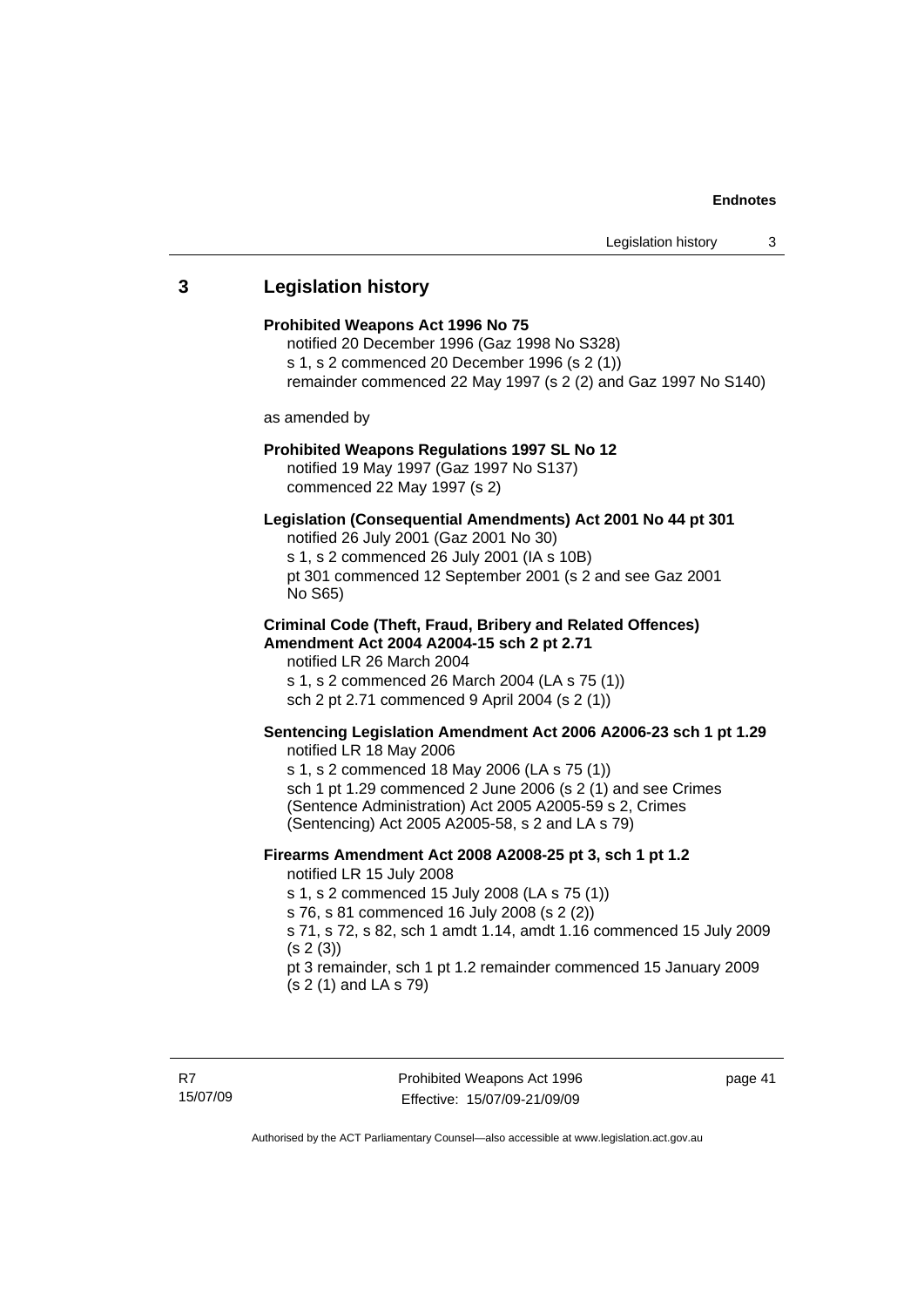<span id="page-47-0"></span>4 Amendment history

#### **ACT Civil and Administrative Tribunal Legislation Amendment Act 2008 A2008-36 sch 1 pt 1.41**

notified LR 4 September 2008

s 1, s 2 commenced 4 September 2008 (LA s 75 (1)) sch 1 pt 1.41 commenced 15 July 2009 (s 2 (4) and see Firearms Amendment Act 2008 A2008-25, s 2 (3))

# **4 Amendment history**

| Name of Act<br>s 1                                 | sub A2008-25 amdt 1.13                                                                       |
|----------------------------------------------------|----------------------------------------------------------------------------------------------|
| <b>Dictionary</b><br>s <sub>2</sub>                | om 2001 No 44 amdt 1.3294<br>ins A2008-25 amdt 1.14                                          |
| <b>Notes</b><br>S <sub>2A</sub>                    | ins A2008-25 amdt 1.15                                                                       |
| s <sub>2B</sub>                                    | Offences against Act—application of Criminal Code etc<br>ins A2008-25 amdt 1.15              |
| <b>Meaning of possession-Act</b><br>s <sub>3</sub> | sub A2008-25 s 71                                                                            |
| s <sub>3A</sub>                                    | Evidence of possession--prohibited weapons or articles at premises<br>ins A2008-25 s 71      |
| or article<br>$s$ 3B                               | Evidence of possession-care, control or management of prohibited weapon<br>ins A2008-25 s 71 |
| <b>Application of Act</b><br>s <sub>4</sub>        | am 2001 No 44 amdt 1.3295, amdt 1.3296; A2006-23<br>amdts 1.272-1.275                        |
| <b>Important concepts</b><br>pt 1A hdg             | ins A2008-25 s 72                                                                            |
| s 4A                                               | Meaning of prohibited weapon-Act<br>ins A2008-25 s 72                                        |
| $s$ 4B                                             | Meaning of <i>prohibited article</i> —Act<br>ins A2008-25 s 72                               |
| <b>Unregulated weapons</b><br>pt 1B hdg            | ins A2008-25 s 73                                                                            |
| $s$ 4 $C$                                          | Meaning of unregulated weapon-Act<br>ins A2008-25 s 73                                       |

page 42 Prohibited Weapons Act 1996 Effective: 15/07/09-21/09/09

R7 15/07/09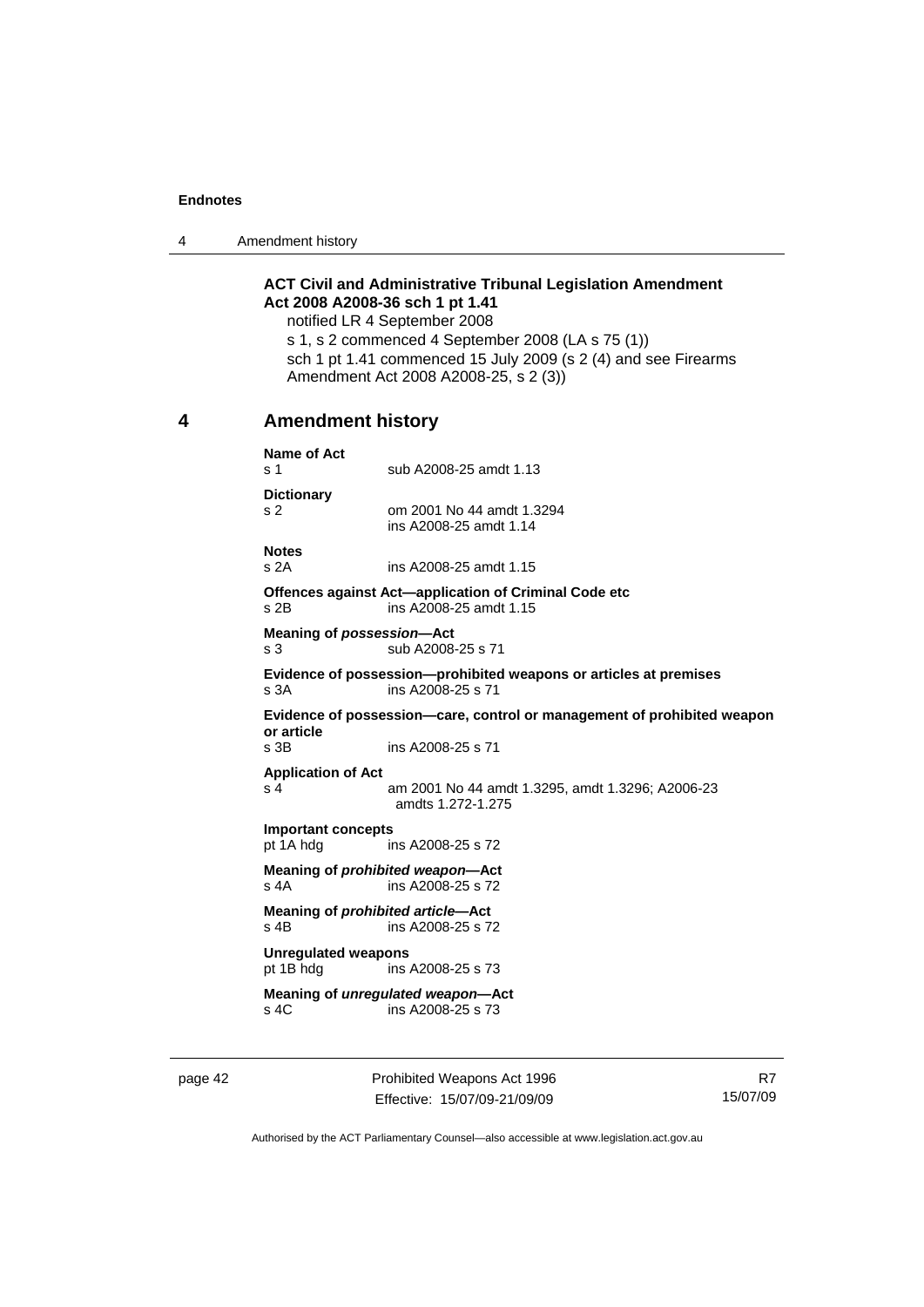**Meaning of** *connected***—pt 1B**  s 4CA ins A2008-25 s 73 **Unregulated weapons—seizure by police**  s 4D ins A2008-25 s 73 **Unregulated weapons—receipt for seizure**  s 4E ins A2008-25 s 73 **Unregulated weapons—examination**  ins A2008-25 s 73 **Unregulated weapons—access to things seized**  s 4G ins A2008-25 s 73 **Unregulated weapons—review of decision to seize**  s 4H ins A2008-25 s 73 **Unregulated weapons—forfeiture**  ins A2008-25 s 73 **Minister's guidelines**  pt 1C hdg ins A2008-25 s 73 **Minister's guidelines**  s 4K ins A2008-25 s 73 **Declarations about prohibited articles and weapons**   $ins$  A2008-25 s 73 **Prohibited articles and weapons declarations by registrar**  s 4L ins A2008-25 s 73 **Effect of certain declarations**<br>s 4M **ins A2008-**2 ins A2008-25 s 73 **Offences**  pt 2 hdg sub A2008-25 s 74 **Offence—unauthorised possession or use of prohibited weapons**  s 5 am 2001 No 44 amdt 1.3297 sub A2008-25 s 75 **Offence—unauthorised possession or use of prohibited articles**<br>s 6 am 2001 No 44 amdt 1.3298 am 2001 No 44 amdt 1.3298 sub A2008-25 s 75 **Declarations about authorised possession and use of laser pointers**  s 6A ins A2008-25 s 76 **Guidelines for declarations under section 6A**  ins A2008-25 s 76

R7 15/07/09 Prohibited Weapons Act 1996 Effective: 15/07/09-21/09/09

page 43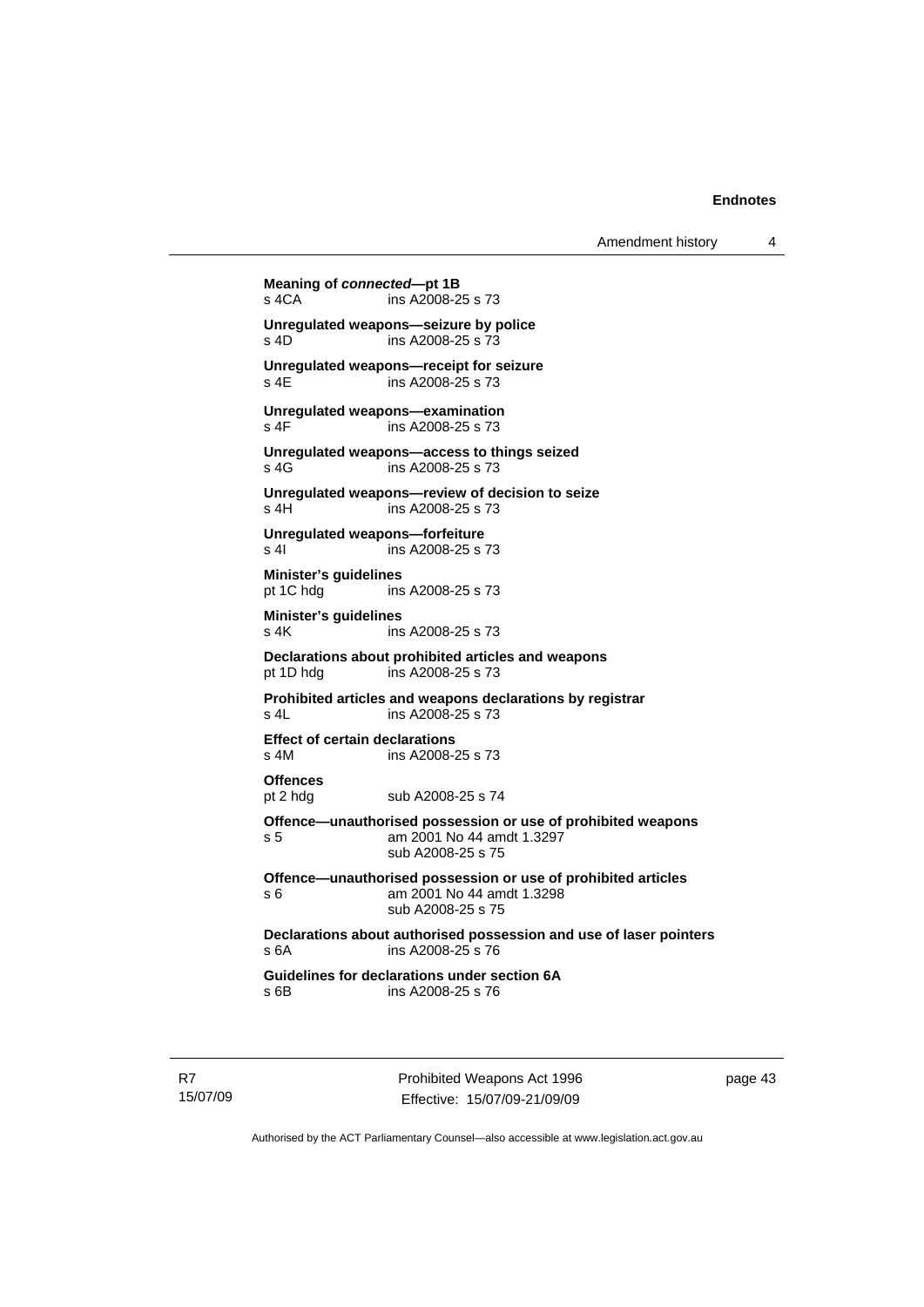| $\overline{4}$ | Amendment history |
|----------------|-------------------|
|----------------|-------------------|

**Offence—disposal of prohibited weapons and articles by unauthorised holders**  sub A2008-25 s 77 **Notification and review of decisions**  pt 3A hdg ins A2008-36 amdt 1.571 **Meaning of** *reviewable decision—***pt 3A**  s 14 sub A2008-36 amdt 1.571 **Reviewable decision notices**  s 14A ins A2008-36 amdt 1.571 **Applications for review**  ins A2008-36 amdt 1.571 **Applications—false or misleading particulars**  s 10 om A2004-15 amdt 2.148 **Evidentiary provisions**  s 17 sub A2008-25 s 78 **Determination of fees**<br>s 17A ins ins A2008-25 s 78 **Approved forms**  s 18 sub 2001 No 44 amdt 1.3299 (4)-(7) exp 12 September 2002 (s 18 (7)) am A2008-25 s 79 **Regulation-making power**  s 19 ins 2001 No 44 amdt 1.3299 **Transitional**  pt 5 hdg ins A2008-25 s 80 exp 15 July 2010 (s 54) **Definitions—pt 5**  s 50 ins A2008-25 s 80 exp 15 July 2010 (s 54) def *commencement day* ins A2008-25 s 80 def *dispose* ins A2008-25 s 80 def *pre*-*commencement day* ins A2008-25 s 80 **Pre-commencement Act—permitted weapons and articles generally**  s 51 ins A2008-25 s 80 exp 15 July 2010 (s 54) **Pre-commencement Act—permitted weapons and articles—late application for permit**  ins A2008-25 s 80 exp 15 July 2010 (s 54)

page 44 **Prohibited Weapons Act 1996** Effective: 15/07/09-21/09/09

R7 15/07/09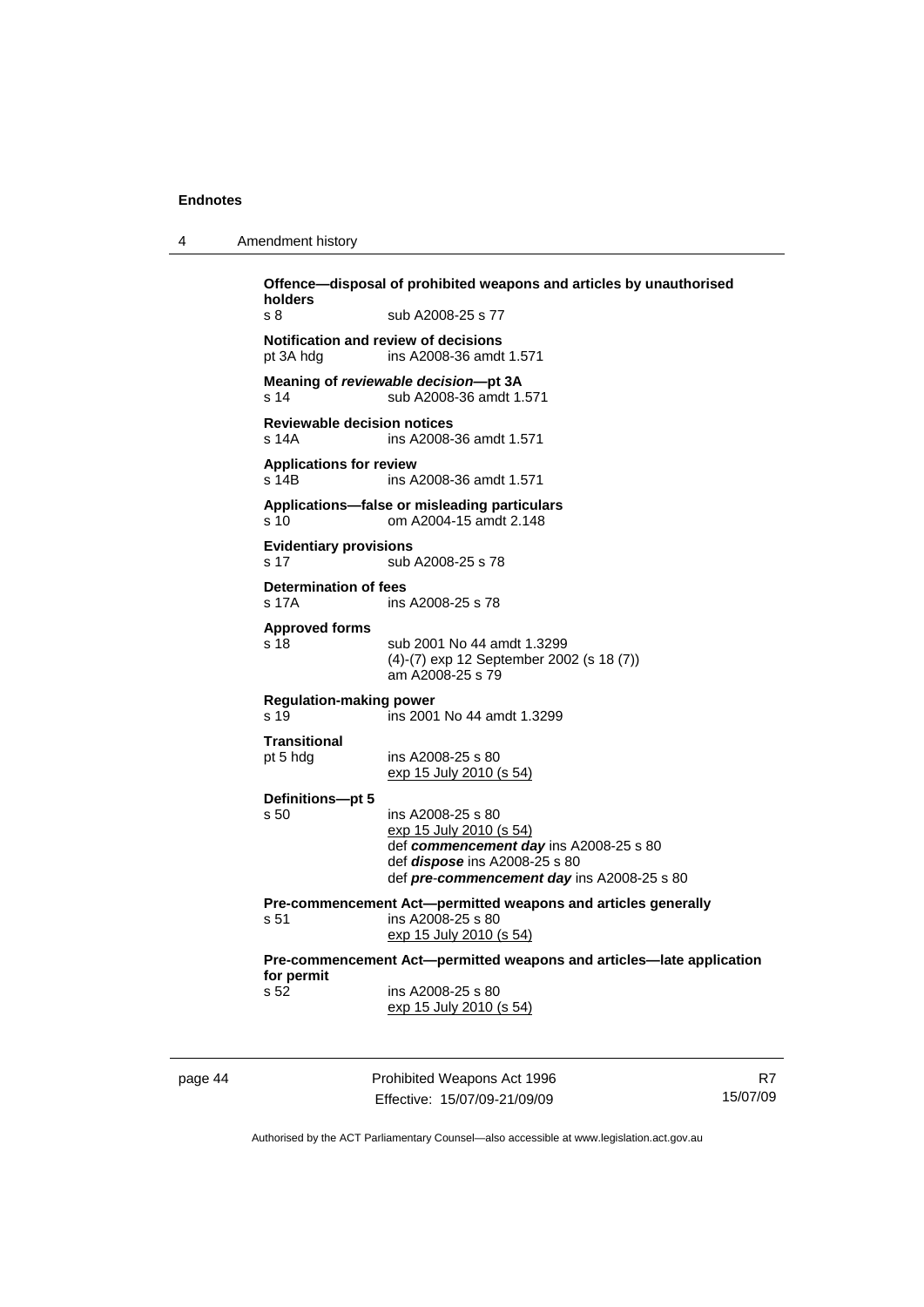| <b>Transitional regulations</b> |                                                                                       |  |
|---------------------------------|---------------------------------------------------------------------------------------|--|
| s 53<br>ins A2008-25 s 80       |                                                                                       |  |
|                                 | <u>exp 15 July 2010 (s 54)</u>                                                        |  |
| Expiry-pt 5                     |                                                                                       |  |
| s 54                            | ins A2008-25 s 80                                                                     |  |
|                                 | <u>exp 15 July 2010 (s 54)</u>                                                        |  |
| <b>Prohibited weapons</b>       |                                                                                       |  |
| sch 1 hdg                       | (prev sch hdg) am SL 1997 No 12 reg 15                                                |  |
|                                 | renum R1 LA                                                                           |  |
| sch 1                           | am A2008-25 s 81<br>sub A2008-25 s 82                                                 |  |
|                                 |                                                                                       |  |
| <b>Prohibited articles</b>      |                                                                                       |  |
| sch 2                           | ins A2008-25 s 82                                                                     |  |
| Note for sch 2                  | sch 2 also ins A2008-36 amdt 1.572<br>renum as sch 3 R7 LA                            |  |
| <b>Reviewable decisions</b>     |                                                                                       |  |
| sch 3                           | (prev sch 2) ins A2008-36 amdt 1.572                                                  |  |
|                                 | renum as sch 3 R7 LA                                                                  |  |
| <b>Dictionary</b>               |                                                                                       |  |
| dict                            | ins A2008-25 amdt 1.16                                                                |  |
|                                 | am A2008-36 amdt 1.573, amdt 1.574                                                    |  |
|                                 | def connected ins A2008-25 amdt 1.16                                                  |  |
|                                 | def <i>dispose</i> ins A2008-25 amdt 1.16                                             |  |
|                                 | def <i>firearm</i> ins A2008-25 amdt 1.16<br>def <i>permit</i> ins A2008-25 amdt 1.16 |  |
|                                 | def <i>possession</i> ins A2008-25 amdt 1.16                                          |  |
|                                 | def <i>premises</i> ins A2008-25 amdt 1.16                                            |  |
|                                 | def <b>prohibited article</b> ins A2008-25 amdt 1.16                                  |  |
|                                 | def <i>prohibited</i> weapon ins A2008-25 amdt 1.16                                   |  |
|                                 | def registrar ins A2008-25 amdt 1.16                                                  |  |
|                                 | def reviewable decision ins A2008-36 amdt 1.575                                       |  |
|                                 | def <i>unregulated weapon</i> ins A2008-25 amdt 1.16                                  |  |

R7 15/07/09 Prohibited Weapons Act 1996 Effective: 15/07/09-21/09/09

page 45